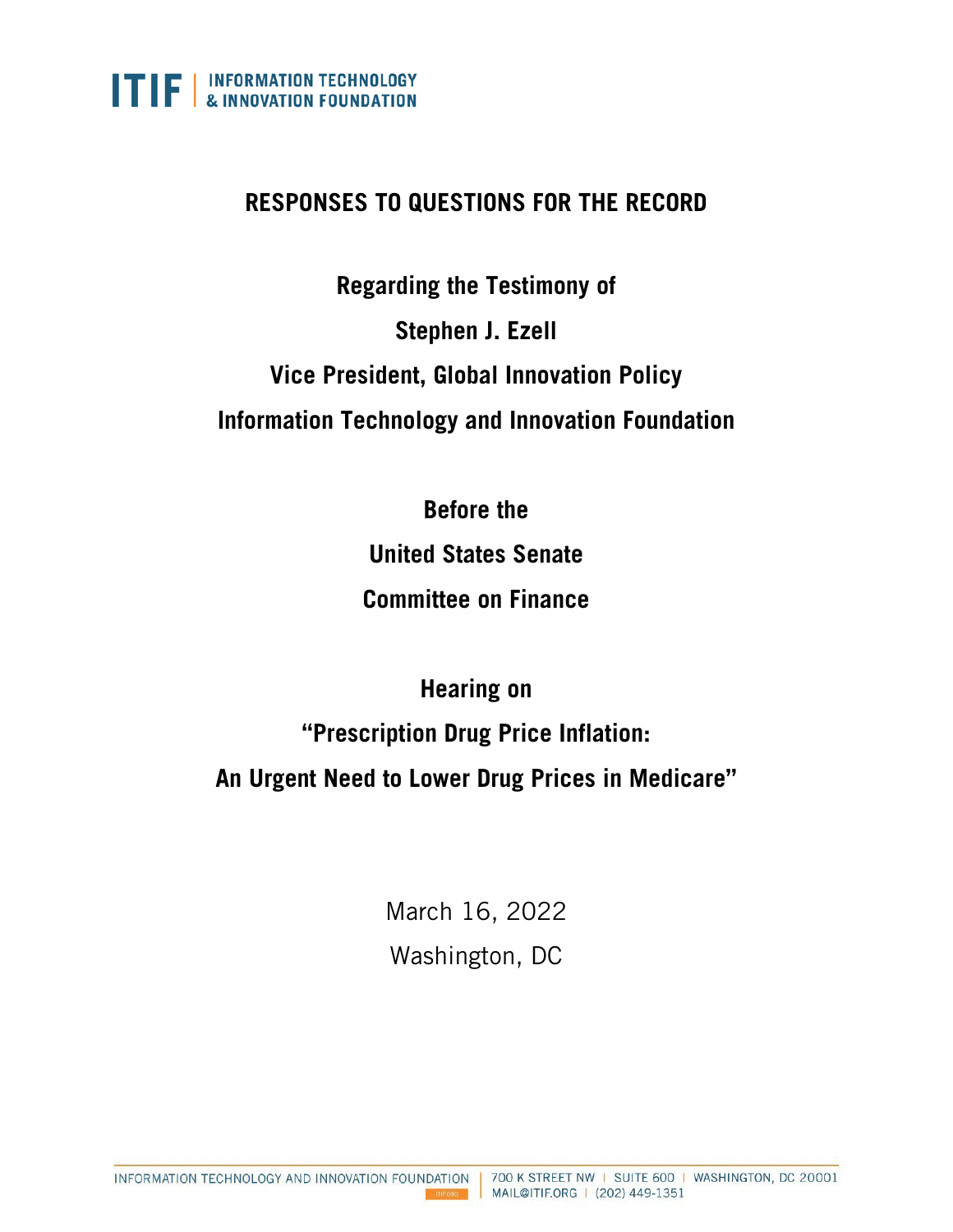# **QUESTIONS FOR THE RECORD FROM U.S. SENATOR MIKE CRAPO**

#### 1 a). On Problematic Claims regarding the House-passed Build Back Better Act

*A range of claims advanced in support of the drug price controls included in the House-passed Build Back Better Act (BBBA) warrant substantial scrutiny and skepticism.*

*Some backers of the bill have cited a January 2022 AARP piece suggesting that gas and milk prices would be astronomical if they had grown at the rate of prescription drug prices for the past fifteen years. Notably, however, the article in question relies on a June 2021 report using a dataset ending in December 2020, thus predating the recent surge in general inflation, which has coincided with far lower growth in drug prices. Moreover, the study in question focuses only on a subset of brand-name drugs, thus excluding the low-cost generics that account for 90 percent of the market, and its pricing metric fails to account for post-sale rebates and other price concessions. It also uses a fifteen-year window, which masks the recent slowing in even list price increases for medications.* 

*In terms of the current wave of inflation eroding American families' finances, between February 2021 and 2022, general inflation (CPI-U) rose by 7.9 percent, while the consumer price index specific to milk increased by 11.2 percent and the gasoline-specific index surged by 38 percent. The prescription drug-specific index (CPI-Rx, which*  includes generics but still excludes post-sale rebates), by contrast, grew by just 2.4 percent.

- What metrics and studies provide the most accurate and inclusive data on price trends for prescription drugs?
- How does medication price inflation relate to general inflation and inflation specific to other goods cited by AARP, such as milk and gasoline?

The best source for data on drug prices paid by U.S. consumers is actually the U.S. Bureau of Labor Statistics (BLS) and its Consumer Price Index (CPI). And this data shows that prescription drugs have in no way been a significant contributor to the increased inflation the United States is presently experiencing. In fact, over the past 12 months, prescription drug prices increased just 2.4 percent, well below the average CPI increase of 8 percent and less than other parts of the U.S. healthcare system, such as health insurance, which experienced a 4.1 percent increase. (See [Figure 1.](#page-2-0))

In fact, among the goods where U.S. consumers have faced dramatically increased inflation over the past year, drug prices didn't even make it within the top 100-highest price increases among the BLS itemized CPI (which tracks over 300 unique consumer expenditure categories). Moreover, between 2020 and 2021, BLS recorded zero inflation on prescription drugs and only a 0.8 percent price increase on non-prescription drugs. In the 12 months ending in February 2022, the cost of gasoline in the United States increased nearly 20 times more, 38 percent, than the cost of prescription drugs, 2.4 percent. Over that period, U.S. food prices increased by 8 percent, including a 6.9 increase for milk (for the [1](#page-31-0)2-month period ending in January 2022).<sup>1</sup> Again, these price increases for food were considerbaly higer than the price increases for prescription drugs.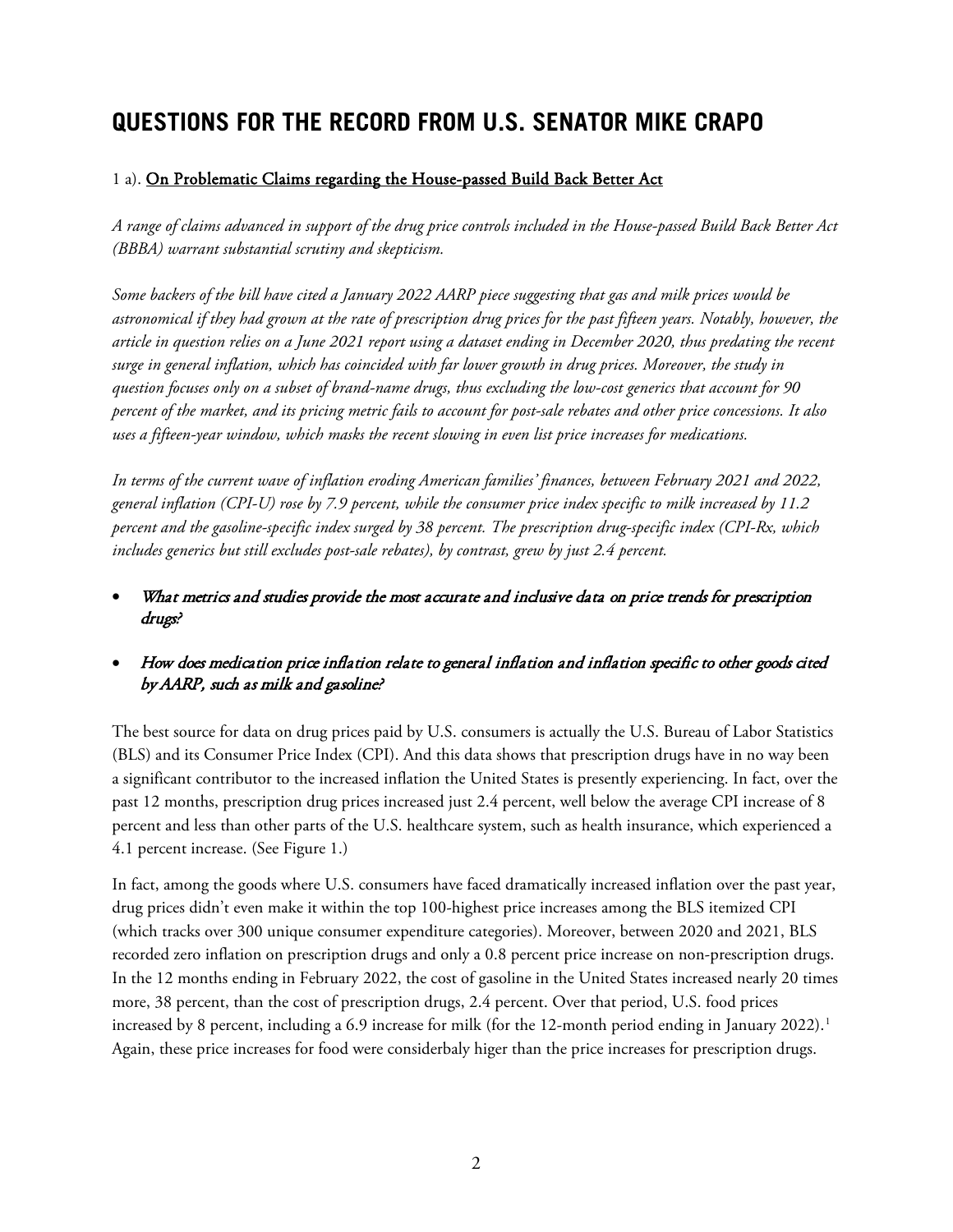

<span id="page-2-0"></span>**Figure 1: Consumer price index by sector,12-month change ending in February 2022[2](#page-31-1)**

Moreover, Americans' out-of-pocket drug expenditures, as a share of their personal income, have been considently dropping over the past two decades. In fact, out-of-pocket drug costs are at an all-time low relative to total U.S. health spending. In 1960, out-of-pocket drug costs made up 9.5 percent of total U.S. health expenditures; today, that number is only 1.1 percent. In fact, consumers have consistently paid a lower share of their personal incomes toward out-of-pocket drug costs every year since 1960. The share of personal incomes in the United States paid toward out-of-pocket drug costs has halved over the last 15 years, from 0.53 percent in 2005 to 0.24 percent in 2020. (See [Figure 2.](#page-2-1))



<span id="page-2-1"></span>**Figure 2: U.S. out-of-pocket drug expenditures, as a share of personal income, 2005–2020[3](#page-31-2)**

Indeed, as calculated by the U.S. Bureau of Labor Statistics, from 2005 to 2020, Americans' reported expenditures on health insurance increased by over 160 percent, and total healthcare expenditures increased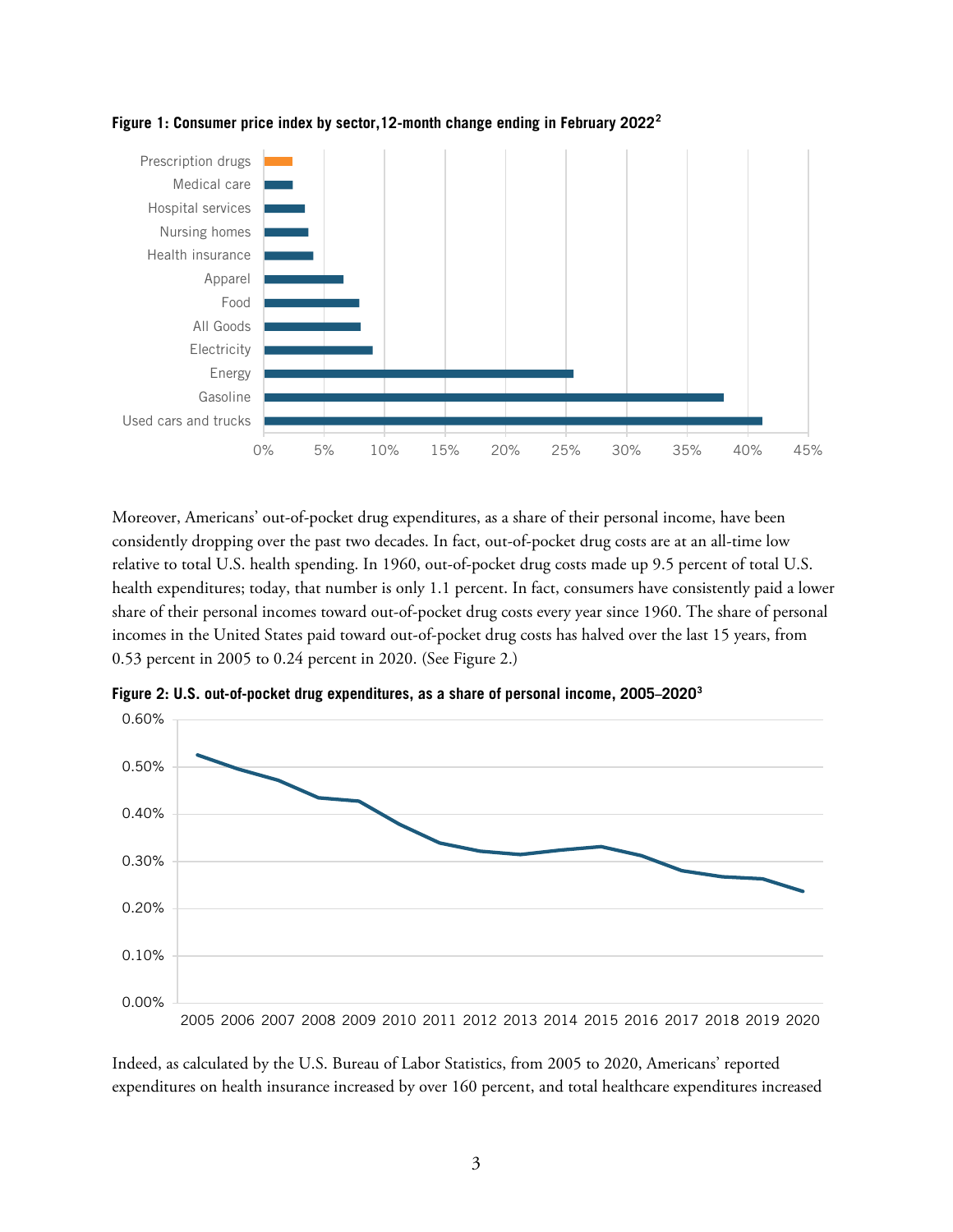94 percent, while consumer expenditures on drugs actually fell by almost 9 percent. (See [Figure 3.](#page-3-0)) Of course, this does not necessarily mean overall drug expenditures fell because health insurance and hospitals also purchase drugs, but it does address consumers' out-of-pocket costs. It's reflective of a system that, broadly, both supports the creation of innovative drugs and then pathways for generic or biosimialr entrants to introduce price-decreasing competition.



<span id="page-3-0"></span>**Figure 3: Percent change in consumers' reported healthcare expenditures, 2005–2020[4](#page-31-3)**

Another good source of data on U.S. healthcare expenditures is the Peterson-KFF Health System Tracker.<sup>[5](#page-31-4)</sup> Data from Peterson-KFF show that the percentage of total U.S. health care spending going toward retail prescription drugs was consistent from 2000 to 2017, at mostly under 10 percent, and even dipped slightly to 8 percent in 2020.<sup>[6](#page-31-5)</sup> Other good sources of data on health expenditure trends include Altarum's report "Projections of the Non-Retail Prescription Drug Share of National Health Expenditures" and the report by Inmaculada Hernandez et al., "Changes in List Prices, Net Prices, and Discounts for Branded Drugs in the US, 2007-2018."[7](#page-31-6)

*1b) In advocating for enactment of the BBBA's drug pricing provisions, some have characterized the bill's government price-setting program as market-based and fair, providing manufacturers with a say in the pricing of their products. These advocates have sought to differentiate the program from price controls and rate-setting mechanisms.* 

*In reality, however, the legislation would allow the HHS Secretary to set any price of his or her choosing for virtually any product selected. Under the bill, noncompliance with any component of the price-setting program—including meeting bureaucratic deadlines, agreeing to participate in the program, and accepting the price that the federal government sets, however arbitrary or unrealistic—would trigger an unprecedented and seemingly unconstitutional noncompliance penalty of up to 95 percent of all gross sales across all markets. Manufacturers thus have no choice in the matter and no leverage in the process. The proposal would also permanently prohibit judicial and administrative*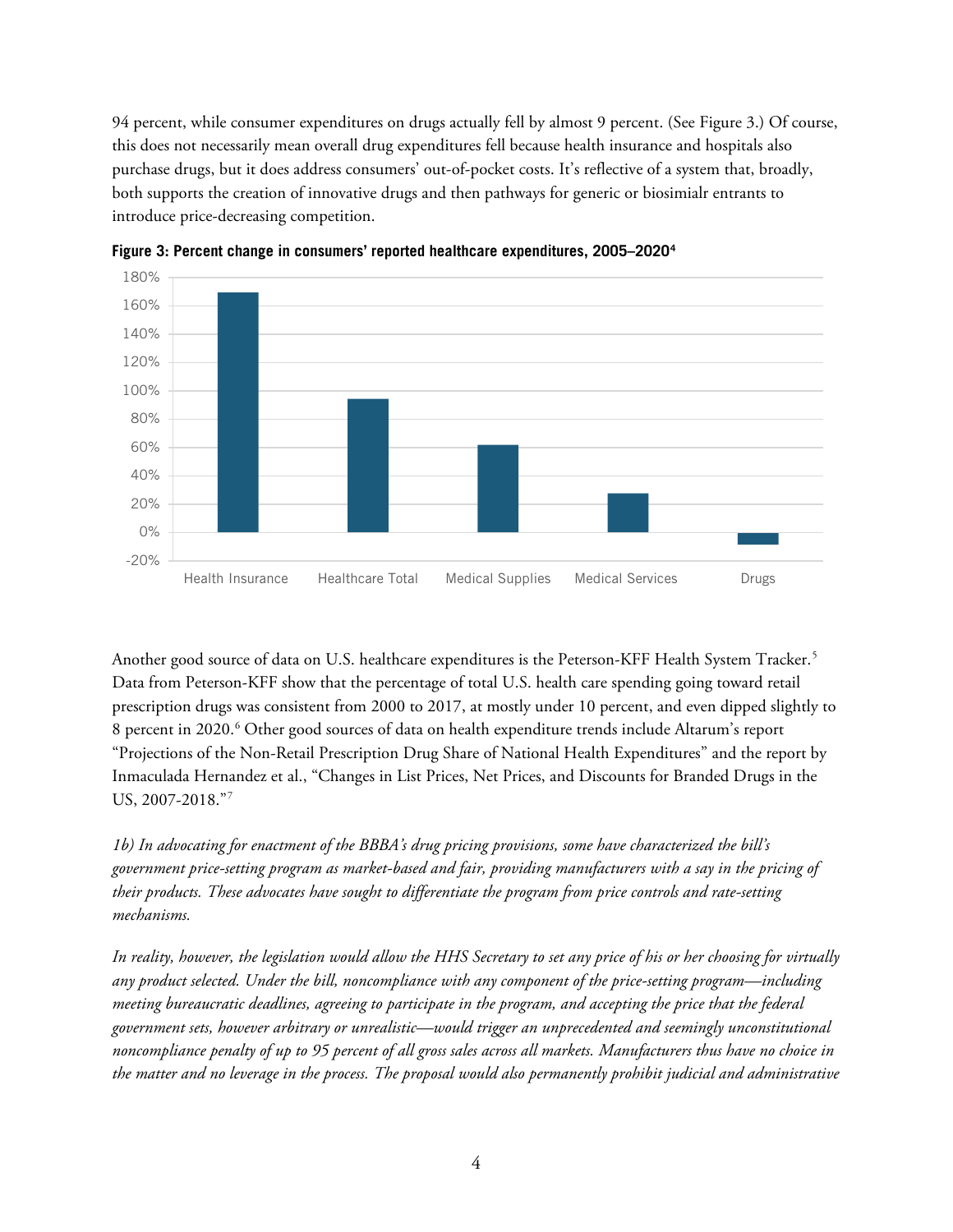*review of most elements of the new program, rendering any price set by the Secretary as absolutely final and enforceable.*

*In short, the bill provides for negotiation in name only.* 

- Is the government price-setting program created under the House-passed BBBA in any way negotiation? Does it, as its backers attest, rely on market forces and provide manufacturers with a meaningful say in setting prices?
- To your knowledge, has Congress enacted any provision resembling the 95 percent noncompliance penalty—nondeductible and applied across gross sales for all market segments—in modern political history?

The BBBA does not establish a true "negotiation" of drug prices in Medicare; rather it's more about arbitrary price setting that would enable the HHS aecretary to dictate prices to manufacturers who would have little or no power to truly negotiate. As Doug Holtz-Eakin elaborates, "The BBBA would enshrine a unique and punitive 95 percent excise tax on gross profits on a therapy if the manufacturer does not agree to the secretary's demands and set a celing for a drug's price…Given the 95 percent excise tax the secretary would be free to wield against noncompliant innovators, 'price extortion' would be a more honest label for the provision than 'price negotiation'."[8](#page-31-7) Moreover, unlike past proposals, there would be no floor price below which the secretary would be unable to force further concessions. As Holtz-Eakin continues:

While the BBBA would not apply Medicare's negotiated prices for drugs to non-federal programs, the most significant implication of the BBBA's dollar-for-dollar penalties on price increases that exceed the rate of inflation is that, for the first time, the federal government would be unilaterally capping drug prices nationwide, both in federal programs and in the private market. This shift in the federal government's posture toward private markets, negotiations, and competition cannot be overstated. [Thus]…Significantly under the BBBA the federal government would cap the price of all drugs throughout the entire health care system by penalizing any manufacturer who increases a drug's price faster than the rate of inflation.<sup>[9](#page-31-8)</sup>

No, I am not aware of any instance in U.S. history where Congress has enacted any provision resembling a 95 percent non-compliance penalty. There is, however, considerbale evidence of the damage that punitive excise taxes inflict on biomedical innovation. For instance, the Affordable Care Act imposed a 2.3 percent excise tax on the price of taxable medical devices sold in the United States from 2013 to 2015. A study by the Tax Foundation found that, even in the short time it was imposed, the tax resulted in higher prices as well as less research and development (R&D). [10](#page-31-9) In fact, the Office of the Actuary for the Centers for Medicare and Medicaid Services stated that the medical device tax would ultimately increase national health care expenditures.<sup>[11](#page-31-10)</sup> Moreover, the Tax Foundation found that if the medical excise tax had remained imposed as originally envisioned, it would likely have resulted in a decline of 21,390 full-time equivalent jobs and a reduction in GDP of \$1.7 billion.<sup>[12](#page-31-11)</sup> But even in the mere three years in which the medial device tax was in place, it conflicted considerable damage on the U.S. medical device industry.[13](#page-31-12)

The United States also has a broader history with governemt policies that attemtpt to set aggressive price controls, and their effect has generally been deleterious. For instance, in 1971, President Nixon's Cost of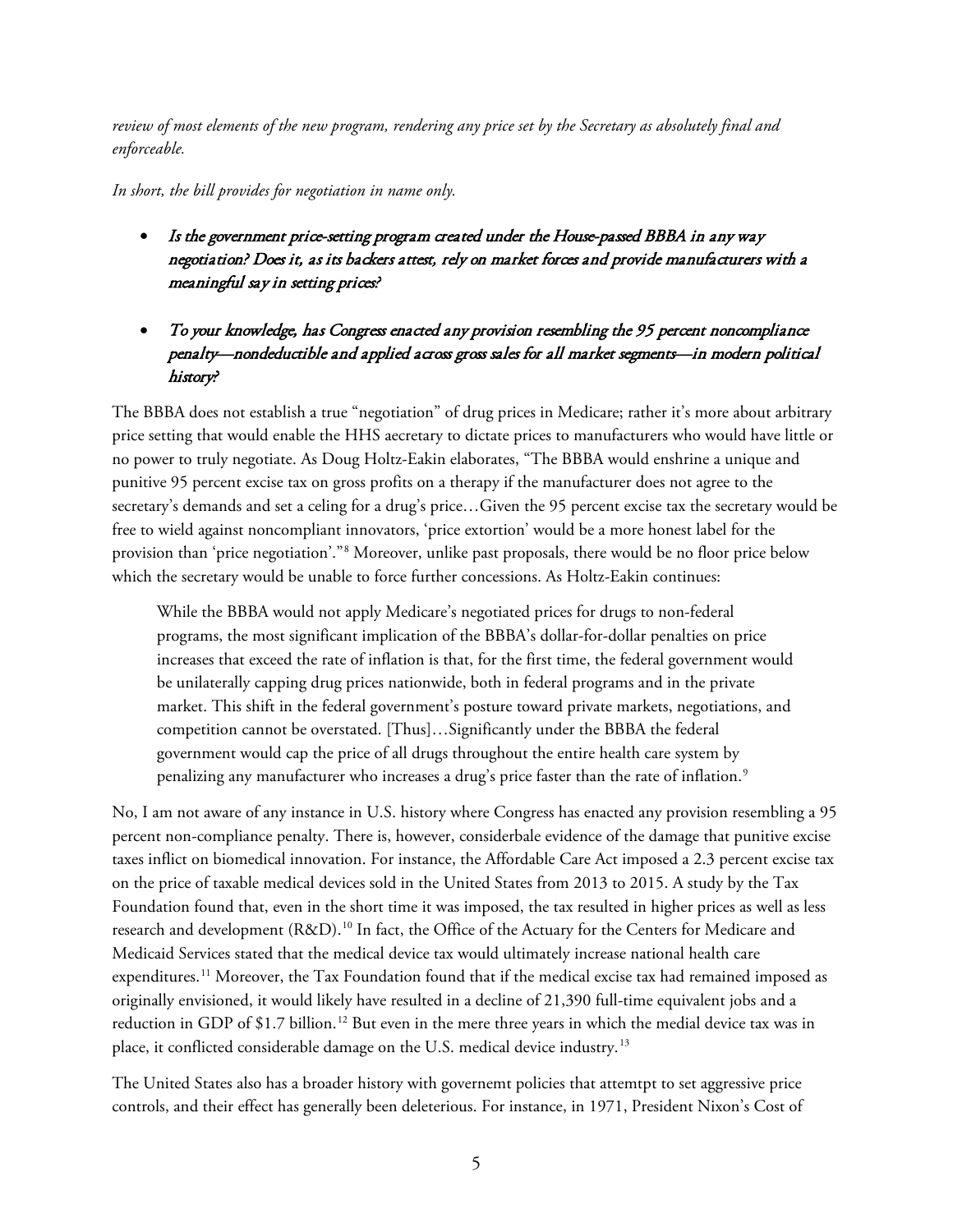Living Council, led by Arnold Weber, attempted to quash inflation by temporarily blocking for 90 days increases in nearly all wages and prices. But it issued rules, such as one attempting to control prices in futures marekts, that, in Weber's words, were "so contrary to established behavior that the markets simply shut down."[14](#page-31-13) Nixon's price controls failed to stop inflation, reduced the value of the dollar by one-third, and were a signficant contributor to the ensuing 1970s stagflation, as inflation persisted throughout the decade at an average annual rate of 8 percent.<sup>[15](#page-31-14)</sup>

It's certainly true that some patients are paying more than they should for drugs at the pharmacy counter. Some reform is needed—notably to address the pinch seniors are experiencing in out-of-pocket costs at the pharmacy counter—but radical reconstructive surgery in the form of stringent drug price controls is not the solution.

*1c) BBBA's defenders sometimes argue that the life sciences sector is uniquely and exceptionally profitable and could thus easily absorb the costs triggered by the bill's price controls. Others argue that biopharmaceutical R&D estimates overstate the sector's commitment to innovative research, pointing to studies suggesting that marketing and advertising expenses for at least some segments of the industry exceed R&D investments.* 

## • Do these arguments accurately characterize the relative profitability, R&D intensity, and marketing/advertising expenditures of the biopharmaceutical sector? Why or why not?

The U.S. biopharmaceutical industry is both America's and the world's most R&D-intensive industry—of any kind. As the U.S. Congressional Budget Office (CBO) explains, "Over the decade from 2005 to 2014, the industry's R&D intensity averaged 18 to 20 percent per year. That ratio has been trending upward since 2012, and it exceeded 25 percent in 2018 and 2019."[16](#page-31-15) This level of R&D investment is substantially more than any other U.S. industry. As the CBO observes, "By comparison, average R&D intensity across all [U.S.] industries typically ranges between 2 and 3 percent" and even "R&D intensity in the software and semiconductor industries, which are generally comparable to the drug industry in their reliance on R&D, has remained below 18 percent."[17](#page-31-16) (See [Figure 4.](#page-6-0)) America's biopharmaceutical sector accounts for 18 percent of total U.S. business R&D investment.<sup>[18](#page-31-17)</sup> Importantly, the CBO notes that while "Consumer spending on brand-name prescription drugs has risen, [the industry's] R&D has risen more quickly."[19](#page-32-0)

The notion that America's innovative life-science industry is spending more on advertising than R&D is fundamentally specious. For that to be the case, the indusry would have to be spending more than onequarter of its total revenues on advertising, which it is not. According to the CBO, in 2019, the pharmaceutical industry invested \$83 billion dollars in R&D (which, adjusted for inflation, was an amount 10 times greater than the industry spent per year in the 1980s).[20](#page-32-1) In contrast, total pharmaceutical advertising spending reached \$6.58 billion in 2020 (up modestly from the \$4.9 billion it was in 2007).<sup>[21](#page-32-2)</sup>

Moreover this advertising isn't simply zero-sum, designed to gain market share over competitors. Rather, much of it is about educating consumers—and in the case of biopharma, educating healthcare providers, too—about choices.<sup>[22](#page-32-3)</sup> Moreover, the drug industry is different than say the soap or car industry where it's relatively easy for consumers to find out on their own about new products and the differences between products. Some of the marketing expenses are to educate doctors and consumers about the value and efficacy of new drugs. This is why Frosch et al. find that more than half of physicians agree that ads educate patients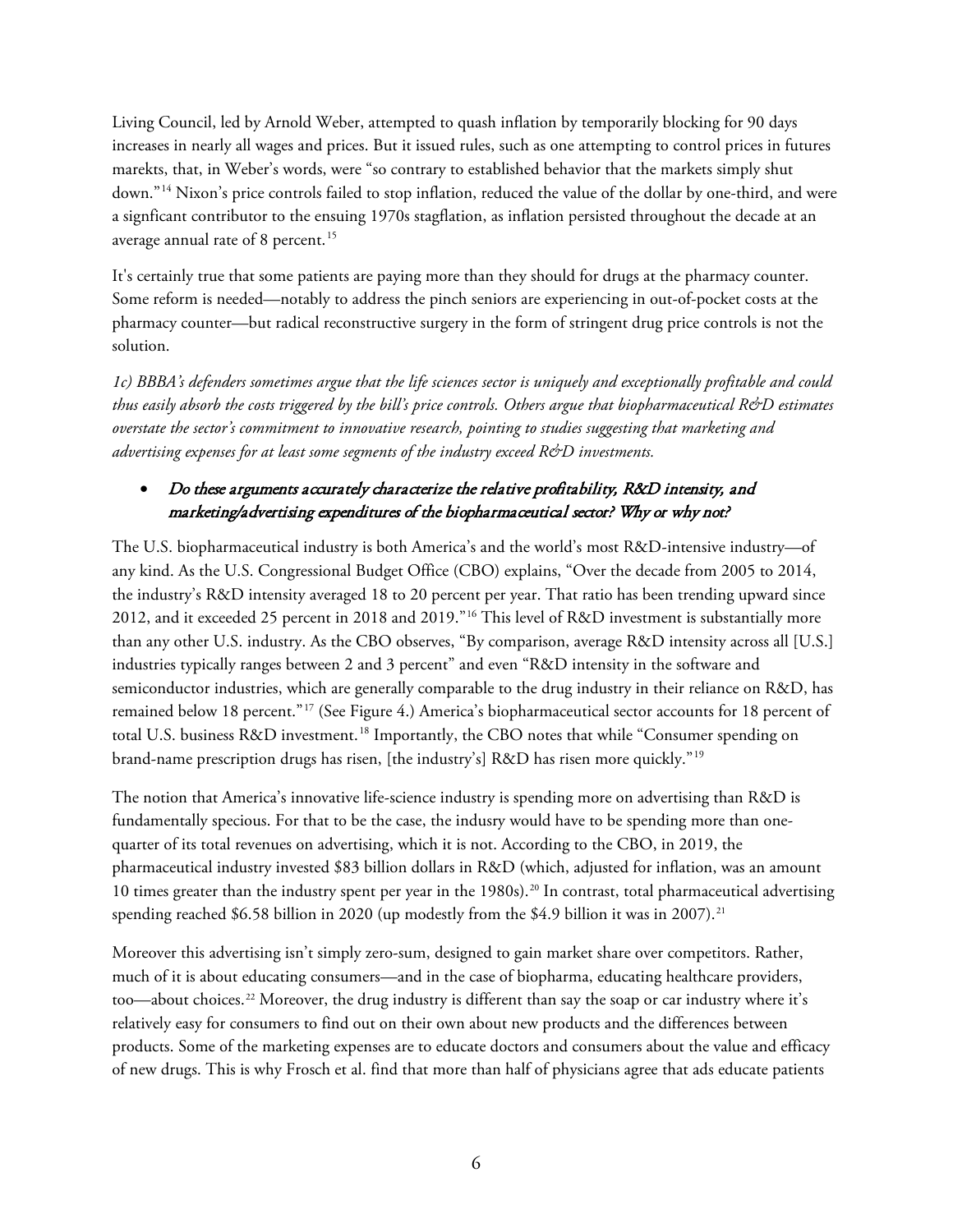about health conditions and available treatments and nearly 75 percent of patient respondents agree that advertisements improve their understanding of diseases and treatments.<sup>[23](#page-32-4)</sup>



<span id="page-6-0"></span>**Figure 4: Average R&D intensity for publicly traded U.S. companies, by industry[24](#page-32-5)**

The notion that the pharmaceutical industry is "exceptionally profitable" is also questionable. Researchers at the University of Southern California led by Professor Neeraj Sood have sought to estimate excess returns (the extent to which a firm's profits are higher than expected given the risk associated with their investments) for manufacturers and middlemen in the pharmaceutical supply chain. They found that the rate of return on investments of large firms in the pharmaceutical industry between 2013 and 2018 was just 1.7 percent once adjusted for the risk premium paid for capital and the more logical treatment of R&D expenditures as long-term investments rather than current costs.<sup>[25](#page-32-6)</sup> For comparison, the overall S&P 500 had an excess rate of return of more than double—3.6 percent—over this period.

The authors also found that other players in the pharmaceutical supply chain realized higher excess returns. Specifically, for the period from 2003 to 2018, they found that wholesalers earned excess returns of 8.1 percent and that insurers, pharmacy benefit managers (PBMs), and retailers collectively earned excess returns of 5.9 percent. The authors did find that the cohort of biotechnology firms in their study realized the highest excess returns of any group, at 9.6 percent, though they note this was in part driven by several blockbuster drugs introduced from 2013 to 2015, notably new Hepatitis C drugs, and that by 2018 the sector's excess rate of return had fallen to under 9 percent. More importantly, however, the authors note that, "In contrast with middlemen, monopoly power in the pharmaceutical and biotech sectors—derived through the U.S. patent system—provides [an] incentive for innovation that might not happen otherwise."<sup>[26](#page-32-7)</sup>

But the point here should be the value these industries are delivering for society relative to their degree of profitability. America's life-sciences innovators are delivering innovative drugs that have accounted for 73 percent of the increase between 2000 and 2009 in life expectancy at birth across 30 countries, including the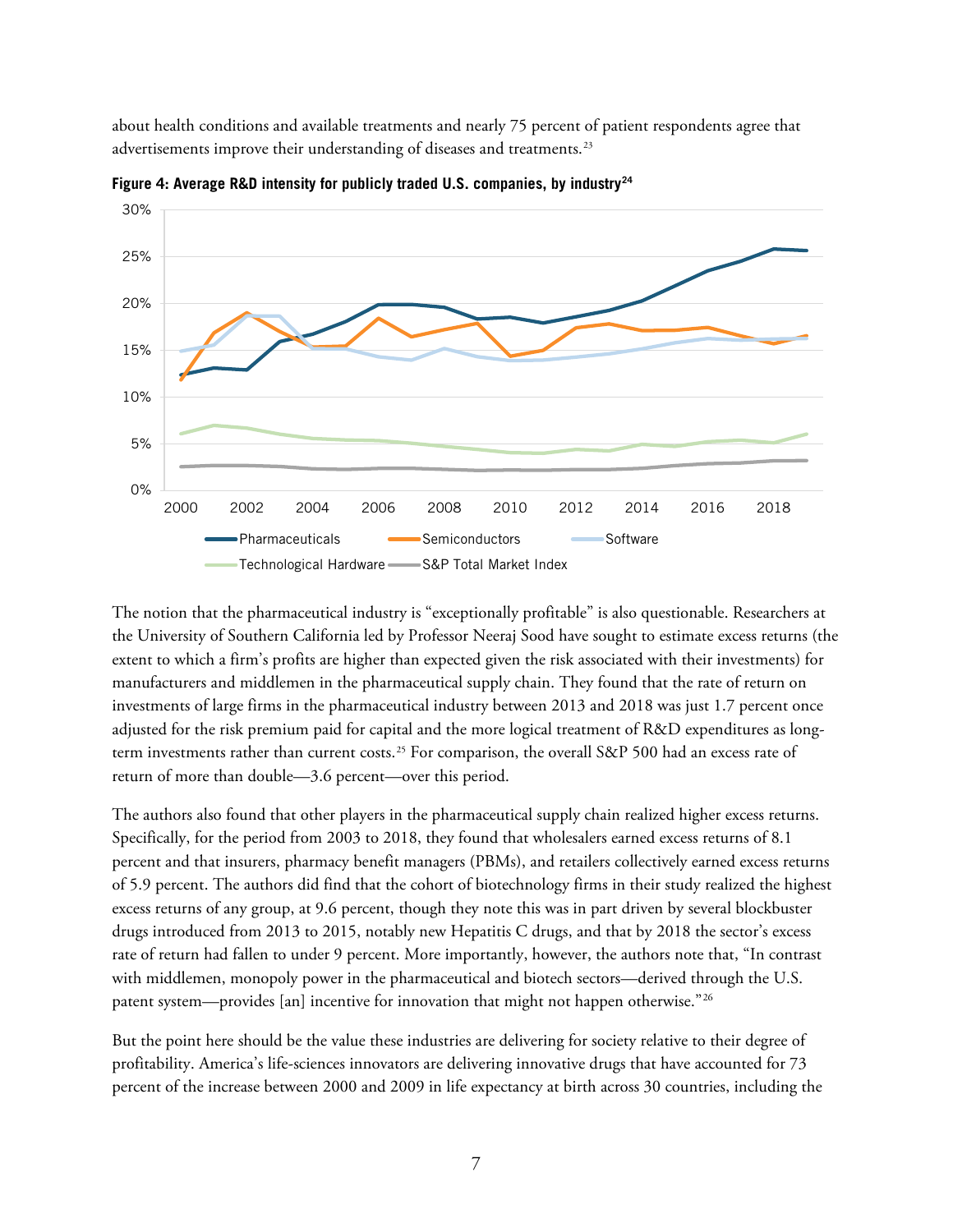United States (or 1.27 years of the 1.73-year increase in life expectancy). [27](#page-32-8) Moreover, America's life-sciences companies employ approximately one-quarter of America's total R&D workforce. Meanwhile, 23 percent of the American biopharmaceutical industry's workforce can be found at the lab bench in R&D jobs seeking to create new cures, giving the industry a share of employment dedicated to R&D three times higher than the national average.[28](#page-32-9) Those numbers represent tremendous returns and value to society, especially relative to profitability; PBMs, according to Sood's data, are more profitable than pharmaceutical firms and almost as much so as biotechnology ones, but they're not nearly employing one-quarter of America's R&D workforce or developing products that have tremendous impacts on American and global citizens' quality and length of life.

Lastly, many BBBA proponents assert that America's life-sciences innovators aren't focused on breakthrough innovation or just focus on "me-too" drugs. But the reality is that there are currently 4,500 medicines under development in the United States, including 560 seeking to treat pediatric diseases, 537 for neurological diseases, 362 for cell and gene therapies, and hundreds more for mental illness, asthma and allergies, and other maladies.[29](#page-32-10) Many of these are potentially "first-in-class" drugs, including 86 percent for Alzheimer's, 79 percent for various forms of cancer, 75 percent for psychiatry, 74 percent for neurology, and 73 percent for cardiovascular disease.<sup>[30](#page-32-11)</sup> To assert that the industry, broadly, isn't working to develop breakthrough treatments is fundamentally fallacious.

And trying to make progress in many of these fields is extremely difficult. For instance, consider that between 1998 and 2017, there were 146 attempts to bring new Alzheimer's treatments to market, but just 4 out of those 146 were successful approvals. In other words, 97 percent proved unsuccessful.<sup>[31](#page-32-12)</sup> (However, the value of a successful treatment would be profound: the United States could save \$220 billion within the first five years and a projected \$367 billion in the year 2050 alone if a cure or effective treatment for Alzheimer's disease could be found.) $32$ 

The difficulty of innovating safe and effective new drugs is further illustrated both by efforts to develop oncology drugs and to develop vaccines in response to the COVID-19 pandemic. A 2019 study by Wong, Siah, and Lo examining oncology drug development efforts from January 1, 2000 to October 31, 2015 found that oncology programs have just a 3.4 percent chance of ultimate Food and Drug Administration (FDA) approval (and yet companies continue to invest tens of billions of dollars trying to tackle oncology challenges).<sup>[33](#page-32-14)</sup> Similarly, life-sciences companies responded with great alacrity in attempting to develop COVID-19 vaccines and therapeutics. But thus far, only 2 of 58 vaccine attempts (3.4 percent) have received final approval (18 are in Phase III clinical trials). But already 26 vaccine candidates have failed, as well as 54 proposed antiviral medications and 90 different therapeutic treatments.[34](#page-32-15)

*d) In making the case for the House-passed BBBA drug pricing policies, some have suggested that most new drugs that come to market are 'me-too' products that either make modest changes to existing medications or treat conditions that already have numerous therapeutic options. These claims seem at odds with the drug development landscape, where the majority of the 50 new drugs approved last year were first-in-class treatments, and where studies regarding existing therapies can lead to new indications and uses, along with improvements that offer outsize patient benefits. One drug originally indicated to treat chronic lymphocytic leukemia, for instance, received approval as a disease-modifying therapy (DMT) for the treatment of multiple sclerosis roughly eleven years later, after a far-*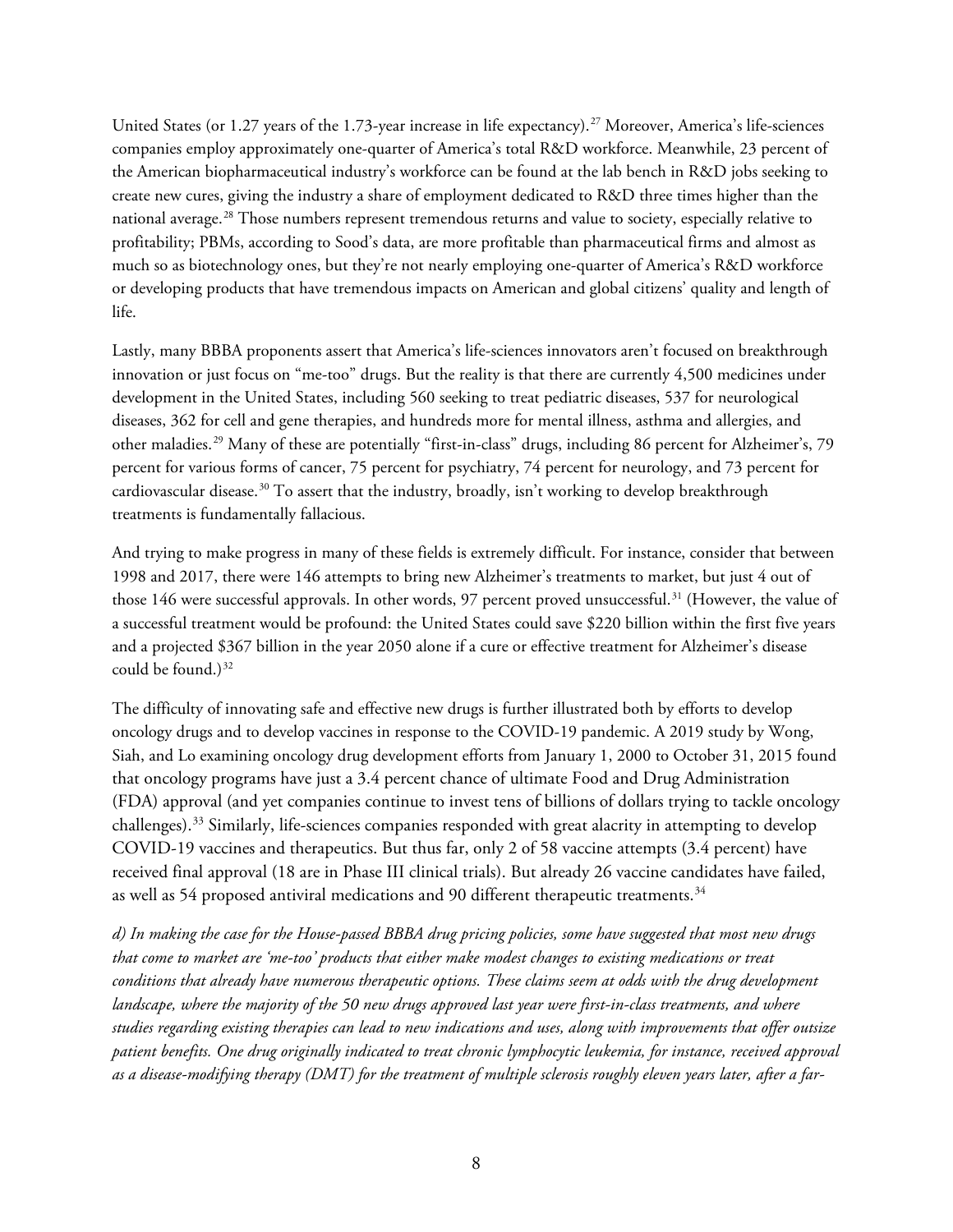*reaching and costly clinical development program. This type of follow-on innovation can result in major medical breakthroughs.* 

- To what extent do we see meaningfully innovative drugs and biologics approved each year, and what potential value does follow-on innovation offer to patients?
- How would the government price-setting program and other price controls included in BBBA impact incentives for follow-in innovations like new indications for existing therapies, new formulations (i.e. to mitigate or eliminate side effects, to streamline dosing regimens, etc.), and other product improvements and changes?
- While the House-passed BBBA technically makes no changes to patents and exclusivities with respect to prescription drugs, the government price-setting program and multi-market price growth cap policies would affect a manufacturer's ability to derive economic value from these market protections. How would the bill's price controls impact the incentives for innovation currently inherent in patents and exclusivities?

As just noted, contrary to critics' assertions, America's biopharmaceutical industry is an innovationoriented one, not a me-too-oriented one.

In 2020, the FDA's Center for Drug Evaluation and Research (CDER) approved 53 novel drugs.<sup>[35](#page-32-16)</sup> Of these novel drugs, 21 were considered first-in-class and 31 were designated orphan drug status.<sup>[36](#page-32-17)</sup> Similarly, the FDA's Center for Biologics Evaluation and Research (CBER) approved eight biologics.[37](#page-32-18) The year 2020 also saw the first therapeutics for COVID-19 and some forms of premature aging, such as progeria.<sup>[38](#page-33-0)</sup>

Similarly, in 2021, CDER approved 50 novel drugs, and CBER approved 10 new biologics.<sup>[39](#page-33-1)</sup> Despite the slight overall decrease in novel drugs, 27 were given first-in-class designation, and 26 were granted orphan drug status.<sup>[40](#page-33-2)</sup> Although it is too early in 2022 to provide significant data, the FDA lists 10 novel drugs and 2 biologics already approved as of April 21, 2022, along with 9 new generics or biosimilars.<sup>[41](#page-33-3)</sup>

And despite critics' assertions the reality is that new drug approvals have significantly accelerated over the past two decades. The FDA's Center for Drug Evaluation and Research's five-year rolling approval average stood at 44 new drugs per year in 2019, double the lowest five-year rolling average of 22 drugs approved, realized in 2009. (See [Figure 5.](#page-9-0)) And the number of drugs in development globally increased from 5,995 in 2001 to 13,718 in 2016.<sup>[42](#page-33-4)</sup>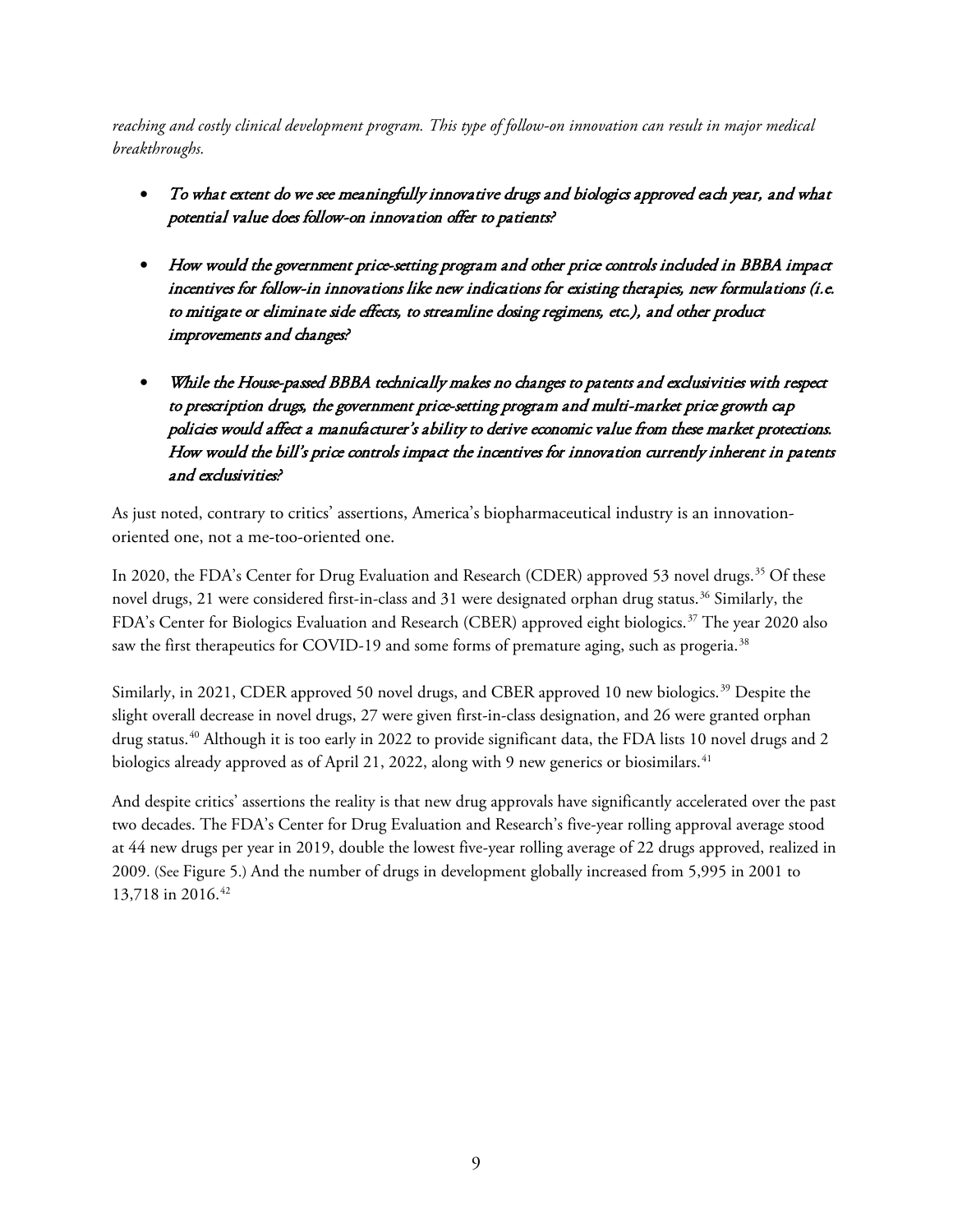

<span id="page-9-0"></span>**Figure 5: FDA annual approvals of new molecular entities (NMEs) and biologics license applications (BLAs), 1999–2019[43](#page-33-5)**

Yet, as Representative Katie Porter (D-CA) argues in her report, "Killer Profits: How Big Pharma Takeovers Destroy Innovation and Harm Patients, "Instead of taking risks to find new, critically needed drugs, large pharmaceutical companies are just repackaging the same products over and over: In 2018, only 1 in 3 new brand-name drugs that drug companies launched were 'first-in-class' drugs."[44](#page-33-6) Similarly, Rena Conti observed in her Senate Finance Committee hearing testimony that "Sanofi testified in the Senate that only 33 of its 81 R&D projects were for new chemical entities" (again, about one-third).<sup>[45](#page-33-7)</sup>

Is 1 in 3 low? In the 1940s and 1950s, when there were few drugs on the market and almost all were first in class, 1 in 3 would have been low. But as more drugs hit the market, the share of first-in-class drugs declined as it became harder to discover new treatments and also because of the importance of producing multiple drugs to address the same disease. Nonetheless, the share of drugs that are new has risen since the 1970s, not fallen.<sup>[46](#page-33-8)</sup>

Moreover, criticisms of the industry for when it does invest in "me-too" drugs fails to recognize the significant clinical benefits of new drugs complementing existing drugs. Sometimes an existing drug does not perform as well as the new drug. Sometimes certain individuals have adverse reactions to an existing drug but not the new drug.[47](#page-33-9) In addition, follow-on drugs can be better in efficacy or methodology and convenience of use and administration. DiMasi and Faden found that 32 percent of follow-on drugs have received a priority rating from the U.S. FDA, indicating that these drugs are likely to provide an important improvement over the firstto-market drug.[48](#page-33-10) They concluded, "Overall, these results indicate that new drug development is better characterized as a race to market among drugs in a new therapeutic class, rather than a lower risk imitation of a proven breakthrough."[49](#page-33-11) Moreover, the Government Accountability Office (GAO) found that the introduction of additional drugs lowers prices.<sup>[50](#page-33-12)</sup>

Indeed, follow-on innovations from original innovative drugs represent an important aspect of America's lifesciences innovation system that can bring important benefits for patients. These can include new indications (i.e., applications of an existing drug to a new disease), improvements in delivery forms (i.e., providing a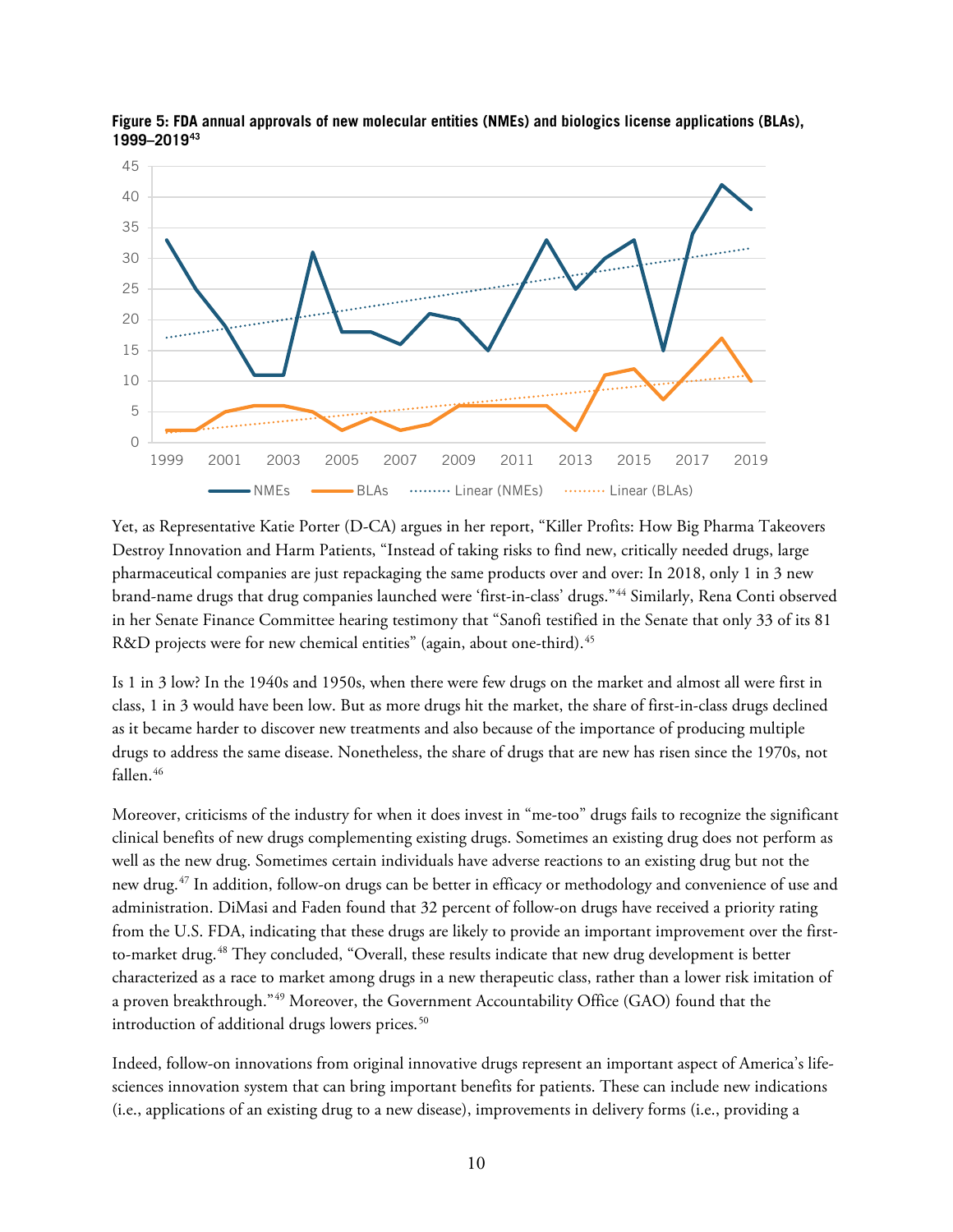medication orally as opposed to through an injection), or improvements in delivery dosages (i.e., a pill administered once a month as opposed to once daily).

For instance, in 2013, a revolutionary new treatment called Solvadi was released that boosted Hepatitis C cure rates to 90 percent. This was followed in 2014 by an improved treatment called Harvoni, which cures the Hepatitis C variant left untouched by Solvadi. By early 2020, an astonishing six new treatments for the disease had received FDA approval, opening up a wide range of treatment options that take into account patients' liver and kidney status, co-infections, potential drug interactions, previous treatment failures, and the genotype of the HCV virus.<sup>[51](#page-33-13)</sup> Moreover, as competitors joined the market, the price of Sovaldi was cut in half.<sup>[52](#page-33-14)</sup>

The provisions in the BBBA would likely have a deleterious impact on both follow-on and generic drug innovation. That's in no insignificant part because generic or biosimilar drugs depend, by definition, on the innovative drugs or biologics that predated them, and when drug price controls inhibit the creation of innovative medicines in the first place, they tamp down on the capacity to create the cheaper generics or biologics of tomorrow, a dynamic that would only be amplified by artificially decreasing the price of innovative drugs through price controls. As Holtz-Eakin elaborates:

Ironically, the more successful the HHS secretary is in leveraging the BBBA's punitive excise tax to force price concessions, the fewer generic and biosimilar products are likely to come to market. Follow-on products are able to dramatically undercut name-brand drugs and biologics on price because they do not have the same R&D expenditures and because their lower prices allow them to achieve larger market shares. But if the price difference between a name-brand drug, subject to the secretary's price controls, and a new generic is marginal or even non-existent, the ability of a generic to gain market share will be reduced.<sup>[53](#page-34-0)</sup>

As to the long-term effect of the BBBA on the subsequent number of generic drugs, the University of Chicago's Tomas Philipson and Troy Durie reach a similar conclusion, writing:

We looked at the patent life and data exclusivity of the top 20 drugs by total Medicare Part B and D spending, finding that this plan will shorten their market life by 2-4 years on average. These drugs will no longer have the advantages of exclusivity by having an artificially lower price, but cheaper generics still will not be able to be developed while they watch the government price them out of the market. This new price control scheme will lead to fewer generics and less competition which has been shown to lead to effective price reductions without undermining innovation.<sup>[54](#page-34-1)</sup>

*e) Some have claimed that the BBBA's drug pricing provisions would exempt startups and other small biotechs from the onerous new government price-setting program included in the legislation. In reality, however, the bill includes only an extremely narrow and time-limited exemption that carves certain small biotechs out of the program for three years and provides them with a pricing floor for the following two, after which point the bureaucratic new system would treat these small firms like any other companies. Notably, 66 percent of biopharmaceutical companies are startups. Moreover, small businesses—many of which would not qualify for even the temporary exemption—account for 70 percent of pivotal-stage trials, and more than 90 percent of biopharmaceutical firms overall are not turning a profit.*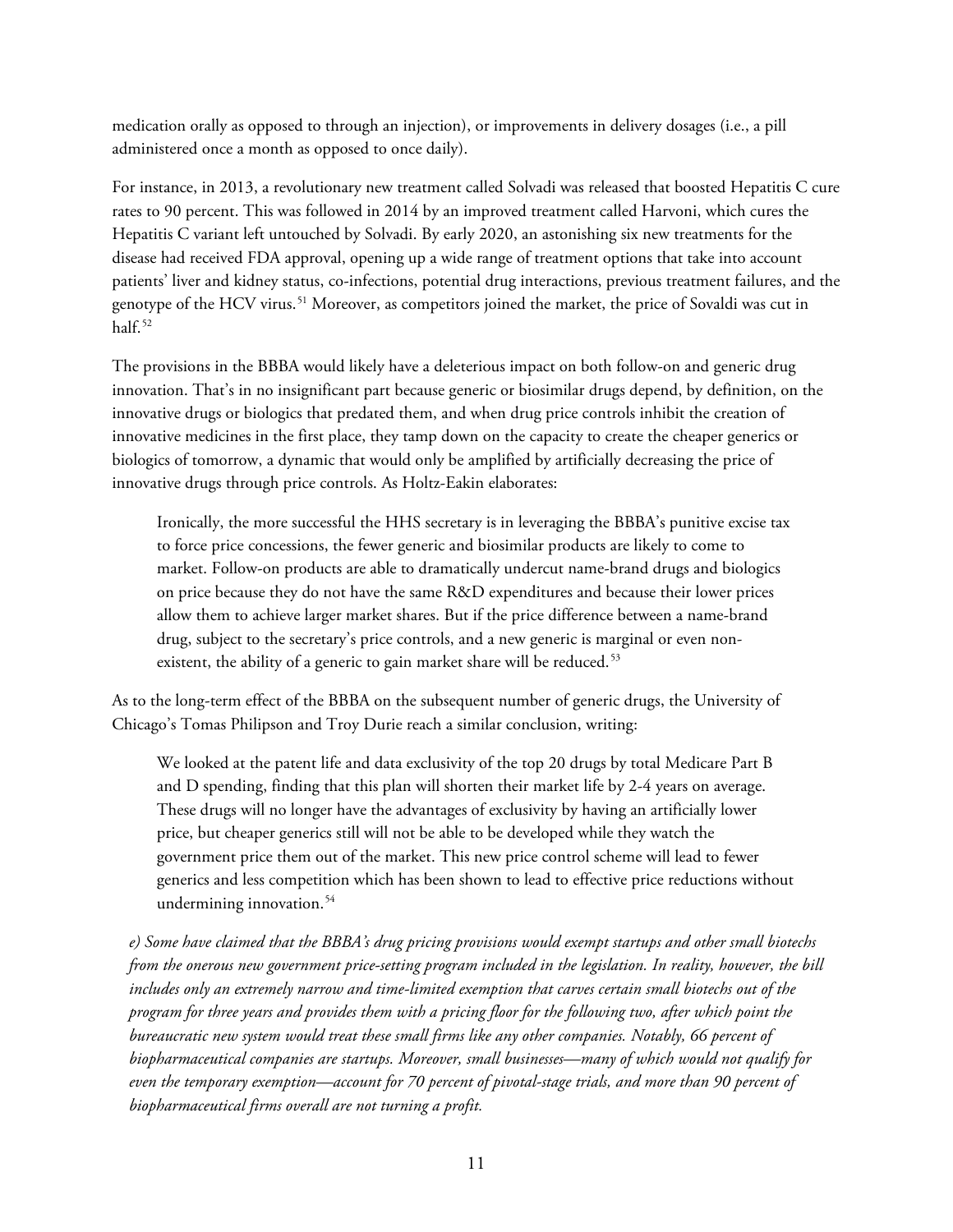- Do the time-limited and narrow small biotech exemptions in the bill provide meaningful protection for the startups and other small businesses that comprise the majority of the life sciences sector?
- If enacted, how would the government price-setting program and other price controls (such as the mandatory multi-market price growth cap) impact these small businesses and the prospects of future biopharmaceutical startups?
- How might the imposition of the bill's price controls fuel industry consolidation, given the diversified product portfolios and compliance-related resources and staff that large multinationals often enjoy, relative to smaller businesses?

Proponents assert that life-sciences could easily absorb the costs of the BBBA drug price controls. But, while that might be easier, though still deleterious, for larger firms, it forgets that start-ups account for 66 percent of U.S. biopharmaceutical enterprises. [55](#page-34-2) Yet these startups, 90 percent of which are pre-revenue, account for 70 percent of drugs in phase III clinical trials.<sup>[56](#page-34-3)</sup> Yet government price controls, even if there is some type of carve out for small innovators, would still sharply reduce the opportunity to earn a return. One reason is that acquisition by a larger company often represents an important, and legitimate and meritorous, exit strategy for a smaller company and to the extent the BBBA deprives larger firms of revenues, this would reverberate throughout the ecosystem. But, overall, such drug price controls would harm small and large biopharmacetial firms alike.

*f) Therapeutic development relies heavily on high-risk investments from diverse sources. While some of the BBBA's backers anticipate that the life sciences would remain attractive to investors at every level, real-world experience tells a different story. Even under current laws and regulations, capital can—and often does—shift away from (or simply never flow into) the biopharmaceutical sector. According to one WSJ piece from last December, for instance, biotech stocks "crumbled" in 2021.*

*Developing a new medication can take between 11.5 and 15 years, and only one in every 1,000 drug formulas ever enters preclinical trials. For the ones that do, only eight percent ever receive FDA approval. Unsurprisingly, it costs an average of \$2.6 billion to develop and gain approval for a new medicine. These factors make the biopharmaceutical sector especially sensitive to the types of government price controls included in the House-passed BBBA, which University of Chicago researchers projected would lead to 135 fewer new drug approvals in the next two decades.*

## • How would the price controls included in the BBBA likely impact the investment landscape with respect to biopharmaceutical innovation?

*g) Supporters of the BBBA's government price-setting program sometimes cite the Veterans Affairs (VA) Department as a model for Part D. In practice, however, the closed formulary leveraged by the VA impairs access to many medications. Among the top 200 Part D drugs by overall spend, for instance, one study found that Part D plans covered an average of nearly three-fourths of the products, while the VA covered just over half. Among a sample of 25 first-in-class treatments, Part D plans covered more than three in every five, while the VA covered just 40 percent. The VA also integrates value assessments using quality-adjusted life years (QALYs) into its pricing practices,*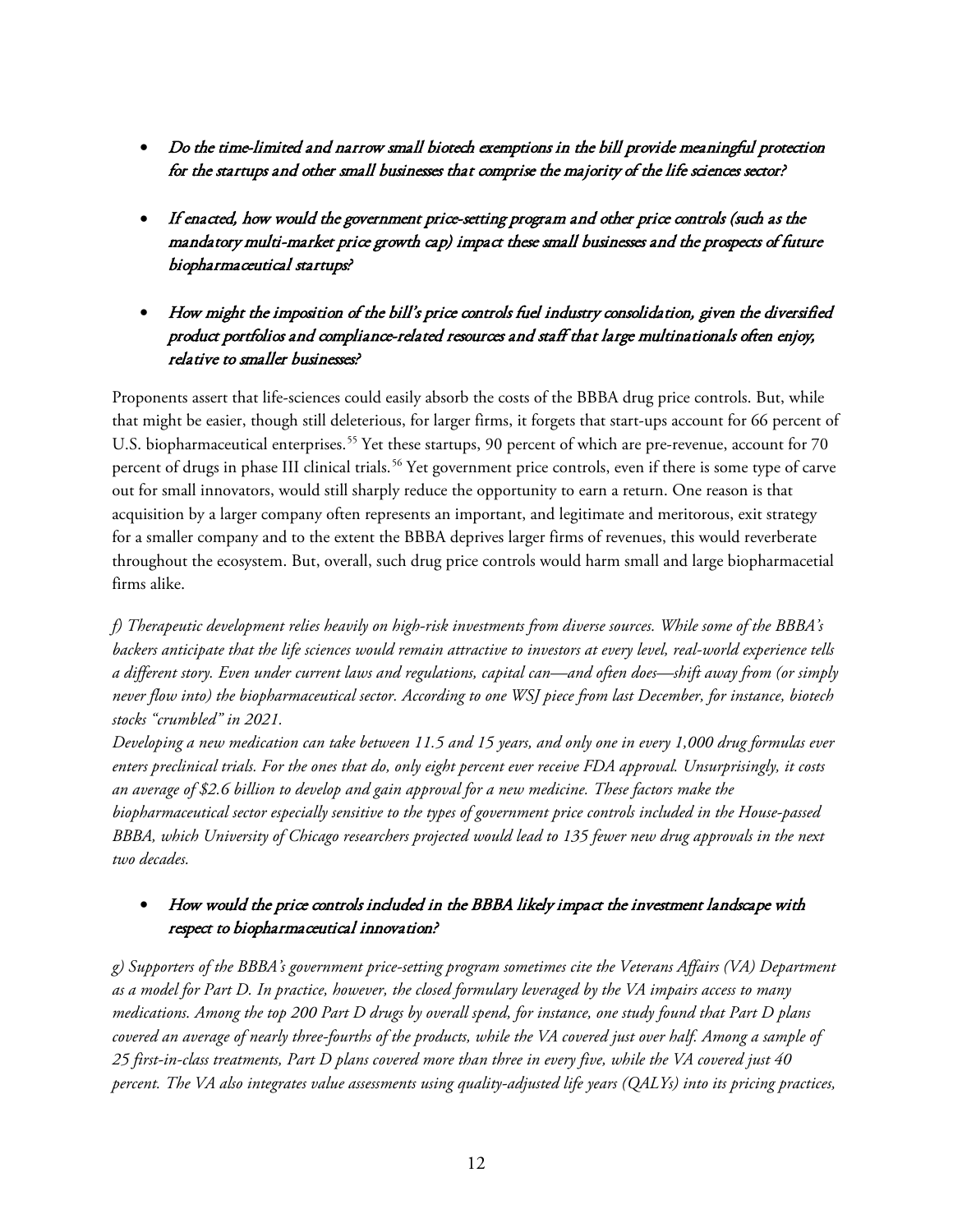## *despite widespread criticism of these metrics by disability advocates, who argue that QALYs devalue individuals with exceptional needs, along with older individuals.*

Life-sciences companies depend on profits from one generation of biomedical innovation to fund investment in the next. Research by Dubois et al. makes this dynamic crystal clear, finding that every \$2.5 billion of additional biopharmaceutical revenue leads to one new drug approval.<sup>[57](#page-34-4)</sup> Related academic research shows a statistically significant relationship between a biopharma enterprise's profits from the previous year and its R&D expenditures in the current year.<sup>[58](#page-34-5)</sup> Likewise, Gambardella found that sales revenue from previous periods have a significant, positive impact on current-period biopharma R&D. [59](#page-34-6) Henderson and Cockburn find that the pharmaceutical firms with the greatest sales are also the ones with the largest R&D investments. [60](#page-34-7) Drug price controls would harm future investments in biomedical innovation.

#### • Is the VA drug pricing system an appropriate model or exemplar for Part D? Why or why not?

The VA approach doesn't provide a satisfactory exemplar for Medicare Part D, that's especially because, unlike Medicare Part D, the VA employs a "one-size-fits all' approach that limits access to medicines. It's a closed formulary. In particular, "the VA employs a narrow, exclusionary formulary to generate savings, and comparisons of coverage between the VA and Medicare demonstrate that the VA offers fewer choices, particularly of the most cutting-edge and innovative medicines."[61](#page-34-8) For instance, considering the top-200 Part D brand medicines, a July 2020 study found that, while 74 percent were covered by Medicare, just 52 percent were covered by the VA formulary. Likewise, the VA National Formulary covers just 40 percent of first-in-class Part D medicines, compared with more than [62](#page-34-9) percent in Medicare Part D.<sup>62</sup> As the GAO explains, while "the VA can steer utilization toward a limited number of drugs within a given therapeutic class; Medicare Part D plans, on the other hand, generally have broad networks of pharmacies and as such may have broader formularies than VA's."[63](#page-34-10) Moreover, because of limitations on the VA formulary, to acquire access to the medicines they need, more than half of all veterans supplement their VA benefits with other sources of health coverage, including Part D.<sup>[64](#page-34-11)</sup> The VA's use of QALYs also discriminate against the disabled, seniors, the chronically ill and communities of color; for instance, a QALY for a patient with multiple sclerosis can be worth half as much as a healthy, young individual, and a person over the age of 70 is worth approximately 30 percent, simply due to their age.

*h) In defending the government price-setting program and multi-market price growth cap policies in the BBBA, some policymakers have contended that under current law, manufacturers enjoy maximal price-setting power and can charge whatever they want, while purchasers and consumers lack any leverage. In practice, however, all three of the largest pharmacy benefit managers (PBMs) exclude between 400 and 500 drugs from their standard formularies, and the number of drugs excluded by these formularies increased by 676 percent from 2014 to 2020. Moreover, rebates paid by manufacturers have grown substantially in recent years, further reducing net prices and demonstrating leverage on the part of the payers extracting these price concessions.* 

### • Do drug manufacturers, as many BBBA supporters argue, enjoy absolute power to charge whatever they want?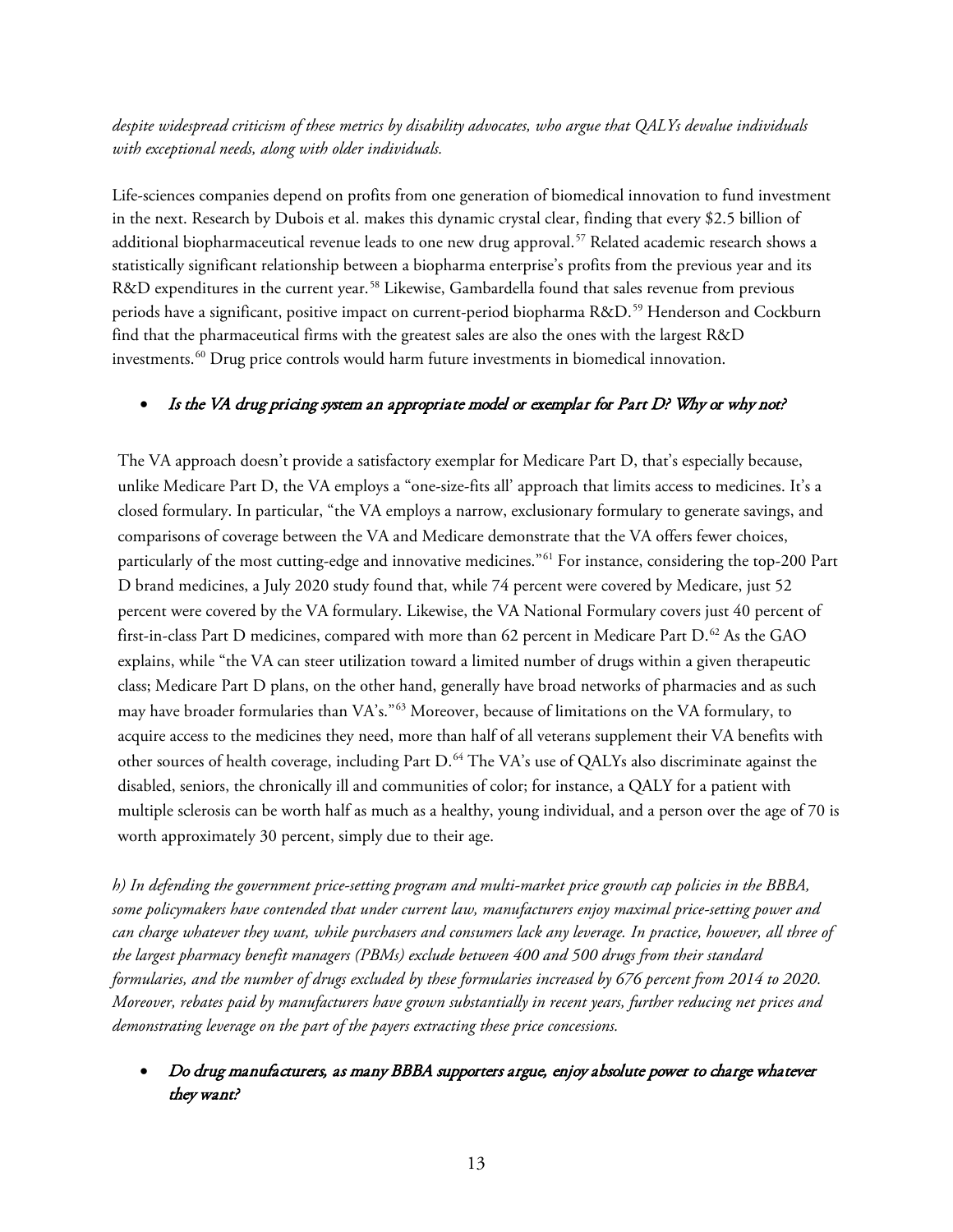No, drug companies do not enjoy absolute power to charge whatever they want. Drug companies face many constraints: on the innovation side they're constrained by science, which is why, on average, as many as 5,000 to 10,000 compounds may be screened to get to approximately 250 promising molecular compounds that can enter preclinical testing, with 5 entering actual clinical testing.<sup>[65](#page-34-12)</sup> And that's just getting to the clinical trial stage, as less than 12 percent of candidate medicines that even make it into Phase I clinical trials are ultimately approved by the FDA.<sup>[66](#page-34-13)</sup> It's why oncology drug efforts have only a 3.4 percent chance of winning FDA approval.

When drugs do make it to market, even the ones getting there first will often quickly face competition. For instance, as noted previously, as competitors joined the market, the price of Sovaldi as not just a treatment but an actual cure for Hepatitis C was cut in half. Further, innovative drugs have a limited period of patent protection, and when drugs go off patent, much cheaper generic drugs often come rapidly on the scene. As noted subsequently in response to a question from Senator Sasse, for instance, once Biogen's multiple sclerosis (MS) drug Tecfidera went off-patent, generic competitors entered with drugs well over 95 percent cheaper. Lastly, of course, drug makers must negotiate with pharmacy benefit managers and other wholesalers to get their drugs listed on formularies like Medicare Part D, where the negotiations are aggressive. Some argue that there's no negotiation function for Medicare Part D, and thus the government needs to take the process over. But the issue isn't negotiation or no negotiation. There is negotiation, for instance as provided by the PBMs; policymakers should focus on helping this market-based process function better, such as through increasing scrutiny and transparency on PBMs and ensuring they meet their fiduciary obligations.

#### 3. On List Price Growth

*While net prices for brand-name drugs have fallen for at least four consecutive years, according to IQVIA and others, list prices for these products have grown—albeit at a slower rate than in previous years.*

#### What are some of the underlying factors driving list price growth for prescription drugs?

When it comes to the growing disparity between drugs' list and net prices, particular attention must be paid to the role played by rebates and discounts. Discussion of drug prices tends to focus on the annually announced increase in the list prices for prescription drugs. However, sales of prescription drugs are subject to substantial manufacturer rebates and discounts, leading to a considerable reduction in manufacturer earnings. Researchers at the University of Pittsburgh School of Pharmacy and Medicine estimate that while the average annual increase in the list price for prescription drugs between 2007 and 2018 was 9.1 percent, the net increase in drug prices after rebates was only 4.5 percent.<sup>[67](#page-34-14)</sup>

In recent years, as list prices have been growing at a slower pace, the volume of discounts and rebates has increased. For example, in 2020, list prices grew at an average rate of 4.4 percent, but net prices decreased by 2.9 percent.[68](#page-34-15) As the *Wall Street Journal*, citing data from the SSR Health Report, notes, "[A]verage U.S. list prices for prescription medicines rose in the past decade, but net prices—after rebates and discounts—rose less sharply and have recently declined."[69](#page-34-16) (See [Figure 6.\)](#page-14-0)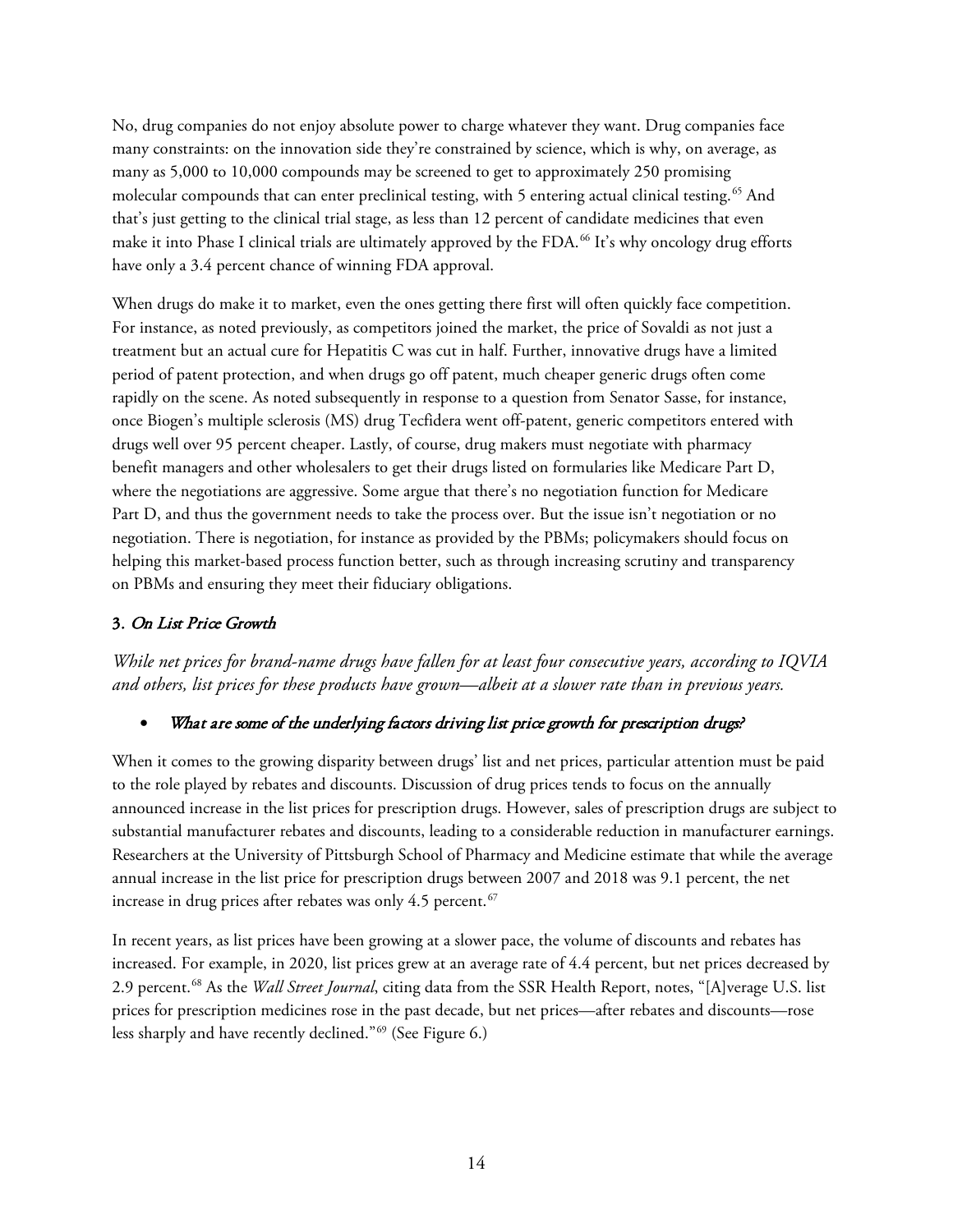

<span id="page-14-0"></span>**Figure 6: Change from a year earlier in U.S. prescription brand prices, 2009–2019[70](#page-34-17)**

In fact, one study found that more than one-third of drug list prices were rebated back to PBMs and other entities in the supply chain. As that report describes, "Pharmaceutical spending estimates that omit rebates and discounts do not fully reflect the underlying competitive dynamics of the pharmaceutical sector and provide a misleading impression of drug spending."[71](#page-35-0)

Fees charged by intermediaries also subtract from drug manufacturer revenues. PBMs nearly quadrupled the fees they charge biopharmaceutical companies—such as administrative and service fees—between 2014 and 2016. Total fees charged to biopharmaceutical companies by these middlemen increased from \$1.5 billion in 2014 to \$2.6 billion in 2015, and then doubled to nearly \$5.6 billion in 2016. Along with rebates, these fees— which are typically based on the list price of a medicine—contribute to a system of misaligned incentives where middlemen make more money when the list prices of medicines increase.<sup>[72](#page-35-1)</sup>

Despite an increase in the share of negotiated rebates shared with health plan and employer clients, total PBM revenue increased considerably between 2014 and 2016. That's in part due to the increasing administrative fees they charged biopharmaceutical companies. But PBMs aren't just charging biopharmaceutical companies more than ever before—they also brought in a record total of \$22.4 billion in revenue in 2016 by charging more to others in the supply chain, such as health plans and pharmacies.<sup>[73](#page-35-2)</sup>

For further input on the factors driving list price growth in medicines, please see the response to Senator Sasse's question on insulin pricing which follows subsequently.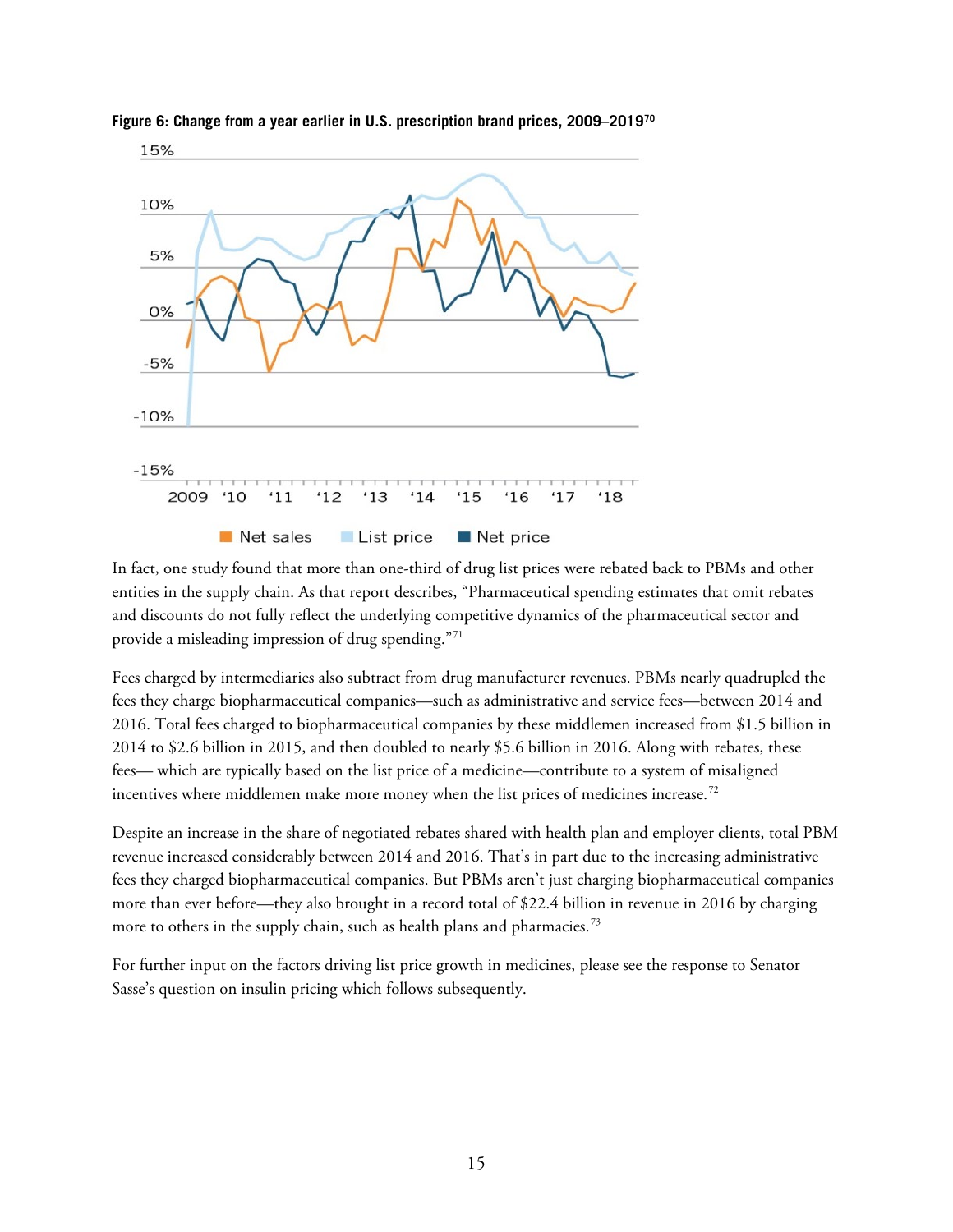#### 4. On Public Funding and Innovation

*NIH and its grantees unquestionably conduct crucial foundational research. Through scores of strategic publicprivate partnerships, our current system enables research institutions and job creators of all sizes to translate and transform NIH-supported basic research into tangible biomedical breakthroughs, from diagnostic tests to treatments and cures.*

*That being said, proposals to replace private R&D-driven capital with taxpayer dollars raise serious concerns. Public and private research support should play complementary roles—not conflicting ones—and the federal bureaucracy is no substitute for private-sector innovation and expertise.*

*According to one study, in fact, when it comes to life sciences research resulting in a new medical innovation, the private sector invests as much as \$100 in development for every \$1 invested by the government. Along those lines, a survey of some of the most transformational medicines to reach the market in recent years found that whereas public funding played a critical role in achieving basic science milestones, private industry led the way for milestones related to drug discovery, production, and development, often by staggering margins.*

## • Do you see public funding as an adequate substitute for any private-sector shortfalls that might result from government-mandated price controls?

The complementarity between the respective U.S. public and private sectors to biomedical innovation has been one of the great strengths of the U.S. approach to biomedical innovation. Public funding for basic lifesciences research, especially through the National Institutes of Health (NIH), funds basic discoveries such as into understanding the fundamental processes by which diseases develop and are transmitted or identifying novel biomarkers that signal the presence of a disease. This creates a body of knowledge which represents a platform for innovation by the private sector to try to turn novel molecules into safe drugs. Private-sector activity centers on applied R&D focused on the discovery, synthesis, testing, and manufacturing of candidate compounds intended to exploit biologic targets for the purpose of curing medical conditions. As Chakravarthy et al., note, "Without private investment in the applied sciences there would be no return on public investment in basic science."[74](#page-35-3) Indeed, it's critical to remember that considerable investment is required to bring a drug to market even after considerable amounts of basic research have been conducted. In fact, one study by Chatterjee and Rohrbaugh found that biotechnology companies invest \$100 in development for every \$1 the government invests in research that leads to an innovation.<sup>[75](#page-35-4)</sup>

Public funding would simply not be an adequate substitute for private-sector shortfalls that might result from government-mandated that price controls. That notion is as misguided as other proposals which would call for the government to take over the principal role of drug development from the private sector. Nevertheless, in their quest to shrink the for-profit drug discovery and development industry, drug populist advocates have floated a variety of such proposals, such as: having employers pay a medical research fee, which they would allocate to any research organization, including government; subjecting firms to compulsory licenses (where they must make patented discoveries available to other firms) but having the government pay patent holders directly to compensate them; having the government buy patents from firms through an auction; establishing government-funded corporations to develop and sell drugs; using prizes; and, finally, giving NIH the task.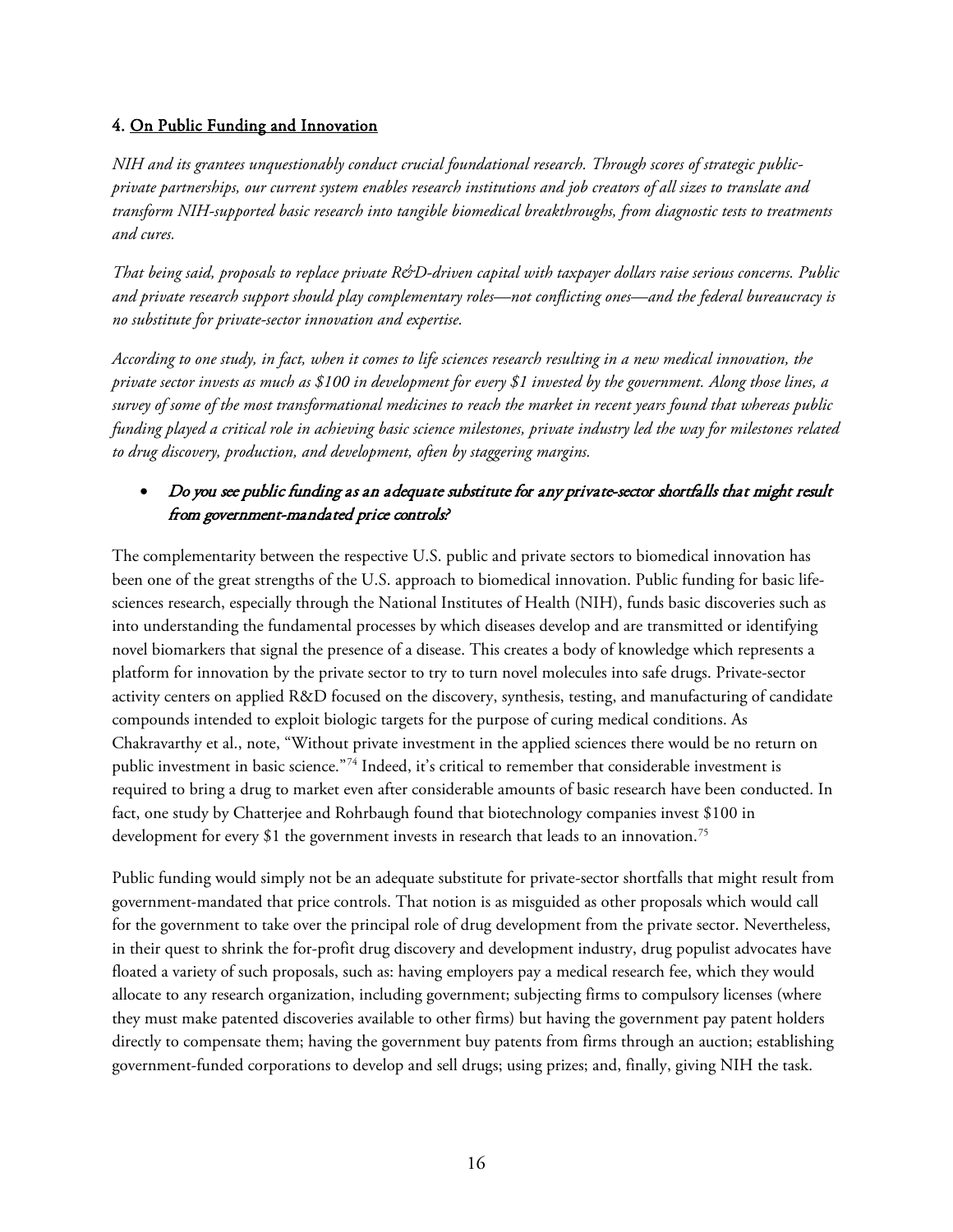For example, Dean Baker of the Center for Economic Policy Research writes, "We could expand the public funding going to NIH or other public institutions and extend their charge beyond basic research to include developing and testing drugs and medical equipment."[76](#page-35-5) Knowledge Ecology International, a leading drug populist organization, has advocated eliminating drug patents and instead having the government issue prizes for drug development. It cites proposed legislation by Senator Bernie Sanders (D-VT) to create a Medical Innovation Prize Fund that would equal 0.55 percent of U.S. GDP, an amount greater than \$80 billion per year, with the federal government funding half and private health insurance companies the other half.<sup>[77](#page-35-6)</sup>

But as the Information Technology and Innovation Foundation (ITIF) writes in "Delinkage Debunked: Why Replacing Patents With Prizes for Drug Development Won't Work," separating the cost of biopharmaceutical research and development from the final market price of medicines would misalign incentives, raise bureaucratic costs, and limit innovation.<sup>[78](#page-35-7)</sup> Indeed, while advocates claim that "delinking" drug prices from R&D investments would make innovative medicines far cheaper, the truth is it would almost surely lead to less new drug development and slower progress in improving human health.

For instance, for prizes to work globally, governments would have to replace at least \$200 billion per year in private medical R&D with taxpayer funds, which is unlikely given the budget challenges many governments face and the fact many of the benefits would flow to other countries.[79](#page-35-8) Consider that as part of the World Health Organization's (WHO) push to increase investment in global health R&D, WHO member states in 2013 agreed to establish a Global Observatory on R&D to monitor spending and set priorities, and also to undertake a number of global health R&D demonstration projects. At the World Health Assembly in Geneva in May 2017, Marie-Paule Kieny, WHO assistant director-general for Health Systems and Innovation, remarked on the chronic underfunding of this "critically important" agenda, noting that one of the demonstration projects (on a nano-based malaria drug delivery system) is being cancelled unfinished due to a lack of funding.<sup>[80](#page-35-9)</sup>

According to the WHO, \$85 million was needed between 2014 and 2017 to complete these projects, yet by the end of 2016, only \$11 million had been committed by only 10 WHO member states, leaving a shortfall of \$73 million.<sup>[81](#page-35-10)</sup> WHO's website on the R&D demonstration projects has not had any significant updates in several years.[82](#page-35-11) A \$73 million shortfall is one thing; a roughly \$200 billion shortfall would be another. Put simply, if WHO members cannot agree among themselves to provide the relatively small amounts of funding for even this modest agenda, it seems highly unlikely they would stump up the hundreds of billions of dollars required to implement advocates' delinkage proposals.

Moreover, the true value of a new medicine is hard to measure before it is created, so prizes could be underfunded. That would lead to fewer companies taking the risk of investing in expensive R&D, and hence to fewer new medicines. Lastly, handing over significant control of national or global biomedical R&D flows to government bodies represent a recipe for inefficiency and for politicizing drug development. The current market-based system of drug development allows for experimentation and competition within and between therapeutic classes. Thousands of promising leads enter the drug development pathway, but only a few make it through the rigorous process of clinical trials. The cost of failures and the risks are borne almost entirely by the private sector at no cost to taxpayers. As Daniel Spulber, Professor of International Business at the Kellogg School of Management, Northwestern University, and an award-winning expert on innovation policy, concludes, "There is nothing wrong with awarding prizes. But replacing markets for medicines with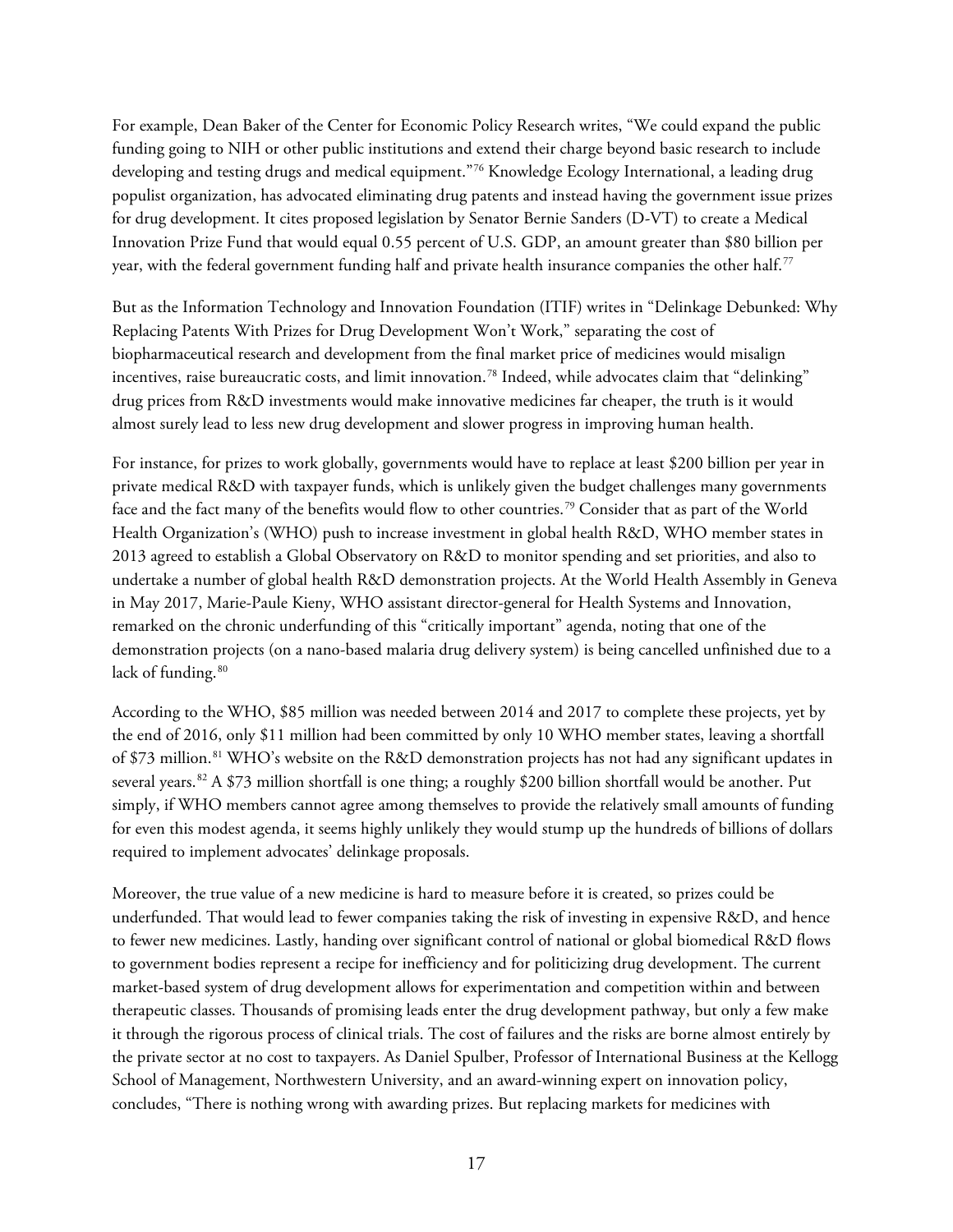government prizes would destroy one of the most innovative areas in the economy, and stop the endless source of life-saving medicines."[83](#page-35-12)

#### 5. On Public-Private Partnerships and Innovation

*Mr. Ezell, you have written extensively on the importance of public-private partnerships in advancing and ensuring access to innovation, as enabled by the bipartisan Bayh-Dole Act. Some advocates and policymakers have proposed a radical reinterpretation of this framework, arguing that the federal government should "march in" to seize or forcibly license patents to cut costs.*

*Both of the Bayh-Dole Act's sponsors spent decades emphatically opposing this revisionist rewriting of so-called march-in rights, which could prove particularly harmful for patients with unmet medical needs, as well as research institutions and small businesses across all of our states.* 

- What was the original intent behind the march-in provisions in question, and how would this sweeping reinterpretation impact public-private partnerships and American innovation more broadly?
- How does the current ecosystem benefit universities and nonprofit research institutions, and how might the aggressive use of march-in rights impact their financial standing, particularly with respect to royalty income?

The 1980 Bayh-Dole Act permits universities to patent their researchers' inventions, even if that research was partly funded by the federal government. The Act has played a pivotal role in catalyzing U.S. life-sciences innovation and creating a pathway to realize value creation from federally funded research.<sup>[84](#page-35-13)</sup> Consider that at the end of the 1970s, the U.S. government had licensed fewer than 5 percent of its 28,000 patents, but the number of patents from government-funded research shot up over tenfold in the years since Bayh-Dole, reaching more than 40,000 in 2017.<sup>[85](#page-35-14)</sup> And since its introduction, Bayh-Dole has enabled more than 15,000 startups launched from U.S. universities as well as 300 new medicines based on patented discoveries.<sup>[86](#page-35-15)</sup>

The Bayh-Dole Act includes so-called "march-in rights" that permit the U.S. government, in very limited and specified circumstances, to require patent holders to grant a "nonexclusive, partially exclusive, or exclusive license" to a "responsible applicant or applicants."[87](#page-35-16) The four circumstance in which the government is permitted to exercise march-in rights are:

- 1. If the contractor or assignee has not taken, or is not expected to take within a reasonable time, effective steps to achieve practical application of the subject invention;
- 2. If action is necessary to alleviate health or safety needs not reasonably satisfied by the patent holder or its licensees;
- 3. If action is necessary to meet requirements for public use specified by federal regulations and such requirements are not reasonably satisfied by the contractor, assignee, or licensees; or
- 4. If action is necessary, in exigent cases, because the patented product cannot be manufactured substantially in the United States.<sup>[88](#page-35-17)</sup>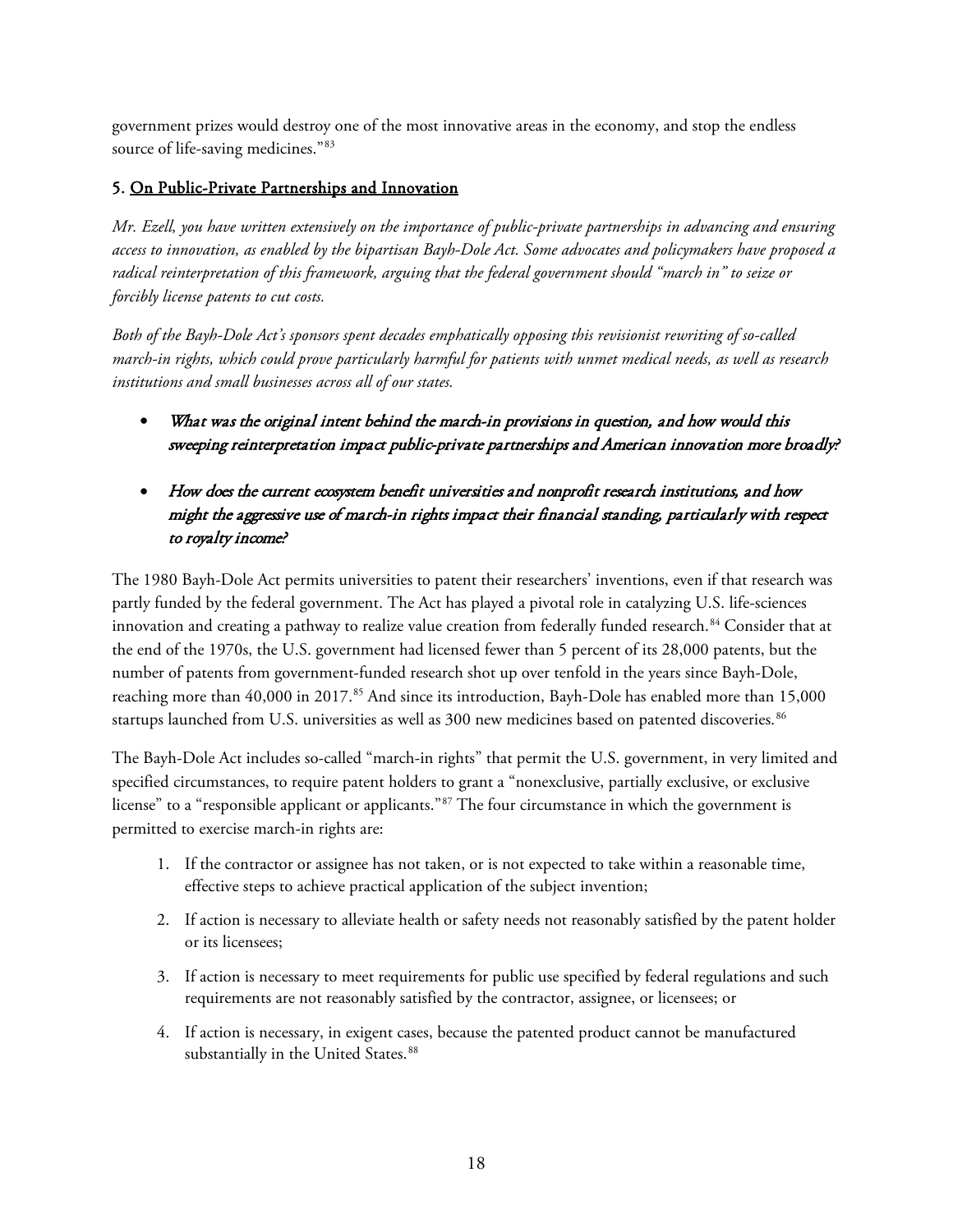In other words, lower prices are not one of the rationales laid out in the Bayh-Dole Act as a valid justification for the use of march-in rights. In fact, as senators Bayh and Dole have themselves noted, the Bayh-Dole Act's march-in rights were never intended to control or ensure "reasonable prices."[89](#page-36-0) As the twain wrote in a 2002 *Washington Post* op-ed titled, "Our Law Helps Patients Get New Drugs Sooner," the Bayh-Dole Act:

Did not intend that government set prices on resulting products. The law makes no reference to a reasonable price that should be dictated by the government. This omission was intentional; the primary purpose of the act was to entice the private sector to seek public-private research collaboration rather than focusing on its own proprietary research.<sup>[90](#page-36-1)</sup>

The op-ed reiterated that the price of a product or service was not a legitimate basis for the government to use march-in rights, noting:

The ability of the government to revoke a license granted under the act is not contingent on the pricing of a resulting product or tied to the profitability of a company that has commercialized a product that results in part from government-funded research. The law instructs the government to revoke such licenses only when the private industry collaborator has not successfully commercialized the invention as a product.<sup>[91](#page-36-2)</sup>

Rather, the Bayh-Dole Act's march-in provision was designed as a fail-safe for limited instances in which a licensee might not be making good-faith efforts to bring an invention to market, or when national emergencies require that more product is needed than a licensee is capable of producing. This is why the National Institute of Standards and Technology (NIST) report "Return on Investment Initiative: Draft Green Paper" agrees, noting, "The use of march-in is typically regarded as a last resort, and has never been exercised since the passage of the Bayh-Dole Act in 1980."<sup>[92](#page-36-3)</sup> The report notes that, "NIH determined that that use of march-in to control drug prices was not within the scope and intent of the authority."[93](#page-36-4) Indeed, march-in rights have never been exercised during the now-42-year history of the Bayh-Dole Act.<sup>[94](#page-36-5)</sup>

The argument that Bayh-Dole march-in rights could be used to control drug prices was originally advanced in an article by Peter S. Arno and Michael H. Davis.<sup>[95](#page-36-6)</sup> They contended that "[t]he requirement for 'practical application' seems clear to authorize the federal government to review the prices of drugs developed with public funding under Bayh-Dole terms and to mandate march-in when prices exceed a reasonable level" and suggested that under Bayh-Dole, the contractor may have the burden of showing that it charged a reasonable price.<sup>[96](#page-36-7)</sup> While Arno and Davis admitted there was no clear legislative history on the meaning of the phrase "available to the public on reasonable terms," they still concluded that, "[t]here was never any doubt that this meant the control of profits, prices, and competitive conditions."[97](#page-36-8)

But as John Rabitschek and Norman Latker explain, there are several problems with this analysis. First, the notion that "reasonable terms" of licensing means "reasonable prices" arose in unrelated testimony during the Bayh-Dole hearings. Most importantly, they note, "If Congress meant to add a reasonable pricing requirement, it would have explicitly set one forth in the law, or at least described it in the accompanying reports."[98](#page-36-9) As Rabitschek and Latker continue, "There was no discussion of the shift from the 'practical application' language in the Presidential Memoranda and benefits being reasonably available to the public, to benefits being available on reasonable terms under 35 U.S.C. § 203."[99](#page-36-10) As they conclude, "The interpretation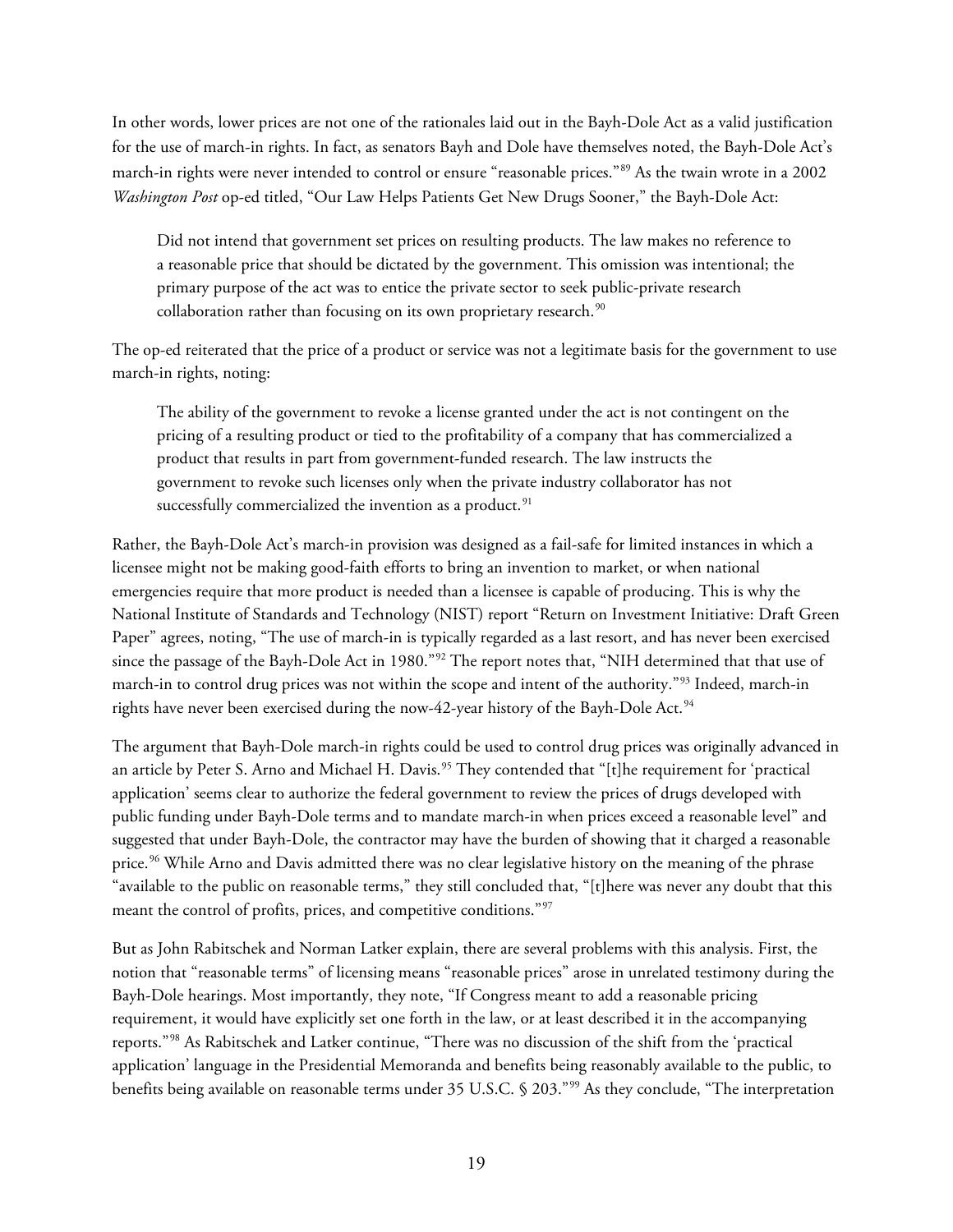taken by Arno and Davis is inconsistent with the intent of Bayh-Dole, especially since the Act was intended to promote the utilization of federally funded inventions and to minimize the costs of administering the technology transfer policies…. [The Bayh-Dole Act] neither provides for, nor mentions, 'unreasonable prices."<sup>[100](#page-36-11)</sup>

Simply put, the Bayh-Dole Act does not give the U.S. government the right to march-in on the intellectual property (IP) of a company that has developed a product in whole or in part based on discoveries that may have originated in whole or in part from federally funded research simply because the government does not like the price of the resulting product. The reality is that (mis)using march-in rights or establishing new ones in order to control drug prices would result in fewer new drugs. Companies would be highly reticent to spend billions developing a drug if they knew the government could come in as long as two decades later and seize or compulsorily license their IP in order to control drug prices.

If the government began to use march-in rights on a regular basis to control drug prices, or the prices of other innovations, such as in the information technology (IT) or clean energy sectors, it would almost certainly have a deleterious impact on U.S. universities and their ability to earn royalties as a result of academic technology transfer activities. That matters when today many universities list technology commercialization as one of their top-five strategic priorities and university presidents often mention technology transfer as a key differentiator for their universities.<sup>[101](#page-36-12)</sup> In 2018, U.S. universities directly generated approximately \$2.94 billion in licensing revenue from the process of taking academic inventions to market. The Bayh-Dole Act has played a critical catalytic role in turning America universities into engines of innovation, a dynamic that would certainly be undermined if the government started to actively (mis)use Bayh-Dole march-in rights to attempt to control the prices of drugs or other products.

## 6. On Global Leadership and Competition

*The United States has emerged, in recent decades, as the global leader on life sciences innovation, with the world's most cutting-edge R&D, spearheaded largely by our research universities and by small businesses. Government price controls and top-down mandates, however, risk jeopardizing our position and enabling our global rivals particularly China—to gain a competitive edge.*

*China, which represents the world's second-largest pharmaceutical market, has targeted its life sciences sector as a key area for strategic growth, singling the industry out in its 'Made in China 2025' initiative and undertaking aggressive reforms to shore up its status. With respect to active pharmaceutical ingredients, for instance, China has already established global dominance, and a range of recent reforms have substantially narrowed the country's lagtimes for new drug approvals and launches.*

*Meanwhile, the drug price controls included in the Democrats' tax and spending package would slash domestic life sciences R&D by close to one-fifth in the years ahead, according to a University of Chicago study. In other words, as the Chinese Communist Party works to seize our global biopharmaceutical leadership, we seem poised to weaken our own sector through bureaucratic new mandates.*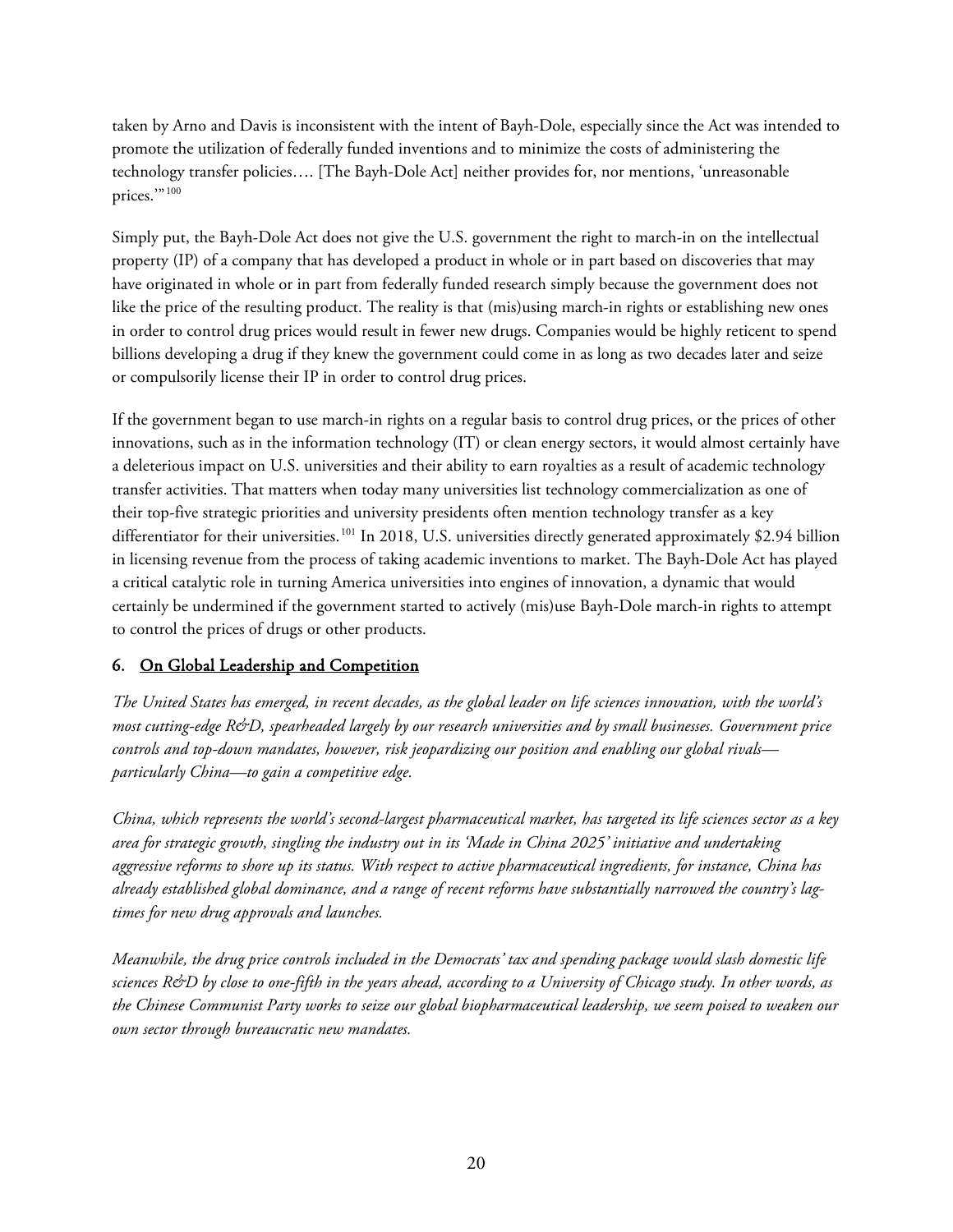• How do you see price controls like the ones proposed in BBBA as impacting our global life sciences leadership—particularly in relation to China—and what are some of the potential implications both for medicine and for national security?

China rejects the foundational WTO principle of *comparative advantage*—that countries should specialize in production of goods and services at which they're most efficient—and instead seeks *absolute advantage* dominance, or at least self-sufficiency, in virtually all advanced-technology industries, from aerospace and autos to batteries and biotechnology. That China can quickly achieve these goals is evident from looking at China's experience in rapidly coming to dominate the global market for production of solar photovoltaic cells. Indeed, China's global share of production of PV cells, the industry's core technology, surged from 14 to 60 percent between 2006 and 2013.<sup>[102](#page-36-13)</sup> The massive industrial subsidies China's government conferred on the industry—at least \$42 billion from 2010 to 2012 alone—played a key role in helping Chinese solar PV prices decrease by 85 percent from 2009 to 2017, knocking out hundreds of foreign competitors in the process. In other words, U.S. policymakers should be under no illusion that U.S. high-tech industries don't face serious threats of Chinese "innovation mercantilist" practices such as massive industrial subsidization and rampant IP theft.[103](#page-36-14)

China certainly has ambitions to likewise become a leading, if not the leading, global player in life-sciences industires. In 2018, China's value added in the global pharmaceuticals industry was over \$123 billion, 18.5 times its 1995 level and nearly equal to the contribution from the entire European Union.<sup>[104](#page-36-15)</sup> In fact, from 2002 to 2018, China's share of the world total of global pharmaceutical industry value-added grew over fourfold, from 5.6 to 23 percent, while the United States' fell from 34 to 26 percent. (See [Figure 7.\)](#page-20-0) China has also become the world leader in its share of global research publications in the life-sciences, now accounting for over 70,000 annual biology and biomedicine scientific publications in 2020 and surpassing America's contribution.<sup>[105](#page-36-16)</sup>



<span id="page-20-0"></span>**Figure 7: Country shares of value added in the global pharmaceutical industry, 2002–2018**[106](#page-36-17)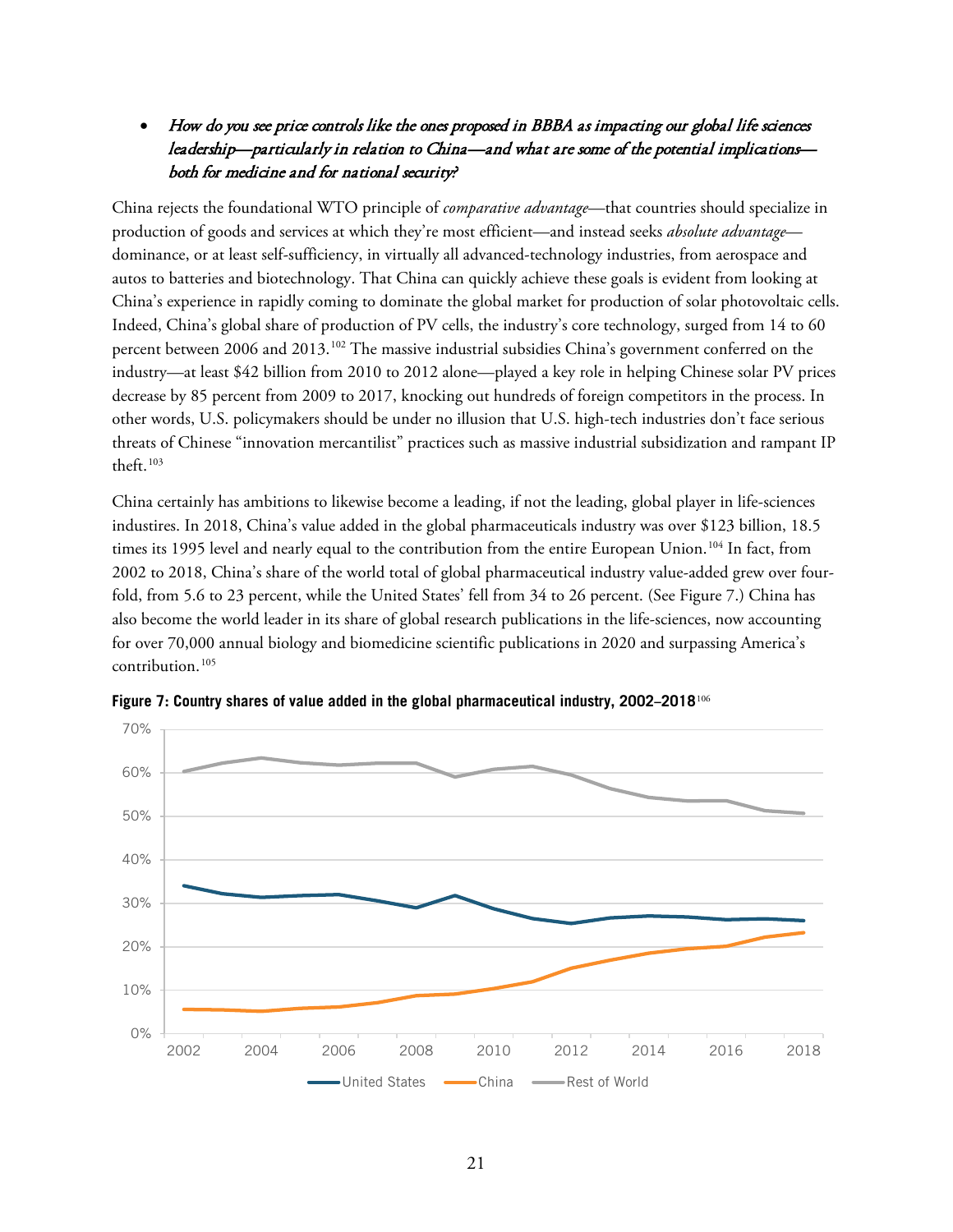Meanwhile, China has become an indispensable player in the production of many active pharmaceutical ingredients (APIs). For instance, by volume, China's share of global exports of tetracycline/doxycycline reached 86 percent in 2020, and 63 percent for vitamin B1.<sup>[107](#page-36-18)</sup> In fact, at least three WHO-identified essential medicines—capreomycin and streptomycin for treatment of Mycobacterium tuberculosis and sulfadiazine, used to treat chancroid and trachoma—rely on API manufacturers based solely in China.<sup>108</sup>

But it's not just APIs; China is increasingly trying to compete at the frontiers of biomedical innovation. For instance, as of mid-2018, 25 Chinese companies had applied for approvals for advanced anticancer drugs based on biotechnology (PD-1/PD-L1 inhibitors).<sup>[109](#page-37-0)</sup> Moreover, in 2017, China had 139 clinical trials with chimeric antigen receptor treatment (CAR-T) cell therapy, compared with around 118 in the United States.[110](#page-37-1) Of just over 400 CAR-T clinical trials conducted in March of 2019, 166 were in China, and 165 in the United States.<sup>[111](#page-37-2)</sup>

Foreign IP theft has been a critical component of China's efforts to catch up in the global biotechnology race. Chinese actors have hacked into the IT systems of numerous U.S. biopharmaceutical companies, including Abbott Laboratories and Wyeth (now part of Pfizer).<sup>[112](#page-37-3)</sup> Similarly, a report to the U.S. China Economic and Security Review Commission notes that Ventria Bioscience, GlaxoSmithKline, Dow AgroSciences LLC, Cargill Inc., Roche Diagnostics, and Amgen have all experienced theft of trade secrets or biological materials perpetrated by current or former employees with the intent to sell to a Chinese competitor. And in the academic sector, researchers have stolen information or samples from their employers at Cornell University, Harvard University, and University of California at Davis.[113](#page-37-4) China has also issued compulsory licenses for the IP of particular drugs.<sup>[114](#page-37-5)</sup>

In summary, China poses an increasingly serious threat to U.S. innovation leadership in the life-sciences, both from policies that are legitimate (i.e., investing more in R&D or producing more scientific research and researchers) and those that are mercantilist (i.e., pilfering foreign IP or introducing pharmaceutical data exclusivity rules that favor companies that first launch in China).<sup>[115](#page-37-6)</sup> To the extent price controls impede U.S. innovators' abilities to earn revenues to reinvest in future generations of biomedical innovation (as demonstrated here) then the BBBA (like other drug price control proposals) would endanger U.S. biomedical innovation leadership and open the door to foreign competitors.

## **QUESTIONS FOR THE RECORD FROM U.S. SENATOR BEN SASSE**

- *1. While we need to rein in the cost of pharmaceuticals, we also need to consider access to and creation of new therapeutics that can be potentially lifesaving. Multiple sclerosis is a good example of a disease that has benefitted from follow-on innovations. In 2020, the FDA approved Novartis' Kesimpta as a treatment for MS. This drug was originally approved 11 years earlier for the treatment of a rare form of leukemia, making this a follow-on product. It is common to find new indications for existing drugs, and we want to incentivize research and development and the multiple clinical trials that make this possible.*
	- How would some of the lesser discussed policies in Build Back Better actually create disincentives to finding new indications for existing drugs? For example, wouldn't the bill make tax changes that disincentivize finding new indications for orphan drugs?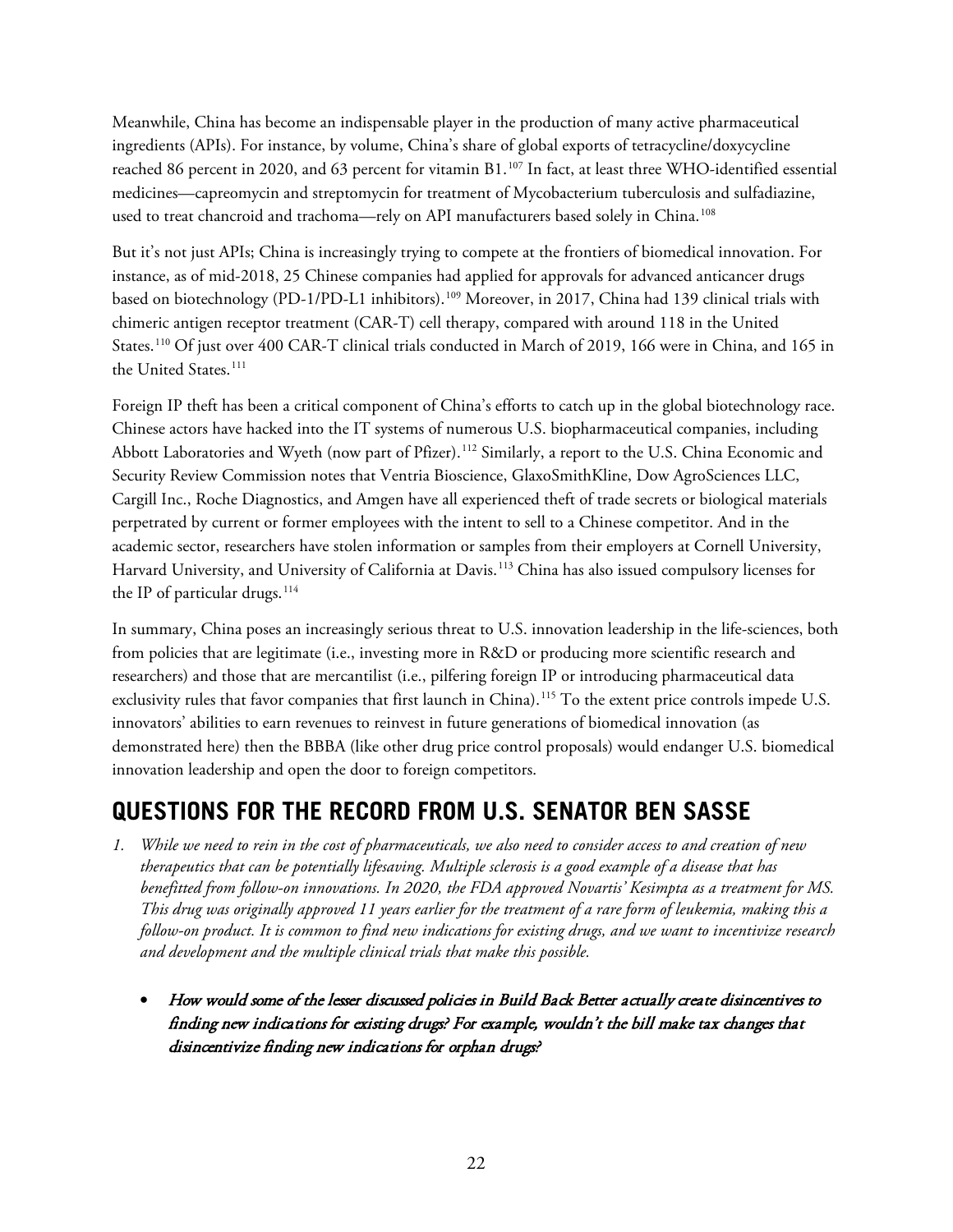- Can you speak to how costly the clinical trial process is, and how this might drive up prices? For example, testing a new indication for Kesimpta took 10 years and spanned 350 sites across 37 countries. This was for a drug that already existed and was approved for another use.
	- $\circ$  How might we reform this process to decrease costs?

## • Multiple Sclerosis unfortunately lacks a cure. How would the price controls being suggested by Democrats hurt efforts to find a cure for MS?

As noted in ITIF's written testimony, a wide variety of academic studies, over time and across nations and international organizations, find that drug price controls impede biomedical innovation. Indeed, virtually all academic studies consistently reveal that a reduction in current drug revenues leads to a decrease in future research and the number of new drug discoveries.<sup>[116](#page-37-7)</sup> The Build Back Better Act's drug price control policies would introdue the same effect.

2021 research by Tomas Philipson and Troy Durie at the University of Chicago estimate that a 1 percent reduction in pharmaceutical industry revenue leads on average to a 1.54 percent decrease in R&D investment.[117](#page-37-8) Applying their research to HR 5376 (the Build Back Better Act), Philipson and Durie find the legislation would reduce revenues by 12.0 percent through 2039, with the reduced revenues meaning R&D spending would fall by about 18.5 percent, or \$663 billion. They find that this cut in R&D activity would lead to 135 fewer new drugs, with this drop in new drugs is predicted to generate a loss of 331.5 million life years in the United States.<sup>[118](#page-37-9)</sup> The authors further find that therapies that treat diseases of the endocrine, cardiovascular, and respiratory systems along with treatments for cancer and neurological diseases would be most impacted by the BBBA's policies because they make up a high share of Medicare spending.<sup>[119](#page-37-10)</sup>

Just as in other areas of life-sciences innovation, U.S. companies lead the way in innovating solutions for rare, or orphan, diseases. That's in large part because, in 1983, Congress introduced the Orphan Drug Act (ODA) and its Orphan Drug Tax Credit (ODTC), a federal tax credit available to pharmaceutical companies working to find cures for certain rare diseases that affect patient populations of fewer than 200,000 individuals.[120](#page-37-11) There are approximately 7,000 rare diseases, the majority of which are genetic in nature and which affect between 25 and 30 million Americans, although approximately 95 percent have no effective treatment.<sup>[121](#page-37-12)</sup> To incent R&D of drugs for such diseases, Congress set the ODTC equal to 50 percent of qualified clinical trial costs (and also offered a seven-year period of orphan drug exclusivity). Since the law's enactment, over 500 orphan products have been approved by the U.S. FDA, whereas prior to the law's introduction fewer than 40 drugs were approved in the United States to treat rare diseases and on average only two new orphan drugs were produced each year.<sup>[122](#page-37-13)</sup> A 2015 study by the National Organization for Rare Disorders (NORD) found that at least one-third fewer new orphan drugs would have been developed to treat rare diseases over the preceding 30 years had the act not been implemented.<sup>[123](#page-37-14)</sup> Indeed the ODA has been widely regarded as a success, as over 600 orphan drugs have been approved since the passage of the ODA, in contrast to fewer than 10 medicines for rare diseases in the decade prior to its enactment.<sup>[124](#page-38-0)</sup>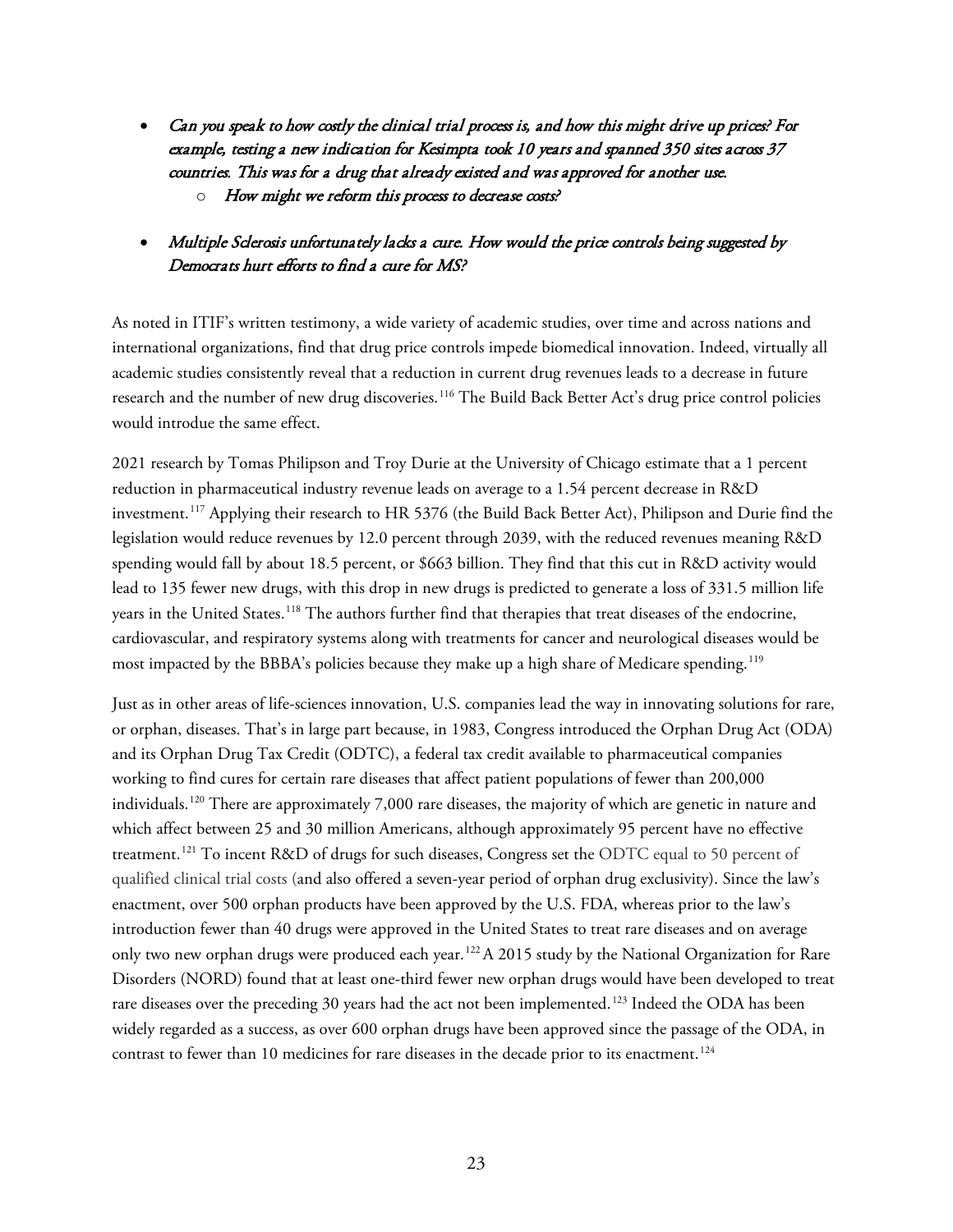Unfortunately, provisions in the BBBA would likely be deleterious for rare disease innovation As Peter Saltonstall, CEO and President of The National Organization for Rare Disorders (NORD), elaborates:

Section 138141 of the *Build Back Better Act* would dramatically curtail the Orphan Drug Tax Credit for qualified clinical testing expenses by removing this critical incentive for all but the first approved orphan use of a new drug. The ODTC was already diminished in 2017 in the *Tax Cut and Jobs Act* when Congress reduced the total amount of the tax credit for qualifying clinical testing expenses from 50% to 25%. Given the significant time it takes to conduct clinical trials, the full impact of the changes made by the 2017 law are still unknown. To further reduce availability of the tax credit will hurt rare disease patients and hinder their ability to access treatments found to be safe and effective to treat their specific condition.<sup>[125](#page-38-1)</sup>

The question about multiple sclerosis, and the one which follows regarding insulin prices, should focus policymakers' attention on the increasingly distortive roles that PBMs and other actors in the pharmaceutical supply chain are causing for U.S. drug prices. As ITIF noted in its written testimony, over time, drug manufacturers have lost a growing share of drug expenditures to other members of the drug supply chain, such as PBMs, health plans, hospitals, the government, and pharmacies. Since 2013, the share of drug expenditures going to manufacturers has decreased by 13 percent. Thus, while total expenditures on brand drugs grew by \$268 billion between 2013 and 2020, only 31 percent of the increase accrued to manufacturers, while 69 percent accrued to other stakeholders. By 2020—for the first time ever—over half of drug expenditures accrued to non-manufacturers. (See [Figure 8.](#page-23-0))



<span id="page-23-0"></span>**Figure 8: Total gross expenditures for brand medicines received by manufacturers and other stakeholders (2013–2020)**[126](#page-38-2)

That matters, because when patients go to the pharmacy, they're likely buying their medications from one of three pharmacy benefit managers—middlemen insurance companies that determine the final out-of-pocket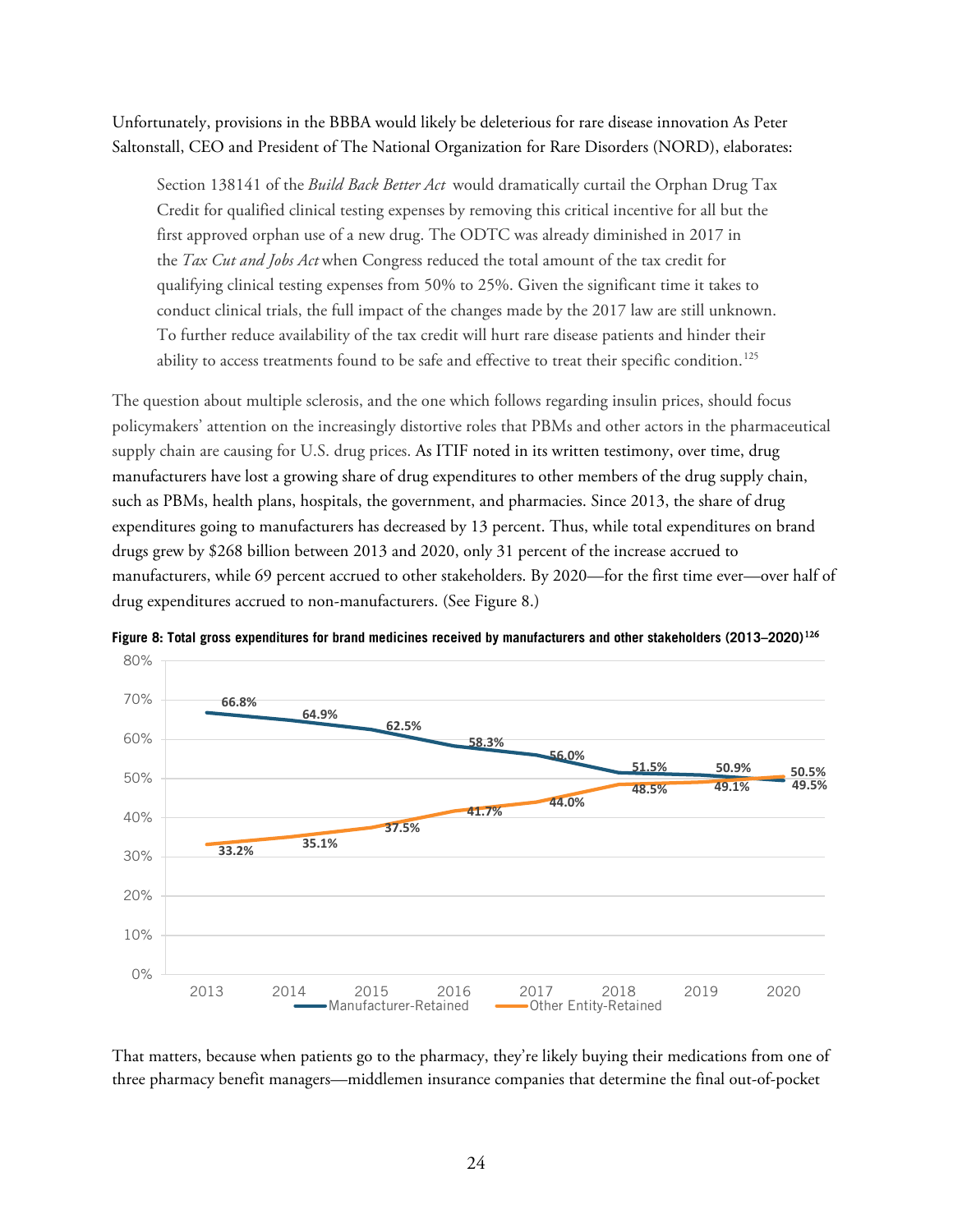#### cost for our medicines. In fact, just three PBMs—Caremark, Express Scripts, and OptumRx—control 76 percent of all prescription drug formularies in the United States.<sup>127</sup>

Incidentally, this is actually a marketplace where there is significant concentration, unlike the pharmaceutical industry, as has been asserted by Congressmembers such as Senator Elizabeth Warren and Representative Katie Porter, the latter who cites data asserting that "between 1995 and 2015, 60 pharmaceutical companies merged into just 10."[128](#page-38-4) But rather, the reality is that considering the combined output for firms in the United States (not imports), the sales for the top four in each industry (C4 ratio) in the Pharmaceutical Preparation Manufacturing and Biological Product Manufacturing industries (NAICS codes 325412 and 325414) increased only modestly from 2002 to 2017, from 36 percent to 43 percent, while the C8 ratio increased from 54 to 58 percent, and the C20 ratio fell slightly from 77 percent to 76 percent.<sup>[129](#page-38-5)</sup> In other words, the top 20 firms in this sector have the same market share as the three leading PBMs.

Unfortunately, the PBM system has been designed in a way that is the opposite of what was originally intended: PBMs helping to lower drug costs at the pharmacy counter. Consider the case of Tecfidera (dimethyl fumarate), a blockbuster multiple sclerosis treatment manufactured by Biogen which went generic in late 2020. Within months of Tecfidera going off-patent, more than ten generic drug makers brought competing versions of dimethyl fumarate to market with "deeply discounted prices to Tecfidera."[130](#page-38-6) Roughly one year post-generic launch, aggressive competition from generics manufacturers drove prices for a 60-count bottle of the generic equivalent today down to "a 99%+ discount to the brand's list price."[131](#page-38-7) However, by Q3 2021, Medicare Part D plans covering the majority of U.S. seniors didn't even make the generic equivalent available to their members, instead only offering them brand-name Tecfidera.<sup>[132](#page-38-8)</sup> Moreover, when the generic was made available to seniors, it was largely done so at "negotiated prices" that far exceeded the lowest cost generic equivalent's.[133](#page-38-9)

In other words, here's a case where America's life-sciences innovation system worked to support creation of an innovative drug and then a subsequent pathway for entry of much-lower-priced generic drugs, but it was the middleman system that prevented the cheaper drugs from being made available to seniors. Policymakers need to take a much closer look at the role of PBMs in America's drug payment system. That's why ITIF supports proposals calling for the imposition of greater fiduciary obligations on the activities of PBMs. ITIF also supports other proposals to increase drug price transparency, including removal of pharmacy gag clauses and requiring plan sponsors to provide patients information about drug price increases and lower cost-options.[134](#page-38-10)

The high and increasing cost of drug R&D does affect the cost of drugs. Accordingly, one of the most important ways to better manage drug prices would be to enhance R&D efficiency in drug research, in other words, to find collaborative ways to work together to make the cost of innovating new drugs less expensive.<sup>[135](#page-38-11)</sup> Most expensive for companies are candidate drugs that reach Phase III clinical trials and then fail; better success at weeding out those types of drugs earlier in the R&D process would make the entire drug discovery process more efficient and less expensive. One important step in this regard has actually been the PDUFA. By putting in place mechanisms that allow drug developers to have frank conversations with regulators about the technical and scientific expectations for a drug to clear certain clinical trial hurdles, it has streamlined the drug-review process to some degree and helped drug developers make better decisions about the likelihood of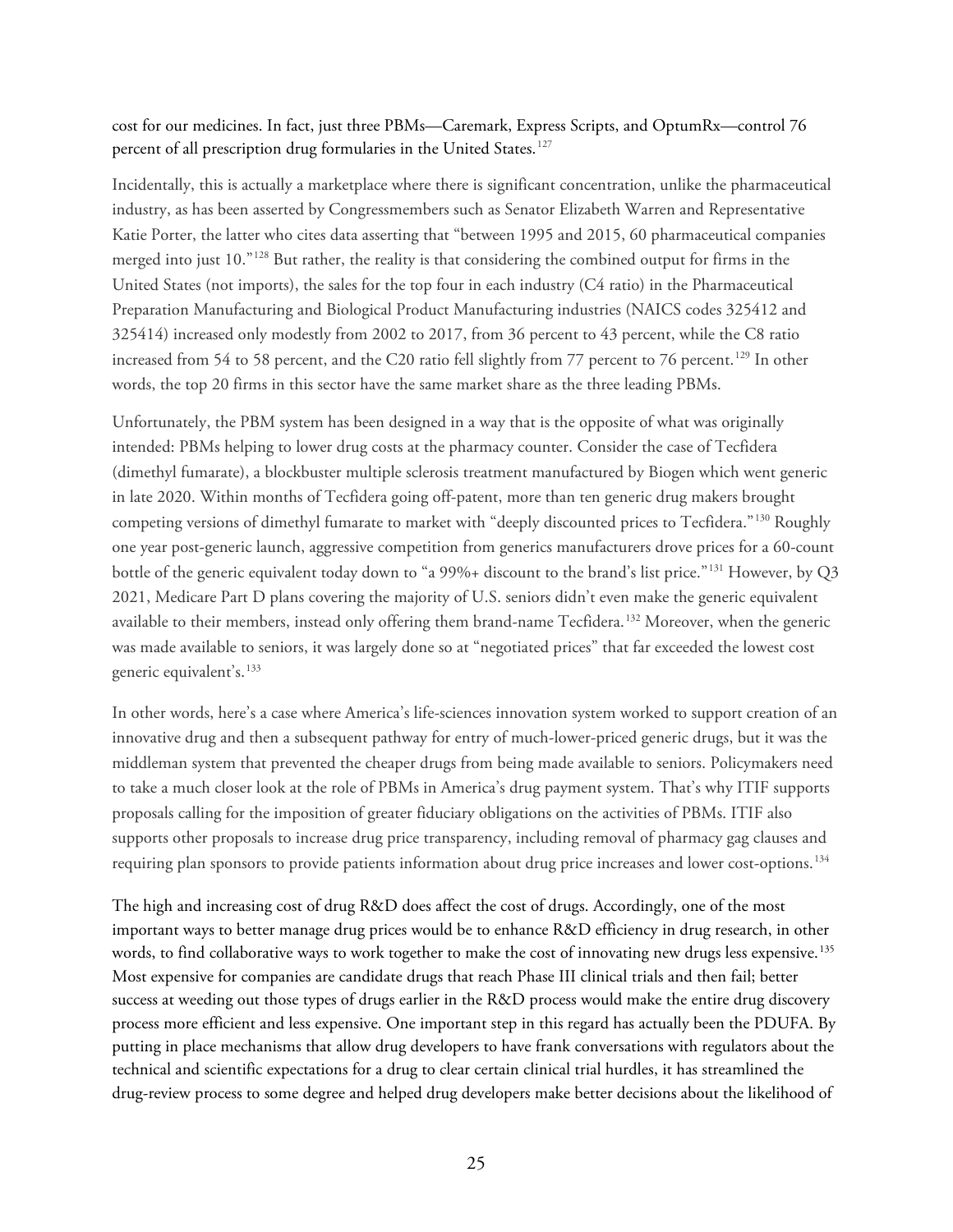candidate drugs passing the clinical-trial gauntlet. Congress's 2017 reauthorization of PDUFA (PDUFA VI) also placed greater focus on supporting rare diseases and breakthrough therapies, including continued application-fee waivers and advanced reviews for medicines that can treat rare diseases, as well as prioritizing the development of breakthrough medicines for patients with life-threatening diseases. In addition, federal support for joint industry-university research efforts on biopharma R&D efficiency and effectiveness should be expanded. For example, see MIT's **NEW** Drug Development ParadIGmS (NEWDIGS) program, which is "a unique collaborative 'think and do' tank focused on enhancing the capacity of the global biomedical innovation system to reliably and sustainably deliver new, better, affordable therapeutics to the right patients faster."<sup>[136](#page-38-12)</sup>

In addition to innovative ways to enhance drug R&D efficiency, policymakers can also work to enhance drug production efficiency. For instance, One study contends that pharmaceutical manufacturing is expensive, inefficient, and non-innovative, with firms using outdated production techniques and old plants.<sup>[137](#page-38-13)</sup> The study estimates modern biomanufacturing techniques could eliminate as much as \$50 billion in annual production costs.

To address this, Congress should significantly expand funding for biomedical Manufacturing USA centers, including expanding funding for The National Institute for Innovation in Manufacturing Biopharmaceuticals (NIIMBL) as well as establishing other centers addressing related manufacturing technology challenges. In addition, federal funding should be ongoing and not sunset. No other nation with similar industry-universitygovernment precompetitive research centers sunsets funding for successful centers.

In addition, Congress should fund NSF to expand support to university-industry research centers working on biopharma production technology and potentially establish new centers. For example, the Novartis-MIT Center for Continuous Manufacturing is a partnership launched to develop continuous production technology.[138](#page-38-14) At the same time, Congress should increase funding for NSF's Division of Engineering and target much of the increase to the Chemical Process Systems Cluster and Engineering Biology and Health Cluster.[139](#page-38-15) Unfortunately, between 2018 and 2019, Congress increased the engineering division's budget by just 1 percent, compared with the overall NSF budget by 3 percent.

In addition, the administration should encourage the creation of the biopharma equivalent of the Semiconductor Research Corporation, a public-private consortium that, among other things, works on a long-term semiconductor technology roadmap. Industry should collaborate on such a production technology innovation roadmap, and the federal government should match their funding to research institutes and universities on a dollar-for-dollar basis. For example, some firms have their own roadmaps (e.g., GlaxoSmithKline's manufacturing technology road map, is focused on the use of continuous techniques).<sup>[140](#page-38-16)</sup>

## **QUESTIONS FOR THE RECORD FROM U.S. SENATOR JOHN BARRASSO**

*1. As a doctor, I have seen firsthand the value innovative medicines provide to folks across Wyoming. When we make policy here in Washington, it is critical we preserve the incentives for cutting-edge therapies to come to market so folks can live longer and healthier lives.* 

*That being said, I have concerns about the high list prices - particularly for long-established drugs. Insulin is one example. This is a life-saving drug that has been part of medical practice for decades.*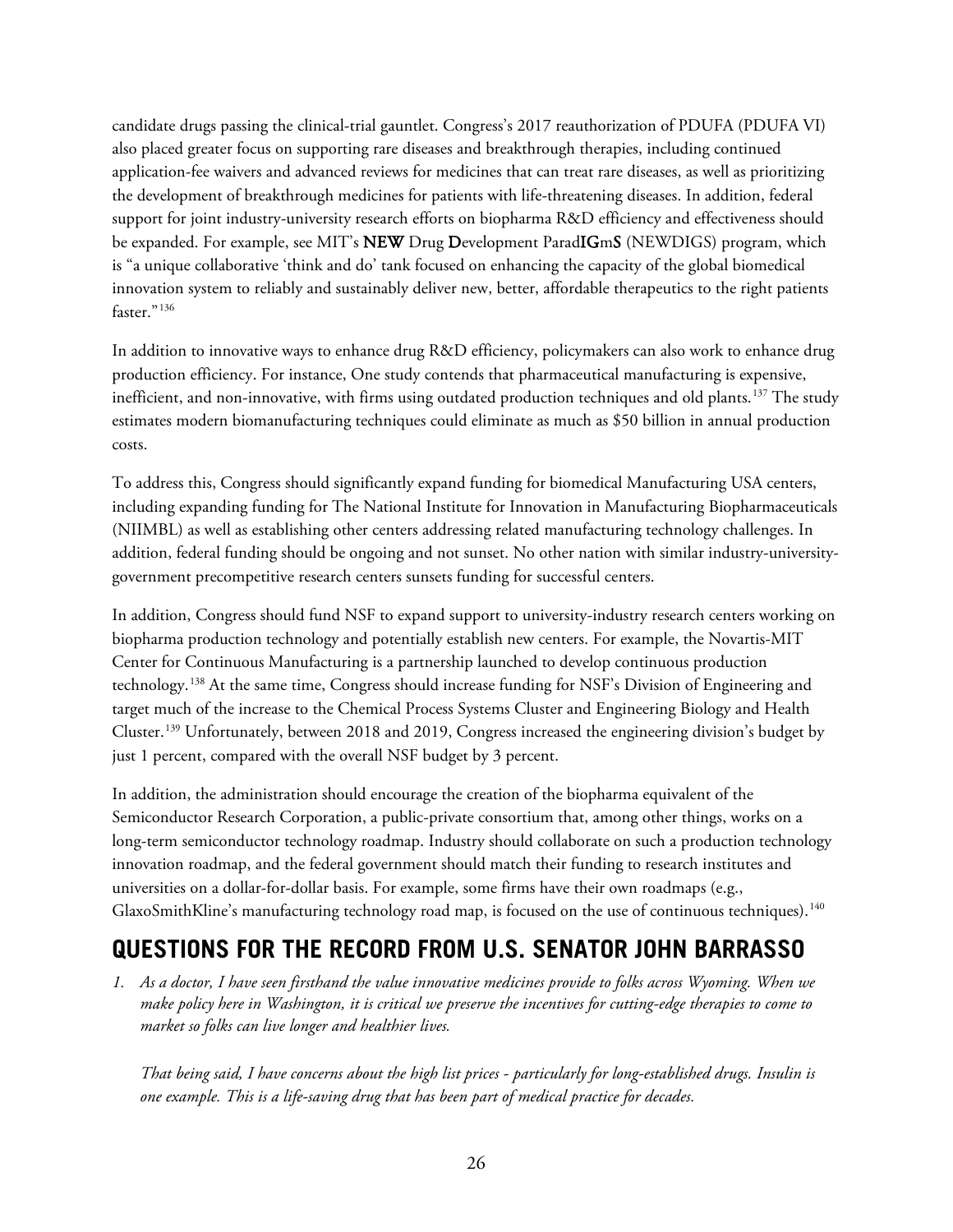*Though negotiated discounts and rebates can reduce the net price for drugs like insulin, some patients' copays continue to climb as list prices tick higher.* 

### What are the best solutions to lower the price patients pay at the pharmacy counter for insulin?

First, it's important to recognize that most Americans are able to assess their insulin at affordable prices. In fact, 76 percent of U.S. insulin prescriptions cost patients less than \$35 out of pocket.<sup>[141](#page-38-17)</sup> In fact, across all patients, the average out-of-pocket cost per month for an insulin prescription was \$31 in 2019. Companies also offer affordable subscription plans for diabetic patients, such as Novo Nordisk's My\$99Insulin plan, whereby eligible patients pay \$99 for a monthly supply of any combination of Novo Nordisk insulin products. [142](#page-38-18)

However, there are certainly cases where patients are paying too much for insulin. Indeed, while just 24 percent of insulin prescriptions cost patients more than \$35 out of pocket, these prescriptions account for 82 percent of total patient spending on insulin.<sup>[143](#page-38-19)</sup> For this reason, as noted in its testimony, ITIF supports capping monthly patient out-of-pocket costs for drugs treating certain chronic diseases, such as a \$35 monthly cap for insulin for the treatment of diabetes.<sup>[144](#page-39-0)</sup>

However, the more fundamental issue, for insulin or many other drugs, is that the rebates insurers and PBMs negotiate for Medicare Part D drugs need to be passed through to seniors at the pharmacy counter. The rebates (averaging nearly 30 percent for Medicare Part D drugs) are usually paid to PBMs in consideration of preferred placement on the insurance plan's formulary, but the PBMs tend not to share the rebates directly with beneficiaries. Changing this rule change could save older Americans as much as \$83 billion at the pharmacy counter over the span of 10 years.<sup>[145](#page-39-1)</sup>

Indeed, until the rebate system is fundamentally reformed, list prices are going to continue to increase at rates well above the actual cost of drugs, with insulin a prime example. For instance, a bipartisan report by the Senate Finance Committee found that some PBMs have secured rebates on insulin as high as 70 percent in recent years.[146](#page-39-2) In fact, in 2019, PBMs paid \$52 for an insulin product that had a list price of more than \$350.<sup>[147](#page-39-3)</sup> Manufacturers often sell insulin, an essential medicine, to insurers and PBMs at deep discounts. However, many patients are forced to make out-of-pocket payments based on insulin's irrelevant list price.<sup>[148](#page-39-4)</sup> For instance, one study found that list prices for Sanofi's insulins have grown by 140 percent over the past eight years, while net prices have declined by 41 percent.<sup>[149](#page-39-5)</sup> Similarly, over the past five years, the list price of Eli Lilly's Humalog insulin increased by 27 percent, while its net price declined by 10 percent.<sup>[150](#page-39-6)</sup> But as Adam Fein notes, [formulary plan] "benefit designs often mask these declining net prices." As Fein notes, "Payers' drug costs and manufacturers' revenues have been dropping for the past four years. Despite this decline, patients' out-of-pocket costs have been rising."[151](#page-39-7) As Fein concludes, "Third-party payers' benefit designs remain a significant barrier to addressing drug costs. Many continue to use the ever-growing rebate dollars of the gross-to-net bubble to offset overall plan costs rather than reducing patient's out-of-pocket spending."<sup>[152](#page-39-8)</sup>

As the Biotechnology Innovation Organization (BIO) writes: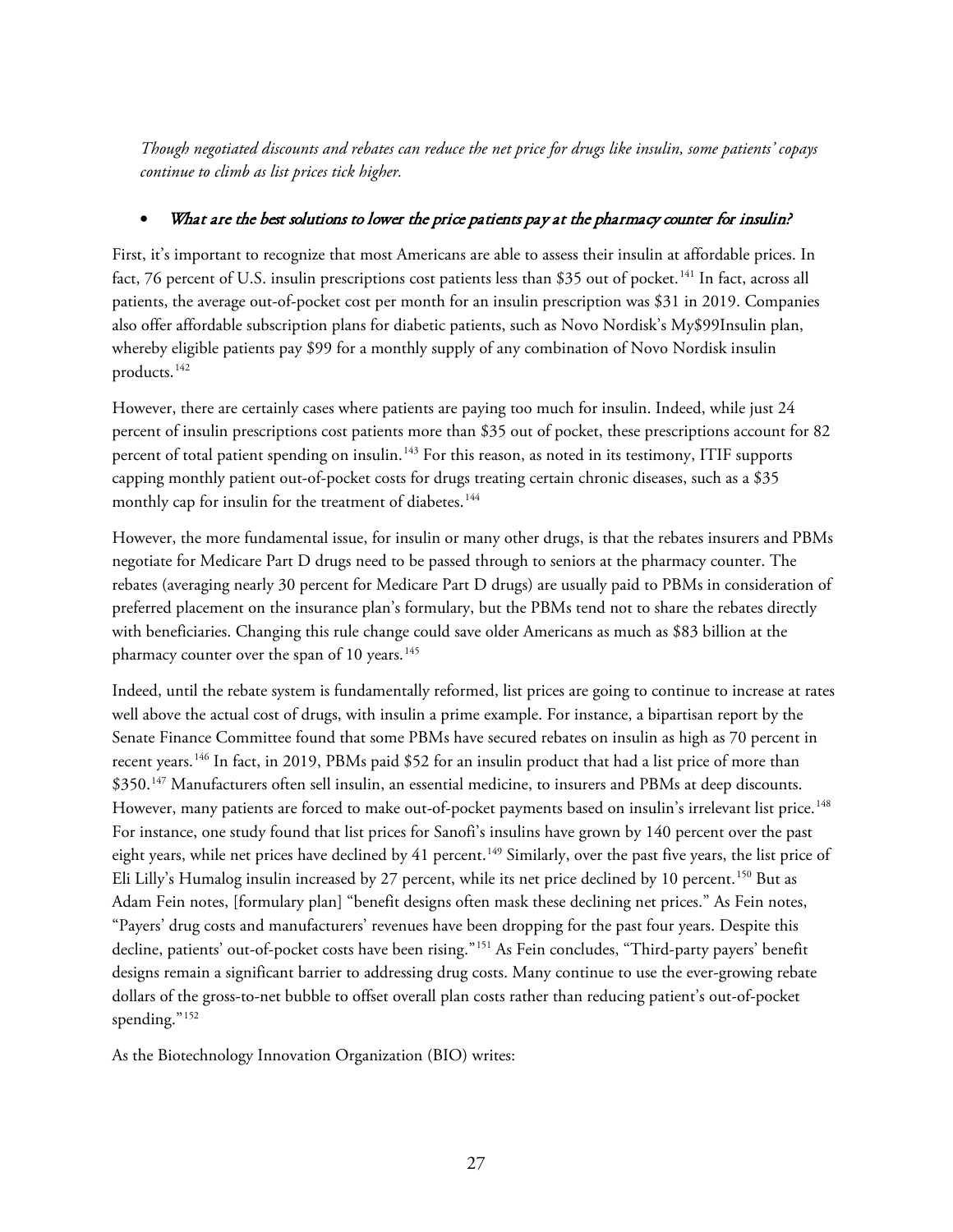The vertical consolidation of pharmacy services paired with relatively few competitors in the space has led to some markets which exhibit monopsonist characteristics—the PBMs can represent the sole purchaser of prescription drugs for a majority of covered lives, employer plans or fully insured commercial products may have few (or no) alternatives to the dominate PBM(s) in their market if they wanted to seek out another entity to manage their pharmacy benefit, and the complexity of the pharmaceutical supply chain and scale that existing PBMs can leverage represent significant barriers for new entrants.<sup>[153](#page-39-9)</sup>

<span id="page-27-0"></span>



A recent study analyzed the hypothetical distribution of \$100 of spending on 32 insulin products across manufacturers, insurers, and other supply chain entities from 2014 to 2018. The authors found that while expenditures per 100 units of insulin changed little over this time, the distribution of spending changed significantly. Over this period, the share of spending retained by insulin manufacturers and health plans fell (by 33 percent and 24.7 percent, respectively), while the amounts retained by supply chain intermediaries increased substantially: wholesalers (74.7 percent), pharmacies (228.8 percent), and PBMs (154.6 percent).<sup>[155](#page-39-11)</sup> (See [Figure 9.](#page-27-0))

Indeed, America's current drug reimbursement system can lead health plans and PBMs to favor medicines with high list prices and large rebates, making them reluctant to include lower-cost insulin and authorized generics on formularies. In fact, one study found that just one in four Medicare Part D beneficiaries, and one in five patients with commercial insurance, have access to lower-price authorized generic insulin through insurance.[156](#page-39-12) That study finds that sharing negotiated rebates would lower Medicare Part D costs for patients,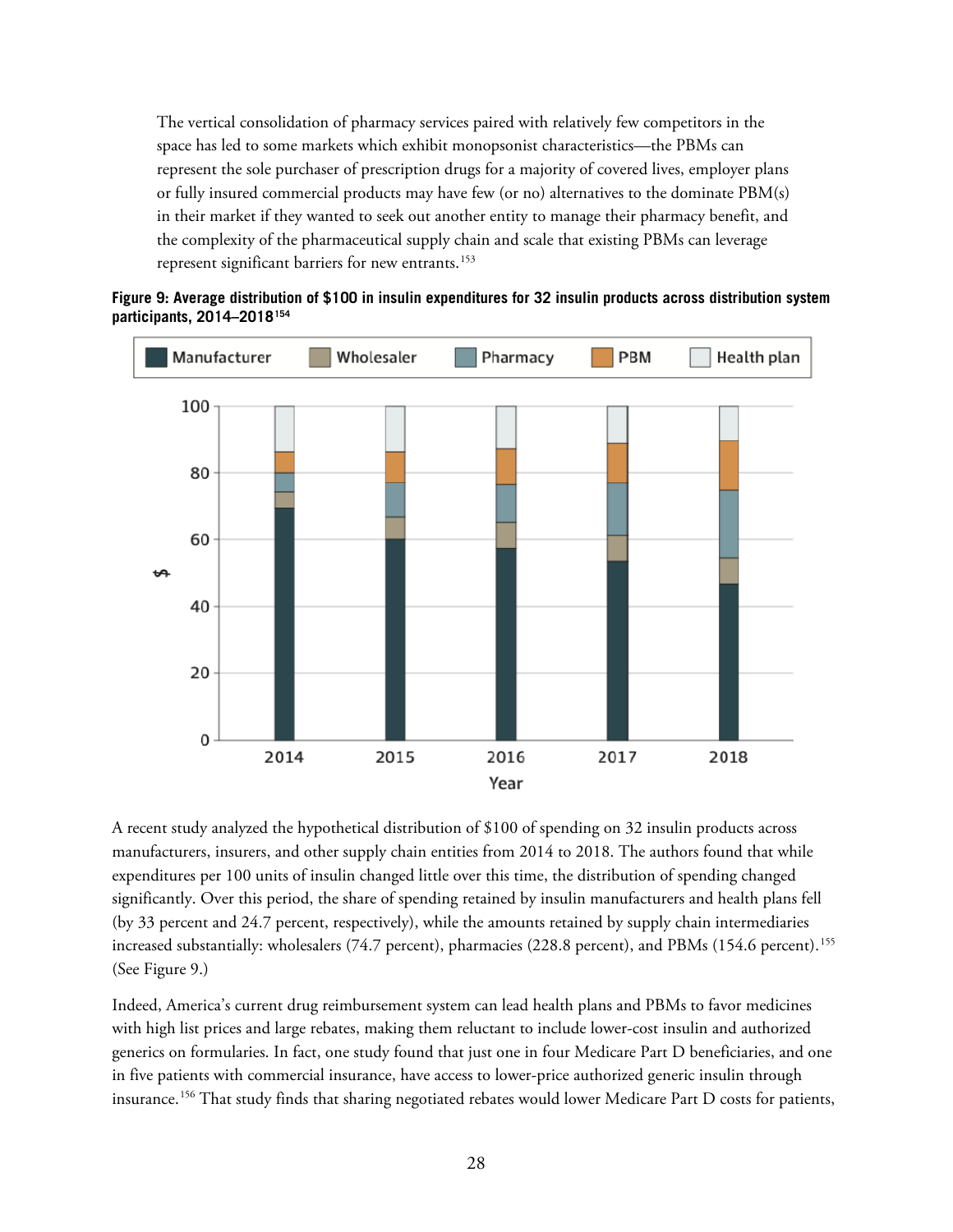estimating that for a prototypical Medicare Part D patient with diabetes taking five medicines overall (including insulin), passing through those rebates would reduce their out-of-pocket spending by nearly \$900 annually, while only increasing premiums \$3 to \$6 per month.<sup>[157](#page-39-13)</sup>

*2. Before coming to the Senate I practiced orthopedic surgery of over twenty years. During my surgical training, I got to know many patients with Duchenne muscular dystrophy. These young boys and their families made a lasting and personal impact on me. The sad fact was when I practiced medicine, there were no approved treatments for Duchenne's. This is why I helped host the Jerry Lewis telethon in Wyoming for many years.*

*In fact, the first FDA approved treatment for Duchenne's did not become available until well after I joined the Senate in 2016. For families impacted by Duchenne's, this first approval was a beacon of hope. Now, thanks to American scientific innovation, there are multiple FDA approved therapies for Duchenne's. We have not cured this disease, but we are making important progress.*

*As a doctor, I am passionate about ensuring the progress continues. According to the Food and Drug Administration, there are over 7,000 rare diseases that impact over 30 million Americans. While we all want to lower the price of prescription drugs, we must ensure patients can access the next generation of life changing medications.*

## • Can you please discuss the importance of maintaining investments in scientific research, especially with regard to supporting investments in therapies that address conditions that impact smaller patient populations?

As noted, the United States leads the world in biomedical innovation. In fact, over the past 20 years, more than 60 percent of all new drugs worldwide have been created in the United States—more than in the rest of the world combined.[158](#page-39-14) That's in no small part because the United States has clearly been the world's largest global funder of biomedical R&D investment over the past two decades, a share that some analyses suggested reached as high as 70 to 80 percent over that time period.<sup>[159](#page-39-15)</sup> Indeed, there's a direct link between the United States being the world's leading investor in biomedical R&D and the world's leading producer of innovative drugs.

And, again, it's important to remember that this wasn't always the case. Indeed, the United States once was a global "also-ran" in biomedical innovation: Europe was once the world's pharmaceuticals industry leader. Between 1960 and 1965, European-headquartered companies invented 65 percent of the world's new drugs, and in the latter half of the 1970s, European-headquartered enterprises introduced more than twice as many new drugs to the world as did U.S.-headquartered enterprises (149 to 66).<sup>[160](#page-39-16)</sup> In fact, throughout the 1980s, fewer than 10 percent of new drugs were introduced first in the United States.[161](#page-39-17) (See [Figure 10.](#page-29-0))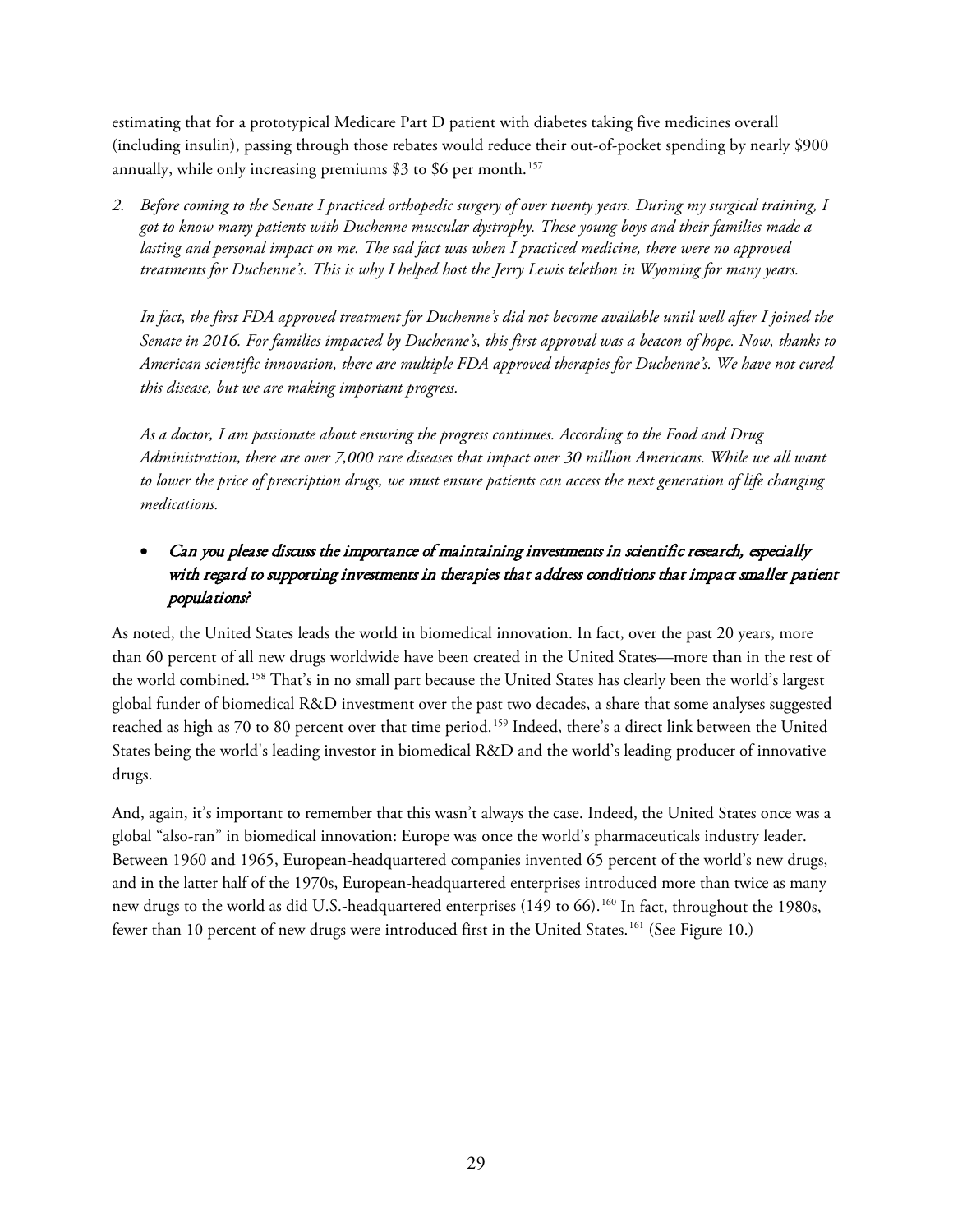

<span id="page-29-0"></span>**Figure 10: U.S. share of new active substances launched on the world market, 1982–2019[162](#page-40-0)**

And, as recently as 1990, the industry invested 50 percent more in Europe than in the United States.[163](#page-40-1) As Shanker Singham of the Institute of Economic Affairs notes, "Europe was the unquestioned center of biopharmaceutical research and development for centuries, challenged only by Japan in the post-war period."[164](#page-40-2) As of 1990, European and U.S. companies each held about a one-third share of the global drug market.

As Nathalie Moll of the European Federation of Pharmaceutical Industries and Associations (EFPIA) wrote in January 2020:

The sobering reality is that Europe has lost its place as the world's leading driver of medical innovation. Today, 47 percent of global new treatments are of U.S. origin compared to just 25 percent emanating from Europe (2014–2018). It represents a complete reversal of the situation just 25 years ago."<sup>[165](#page-40-3)</sup>

By 2014, nearly 60 percent of new drugs launched in the world were first introduced in the United States, an indication both that more were being invented in the United States and that drug companies from Europe and elsewhere were introducing new drugs in America first because that's where they could recoup their investments.

This dramatic shift away from Europe serving as the "world's medicine cabinet" did not happen principally due to deficient corporate strategy or management. Instead, poor public policy in Europe and superior policy in the United States made the difference. This was particularly the case when it came to drug price controls. As one report explained in 2002, "the heart of pharma's problem in Europe is the market's inability to 'liberate the value' from its products."[166](#page-40-4) This was a reference to the "complex maze of government-enforced pricing and reimbursement controls" that "depressed pharma prices to the point where some companies now believe it is just not economical to launch new products in certain European countries."<sup>[167](#page-40-5)</sup>

Europe offers a case study of the damage drug price controls inflict on the competitiveness of a nation's biopharmaceutical industry. The United States should not follow its path. Uniquely, the United States leads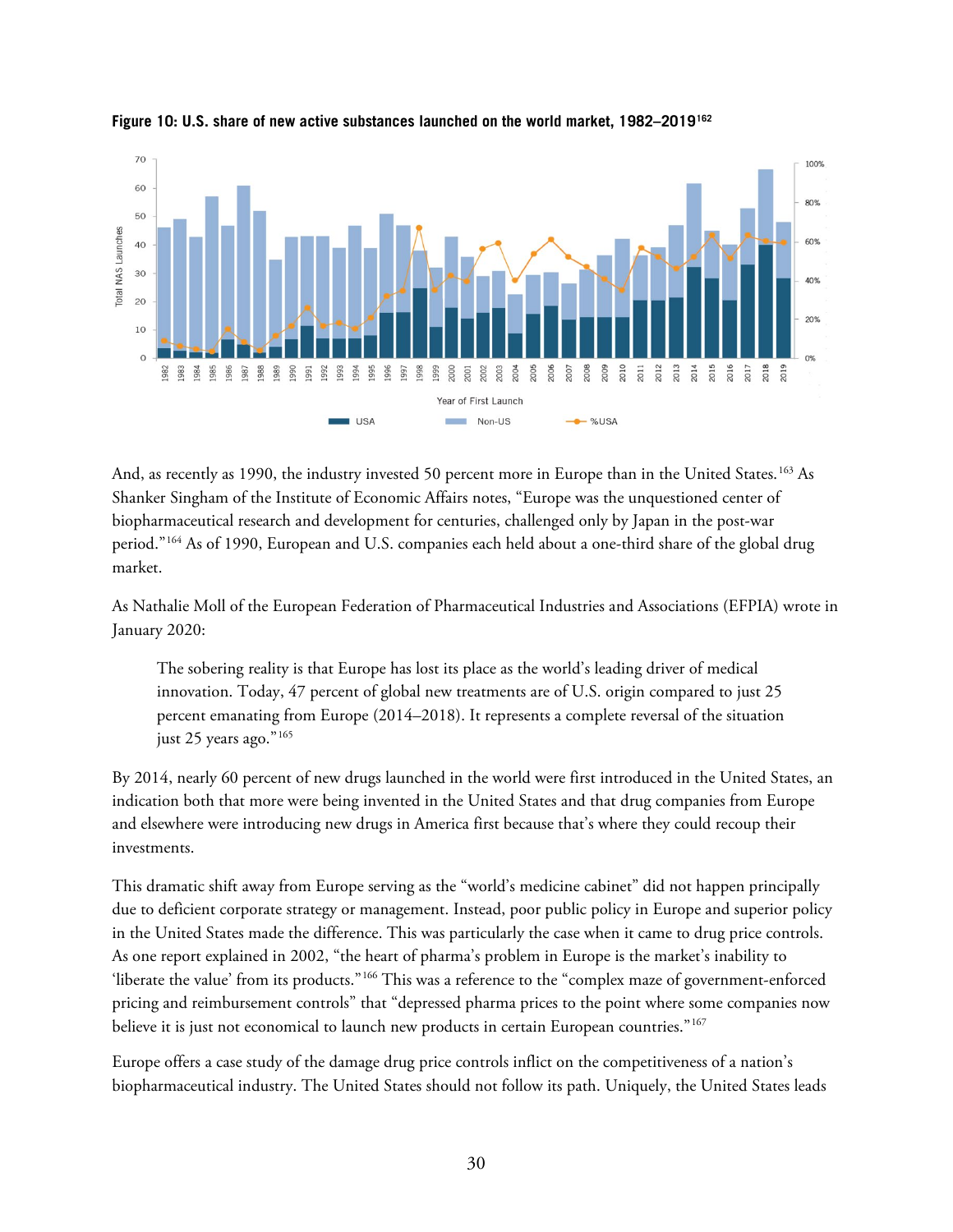the world in innovating new drug and getting them to patients first while sustaining a globally competitive industry and over time making drugs broadly affordable in incentivizing competition and creating generic pathways. Policymakers should seek to improve upon this system where necessary (as ITIF noted in its testimony) but wholesale changes in the form of stringent drug policies are not needed nor warranted.

*3. The proposals put forward by Congressional Democrats ignore the real challenge of ensuring that generics and biosimilars are able to launch and gain adoption quickly.*

*As a doctor, I strongly support both generics and biosimilars because I know they provide the same benefits as the branded products, but often at a much lower price.* 

• What do you believe will be the impact of the policies in Build Back Better, specifically regarding the adoption and development of future generics and biosimilar medications?

They will be delerious. Please see the repsonse offered previously to Senator Crapo's question.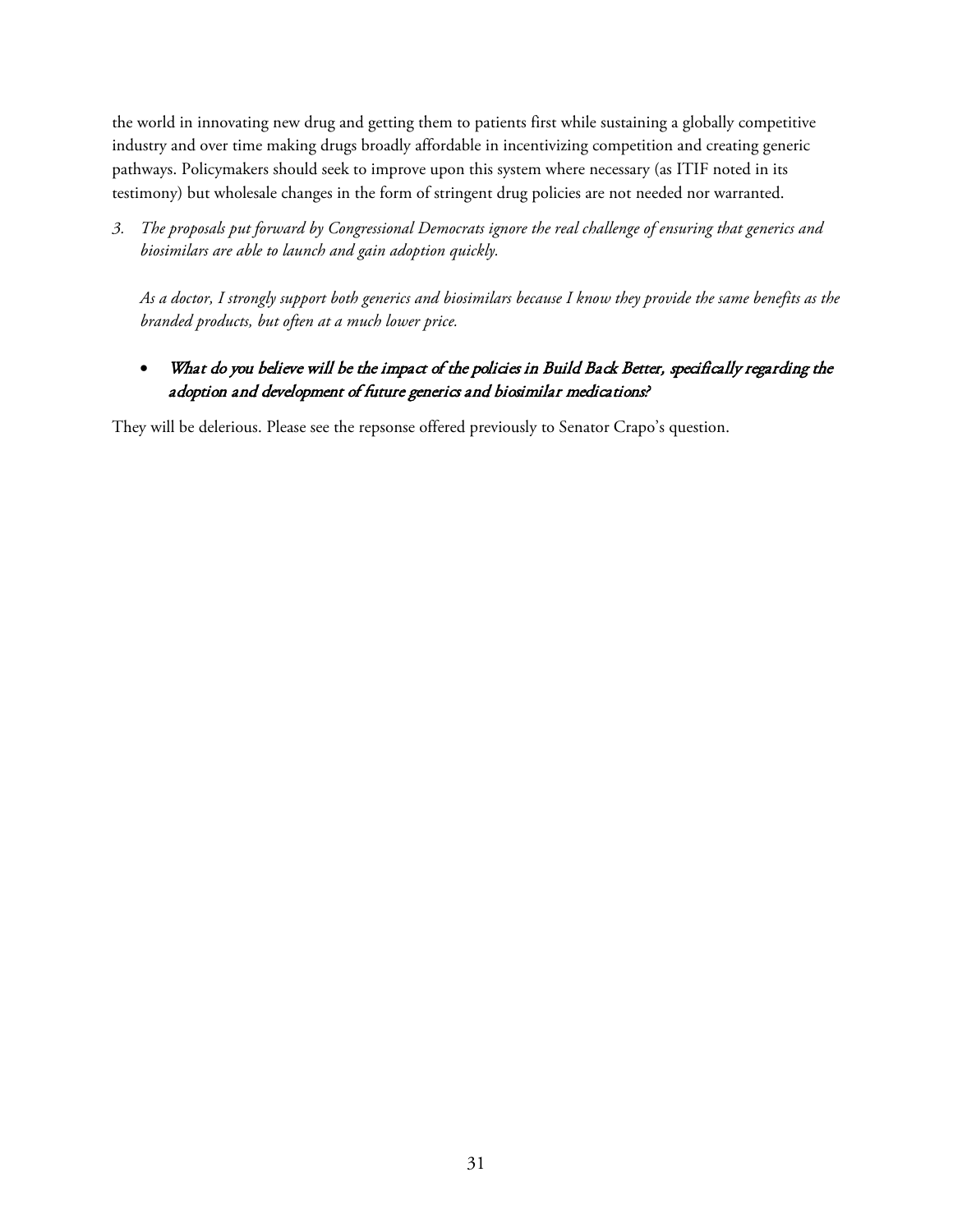#### Endnotes

- <span id="page-31-0"></span>1. Scott Brown, "Dairy price inflation lags other foods," *Hoard's Dairyman*, February 17, 2022, https://hoards.com/article-31538-dairy-price-inflation-lags-other-foods.html.
- <span id="page-31-1"></span>2. Bureau of Labor Statistics, Consumer Price Index (accessed March 10, 2022) https://www.bls.gov/cpi/.
- <span id="page-31-2"></span>3. Bureau of Labor Statistics, Consumer Expenditure Survey (Healthcare expenditures, 2005-2020) https://www.bls.gov/cex/.
- <span id="page-31-3"></span>4. Ibid.
- <span id="page-31-4"></span>5. Peterson Center on Healthcare and Kaiser Family Foundation, Peterson-KFF Health System Tracker, "National Health Spending Explorer," https://www.healthsystemtracker.org/health-spending-explorer/.
- <span id="page-31-5"></span>6. Peterson-KFF Health Systems Tracker, (National Health Spending, accessed March 12, 2022), https://www.healthsystemtracker.org/health-spending-explorer/.
- <span id="page-31-6"></span>7. Altarum, "Projections of the Non-Retail Prescription Drug Share of National Health Expenditures," September 2020, 3, https://altarum.org/publications/projections-non-retail-prescription-drug-share-national-healthexpenditures; Inmaculada Hernandez et al., "Changes in List Prices, Net Prices, and Discounts for Branded Drugs in the US, 2007-2018," *Journal of the American Medical Association* Vol. 323, No. 9 (2020): 856, https://pubmed.ncbi.nlm.nih.gov/32125403/.
- <span id="page-31-7"></span>8. Doug Holtz-Eakin, "Testimony on: The Build Back Better Act's Prescription Drug Policies and Their Potential Impacts," (American Action Forum, March 16, 2022), 5-6, 12, https://www.finance.senate.gov/imo/media/doc/DHE%20SFC%20Testimony%20BBBA%20Drug%20Policies.p df.
- <span id="page-31-8"></span>9. Ibid., 6, 12.
- <span id="page-31-9"></span>10. Ulrik Boesen, "Why the Medical Device Tax Should Be Repealed" Fiscal Fact No. 677, (Tax Foundation, November 2019), 1, https://files.taxfoundation.org/20191203103452/TaxFoundation\_FF677.pdf.
- <span id="page-31-10"></span>11. Department of Health and Human Services, Centers for Medicare & Medicaid Services, Office of the Actuary, "Estimated Financial Effects of the "Patient Protection and Affordable Care Act," as Amended," April 22, 2010, https://www.cms.gov/Research-Statistics-Data-and-Systems/Research/ActuarialStudies/downloads/PPACA\_2010- 04-22.pdf.
- <span id="page-31-11"></span>12. Boesen, "Why the Medical Device Tax Should Be Repealed."
- <span id="page-31-12"></span>13. Stephen Ezell, "Affordable Care Act Endangers Innovative U.S. Life Sciences Industries," *Innovation Files*, July 3, 2013, https://www.innovationfiles.org/affordable-care-act-endangers-innovative-u-s-life-sciences-industries/.
- <span id="page-31-13"></span>14. James R. Hagerty, "When Nixon Froze Prices, Arnold Weber Enforced the Rules," *The Wall Street Journal*, August 27, 2020, https://www.wsj.com/articles/when-nixon-froze-prices-arnold-weber-enforced-the-rules-11598536800.
- <span id="page-31-14"></span>15. William N. Walker, "Nixon Taught Us How Not to Fight Inflation," *The Wall Street Journal*, August 13, 2021, https://www.wsj.com/articles/nixon-fight-inflation-price-controls-stagflation-gas-shortages-biden-democratsreconciliation-bill-federal-reserve-11628885071.
- <span id="page-31-15"></span>16. Congressional Budget Office (CBO), "Research and Development in the Pharmaceutical Industry" (CBO, April 2021), 4-5, https://www.cbo.gov/publication/57025.
- <span id="page-31-16"></span>17. Ibid.
- <span id="page-31-17"></span>18. TEConomy Partners, LLC and PhRMA, "Economic Impact of the U.S. Biopharmaceutical Industry," (TEConomy Partners and PhRMA, December 2019), 7, https://www.phrma.org/-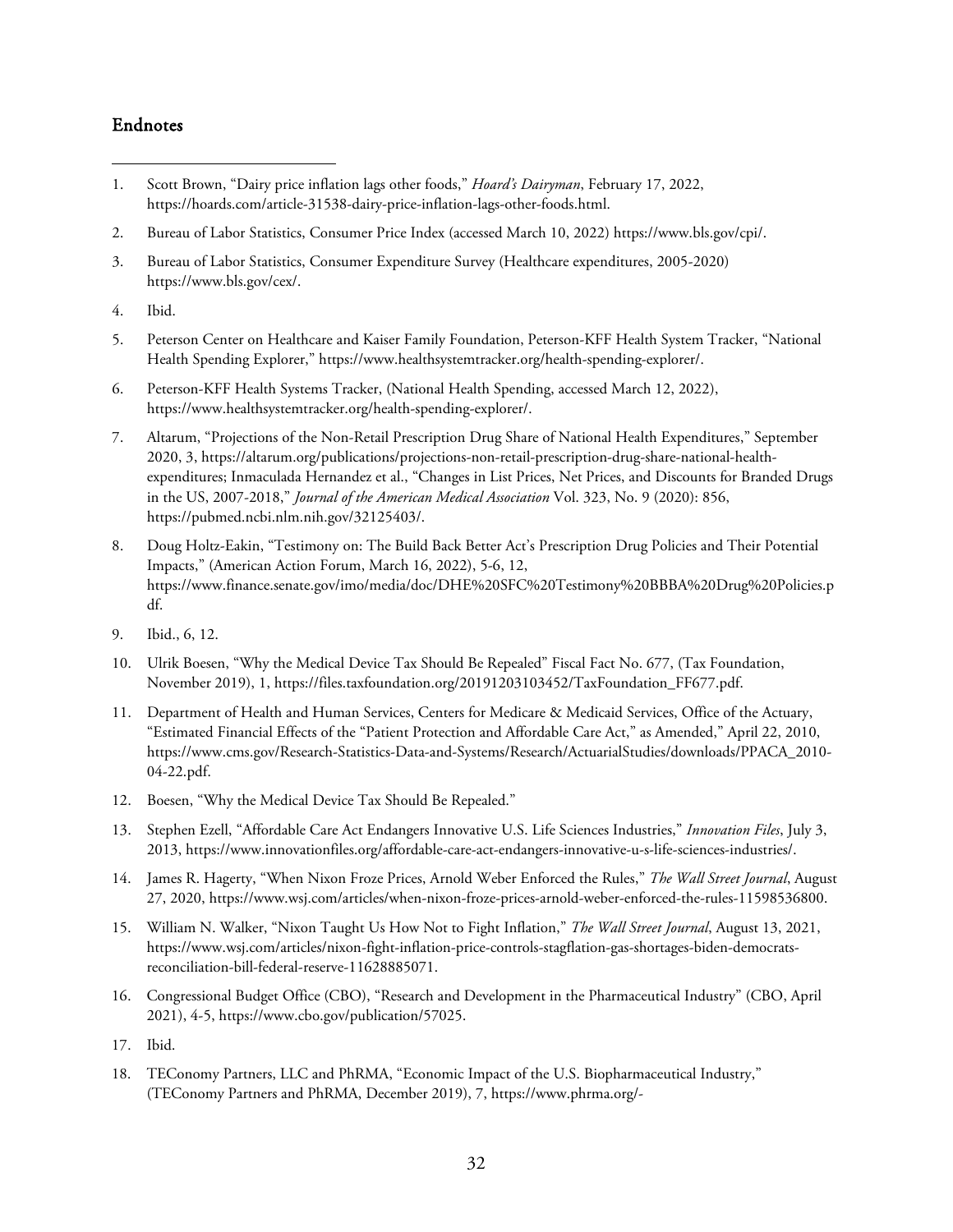/media/Project/PhRMA/PhRMA-Org/PhRMA-Org/PDF/D-F/Economic-Impact-US-Biopharmaceutical-Industry-December-2019.pdf.

- <span id="page-32-0"></span>19. Congressional Budget Office, "Research and Development in the Pharmaceutical Industry."
- <span id="page-32-1"></span>20. Ibid.
- <span id="page-32-2"></span>21. Beth Snyder Bulik, "The top 10 ad spenders in Big Pharma for 2020" *FiercePharma*, April 19, 2021, https://www.fiercepharma.com/special-report/top-10-ad-spenders-big-pharma-for-2020.
- <span id="page-32-3"></span>22. Robert D. Atkinson, "Why Life-Sciences Innovation Is Politically "Purple"—and How Partisans Get It Wrong" (ITIF, February 2016), 6, https://itif.org/publications/2016/02/22/why-life-sciences-innovation-politically-purple.
- <span id="page-32-4"></span>23. D. L. Frosch, D. Grande, D.M. Tarn., and R. L. Kravitz, "A Decade of Controversy: Balancing Policy with Evidence in the Regulation of Prescription Drug Advertising" *American Journal of Public Health* Vol. 100, No. 1 (January 2010): 24–32, https://www.ncbi.nlm.nih.gov/pmc/articles/PMC2791253/.
- <span id="page-32-5"></span>24. Ibid., 5.
- <span id="page-32-6"></span>25. Neeraj Sood, et al., "Do companies in the pharmaceutical supply chain earn excess returns?" *International Journal of Health Economics and Management* Vol. 21 (January 4, 2021): 99-114, https://doi.org/10.1007/s10754-020- 09291-1. (The researchers calculated the "risk adjusted rate of return" by subtracting capital costs, which vary with the level of risk across industries.)
- <span id="page-32-7"></span>26. Ibid., 110.
- <span id="page-32-8"></span>27. Frank Lichtenberg, "Pharmaceutical Innovation and Longevity Growth in 30 Developing and High-income Countries, 2000–2009" *Health Policy and Technology* Vol. 3, Issue 1 (March 2014): 36–58, https://www.sciencedirect.com/science/article/abs/pii/S2211883713000646.
- <span id="page-32-9"></span>28. TEConomy Partners, LLC and PhRMA, "Economic Impact of the U.S. Biopharmaceutical Industry," 7.
- <span id="page-32-10"></span>29. PhRMA, "Chart Pack: Biopharmaceuticals in Perspective, Fall 2020" (PhRMA, 2020), 21, https://www.phrma.org/resource-center/Topics/Advances-in-Treatment/Chart-Pack-Biopharmaceuticals-in-Perspective-Fall-2020
- <span id="page-32-11"></span>30. Ibid., 22.
- <span id="page-32-12"></span>31. PhRMA, "Why Has Research Into Alzheimer's Disease Been So Hard?'" https://innovation.org/en/diseases/neurological/alzheimers/why-has-research-into-alzheimers-disease-been-so-hard.
- <span id="page-32-13"></span>32. The Alzheimer's Association, "Changing the Trajectory of Alzheimer's Disease" (The Alzheimer's Association, 2015), http://www.alz.org/documents\_custom/trajectory.pdf.
- <span id="page-32-14"></span>33. Chi Heem Wong, Kien Wei Siah, and Andrew W. Lo, "Estimation of clinical trial success rates and related parameters" *Biostatistics* Vol. 20, Issue 2 (April 2019): 273–286, https://doi.org/10.1093/biostatistics/kxx069.
- <span id="page-32-15"></span>34. BIO, "COVID-19 Therapeutic Development Tracker," https://www.bio.org/policy/human-health/vaccinesbiodefense/coronavirus/pipeline-tracker; BIO, "Response to Federal Trade Commission: Request for Information on Merger Enforcement," (BIO, April 15, 2022), 4.
- <span id="page-32-16"></span>35. FDA CDER, "Novel Drug Approvals for 2020," (January 13, 2021), https://www.fda.gov/drugs/new-drugs-fdacders-new-molecular-entities-and-new-therapeutic-biological-products/novel-drug-approvals-2020.
- <span id="page-32-17"></span>36. Jeff Craven, "FDA approved more first-in-class drugs, gave more accelerated approvals in 2021," Regulatory Affairs Professional Society, (January 27, 2022), https://www.raps.org/news-and-articles/news-articles/2022/1/fdaapproved-more-first-in-class-drugs-more-with-a.
- <span id="page-32-18"></span>37. FDA CBER, "2020 Biological License Application Approvals," (August 20, 2020), https://www.fda.gov/vaccinesblood-biologics/development-approval-process-cber/2020-biological-license-application-approvals.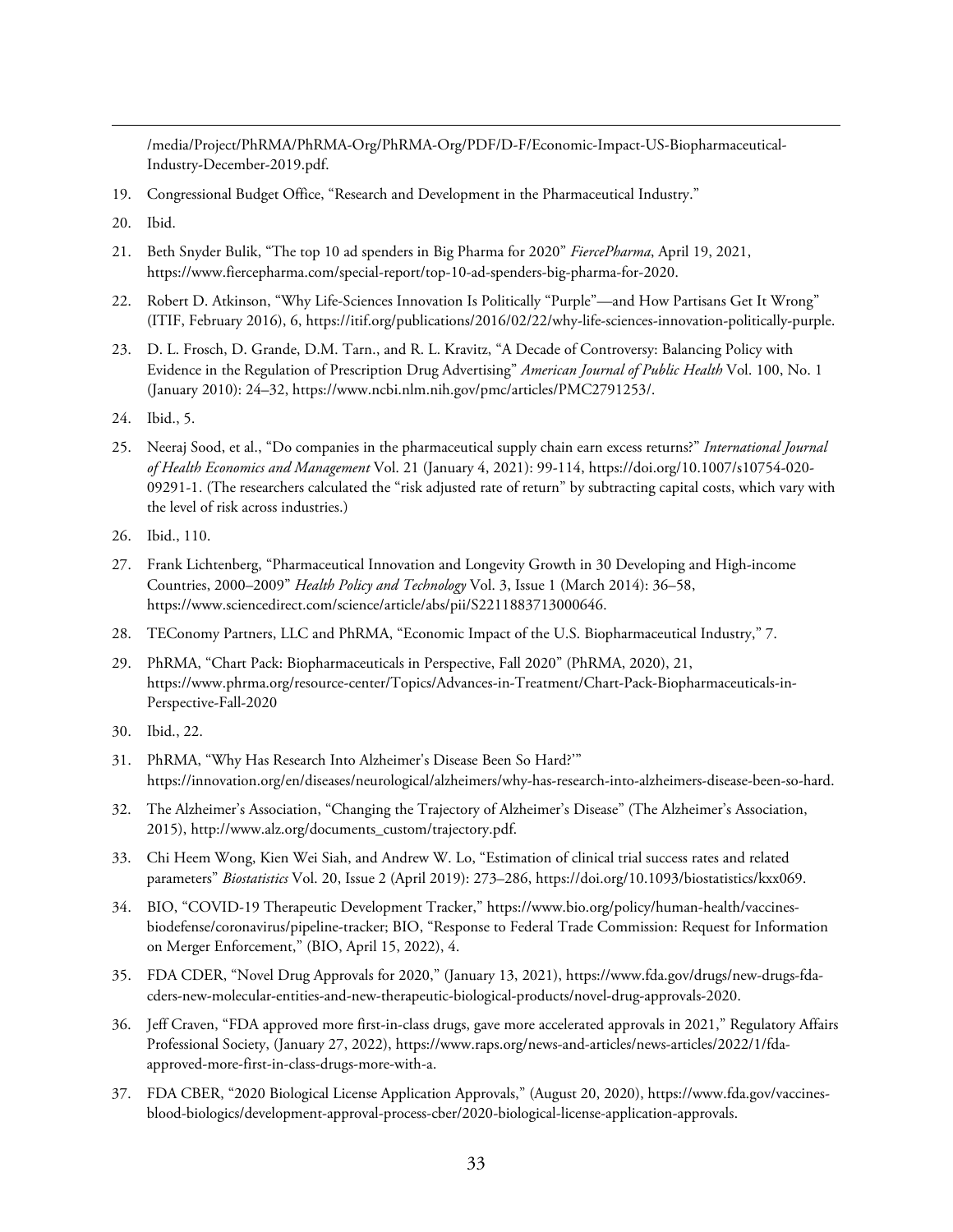- <span id="page-33-0"></span>38. Kari Oakes, "In 2020, all goal dates met for CDER's novel approvals," (January 13, 2021), https://www.raps.org/news-and-articles/news-articles/2021/1/in-2020-all-goal-dates-met-for-cders-novel-approva.
- <span id="page-33-1"></span>39. FDA CDER, "Novel Drug Approvals for 2021," (January 6, 2022), https://www.fda.gov/drugs/new-drugs-fdacders-new-molecular-entities-and-new-therapeutic-biological-products/novel-drug-approvals-2021; FDA CBER, "2021 Biological License Application Approvals," (December 20, 2021), https://www.fda.gov/vaccines-bloodbiologics/development-approval-process-cber/2021-biological-license-application-approvals.
- <span id="page-33-2"></span>40. Craven, "FDA approved more first-in-class drugs, gave more accelerated approvals in 2021."
- <span id="page-33-3"></span>41. FDA CDER, "Novel Drug Approvals for 2021," (March 28, 2022), https://www.fda.gov/drugs/new-drugs-fdacders-new-molecular-entities-and-new-therapeutic-biological-products/novel-drug-approvals-2022; FDA CBER, "2021 Biological License Application Approvals," (March 16, 2022), https://www.fda.gov/vaccines-bloodbiologics/development-approval-process-cber/2022-biological-license-application-approvals; Drugs.com, "New Drug Approvals," (accessed April 21, 2022), https://www.drugs.com/newdrugs.html.
- <span id="page-33-4"></span>42. *In Vivo: The Business and Medicine Report* Vol. 34, No. 1 (January 2016), 25, https://invivo.pharmaintelligence.informa.com/outlook/industry-data/- /media/marketing/Outlook%202019/pdfs/2016.PDF.
- <span id="page-33-5"></span>43. Ashley Mullard, "2019 FDA Drug Approvals" *Nature Reviews: Drug Discovery* Vol. 19 (February 2020): 79, https://www.nature.com/articles/d41573-020-00001-7.
- <span id="page-33-6"></span>44. Office of Congresswoman Katie Porter, "Killer Profits: How Big Pharma Takeovers Destroy Innovation and Harm Patients" (January 2021), 6, https://porter.house.gov/uploadedfiles/final\_pharma\_ma\_and\_innovation\_report\_january\_2021.pdf.
- <span id="page-33-7"></span>45. Rena Conti, "Statement of Rena Conti: Prescription Drug Spending Reform Will Not Harm Innovation and Will Benefit the American Public at Senate Finance Committee Hearing Prescription Drug Price Inflation: An Urgent Need to Lower Drug Prices in Medicare," March 16, 2022, 6, https://www.finance.senate.gov/imo/media/doc/Conti%20SFC%20Final%20Testimony.pdf.
- <span id="page-33-8"></span>46. Mark Robberson, "An Empirical Analysis of Innovation in the Pharmaceutical Industry by Drug Class: Implications for Regulatory Policy" (Johns Hopkins Bloomberg School of Public Health, submitted for the 2019 Center of Excellence in Regulatory Science and Innovation & Master of Science in Regulatory Science and Food Safety Regulation),

https://www.jhsph.edu/research/centers-and-institutes/center-of-excellence-in-regulatory-science-andinnovation/Mark%20Robberson%20CERSI%20paper%2020190505.pdf.

- <span id="page-33-9"></span>47. Augustus John Rush and David J. Kupfer, "Strategies and tactics in the treatment of depression," in *Treatment of Psychiatric Disorders*, edited by G. O. Gabbard (Washington, D.C.: American Psychiatric Publishing, 2001).
- <span id="page-33-10"></span>48. Joseph A. DiMasi and Laura B. Faden, "Competitiveness in Follow-On Drug R&D: A Race or Imitation?" *Nature Reviews Drug Discovery* Vol. 10, No. 1 (January 2011), http://www.nature.com/nrd/journal/v10/n1/abs/nrd3296.html.
- <span id="page-33-11"></span>49. Ibid.
- <span id="page-33-12"></span>50. United States Government Accountability Office (GAO), *DRUG INDUSTRY: Profits, Research and Development Spending, and Merger and Acquisition Deals* (GAO, November 2017), https://www.gao.gov/assets/gao-18-40.pdf.
- <span id="page-33-13"></span>51. Jocelyn Mason and Kimberly D. Boeser, "The changing HCV treatment cascade," *Infectious Disease News,* October 2017, https://www.healio.com/infectious-disease/hepatitis-c/news/print/infectious-disease-news/{87b74536-f358- 43d3-a804-f37a98402b0b}/the-changing-hcv-treatment-cascade.
- <span id="page-33-14"></span>52. Holtz-Eakin, "Testimony on: The Build Back Better Act's Prescription Drug Policies and Their Potential Impacts," 11.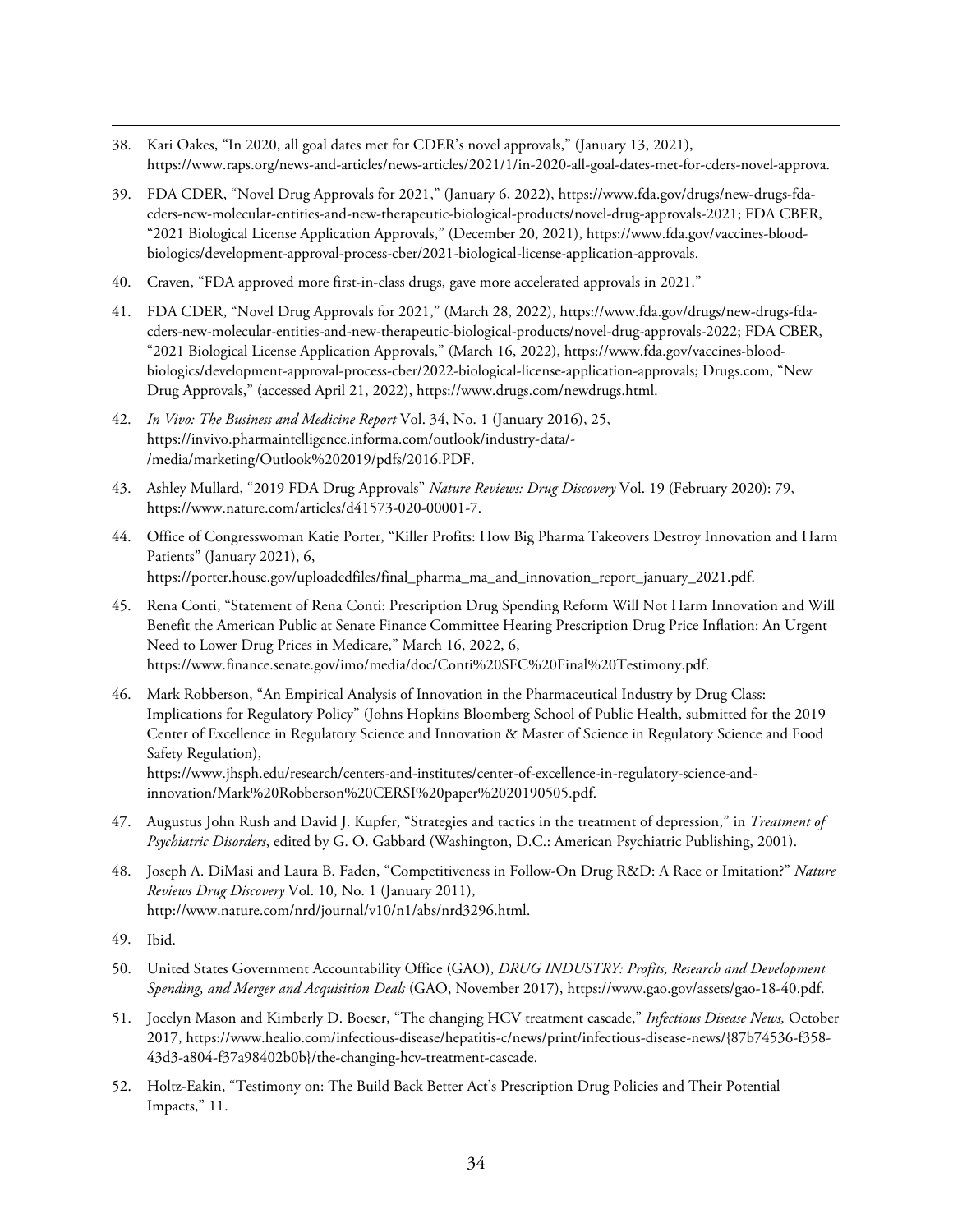<span id="page-34-0"></span>53. Ibid., 8.

- <span id="page-34-1"></span>54. Tomas J. Philipson and Troy Durie, "Issue Brief: The Impact of HR 5376 on Biopharmaceutical Innovation and Patient Health" (The University of Chicago, November 9, 2021), 20, https://cpb-usw2.wpmucdn.com/voices.uchicago.edu/dist/d/3128/files/2021/08/Issue-Brief-Drug-Pricing-in-HR-5376- 11.30.pdf.
- <span id="page-34-2"></span>55. John Wu and Robert D. Atkinson, "How Technology-Based Start-Ups Promote U.S. Economic Growth," (ITIF, November 2017), 12, https://itif.org/publications/2017/11/28/how-technology-based-start-ups-support-useconomicgrowth.
- <span id="page-34-3"></span>56. Biotechnology Innovation Organization (BIO), "Research & Development: Biopharmaceutical Sector, A Driver of Innovation," https://www.bio.org/sites/default/files/legacy/bioorg/docs/BIO\_RD\_one%20pager%205-9-17.pdf; CBO, "Research and Development in the Pharmaceutical Industry," 8.
- <span id="page-34-4"></span>57. Pierre Dubois, "Market size and pharmaceutical innovation," *The Rand Journal of Economics* Vol. 46, Issue 4 (October 2015): 844–871[, https://onlinelibrary.wiley.com/doi/full/10.1111/1756-2171.12113.](https://onlinelibrary.wiley.com/doi/full/10.1111/1756-2171.12113)
- <span id="page-34-5"></span>58. Destrina Grace Simanjuntak and Raymond R. Tjandrawinata, "Impact of Profitability, R&D Intensity, and Cash Flow on R&D Expenditure in Pharmaceutical Companies" (Social Science Research Network, April 29, 2011), [http://papers.ssrn.com/sol3/papers.cfm?abstract\\_id=1824267.](http://papers.ssrn.com/sol3/papers.cfm?abstract_id=1824267)
- <span id="page-34-6"></span>59. Alfonso Gambardella, *Science and Innovation: The US Pharmaceutical Industry During the 1980s* (Cambridge University Press, 1995).
- <span id="page-34-7"></span>60. R. Henderson and I.M. Cockburn, "Scale, Scope, and Spillovers: The Determinants of Research Productivity in the Pharmaceutical Industry" *RAND Journal of Economics* Vol. 27, No. 1 (1996): 32-59, https://www.nber.org/papers/w4466.
- <span id="page-34-8"></span>61. Nicole Longo, "Five reasons tying VA prices to Medicare Part D misses the mark," *The Catalyst*, September 22, 2021, https://catalyst.phrma.org/five-reasons-tying-va-prices-to-medicare-part-d-misses-the-mark.
- <span id="page-34-9"></span>62. AmerisourceBergen, "Potential Access Implications of a National Formulary in Part D," July 16, 2020, https://www.xcenda.com/insights/comparing-the-generosity-of-drug-coverage-in-the-medicare-part-d-andveterans-affairs-programs.
- <span id="page-34-10"></span>63. GAO, "Prescription Drugs: Department of Veterans Affairs Paid About Half as Much as Medicare Part D for Selected Drugs in 2017" (GAO, December 2020), https://www.gao.gov/assets/gao-21-111.pdf.
- <span id="page-34-11"></span>64. Kevin Stroupe et al., "Medication acquisition across systems of care and patient-provider communication among older veterans" *Am J Health Syst Pharm* Vol. 70, Issue 9 (May 2013): 804-13, https://pubmed.ncbi.nlm.nih.gov/23592363/.
- <span id="page-34-12"></span>65. Pacific BioLabs, "Stages of Drug Development," https://pacificbiolabs.com/stages-of-drug-development.
- <span id="page-34-13"></span>66. PhRMA, "Chart Pack: Biopharmaceuticals in Perspective, Summer 2019" (PhRMA, 2019), https://www.phrma.org/-/media/Project/PhRMA/PhRMA-Org/PhRMA-Org/PDF/P-R/PhRMA\_2019\_ChartPack\_Final.pdf.
- <span id="page-34-14"></span>67. Hernandez et al., "Changes in List Prices, Net Prices, and Discounts for Branded Drugs in the US, 2007-2018."
- <span id="page-34-15"></span>68. Ibid., 27.
- <span id="page-34-16"></span>69. Jared S. Hopkins and Peter Loftus, "Flip the Script: Drugmakers Blame Middlemen for Price Increases," *The Wall Street Journal*, February 5, 2019, https://www.wsj.com/articles/flip-the-script-drugmakers-blame-middlemen-forprice-hikes-11549364401.
- <span id="page-34-17"></span>70. Ibid.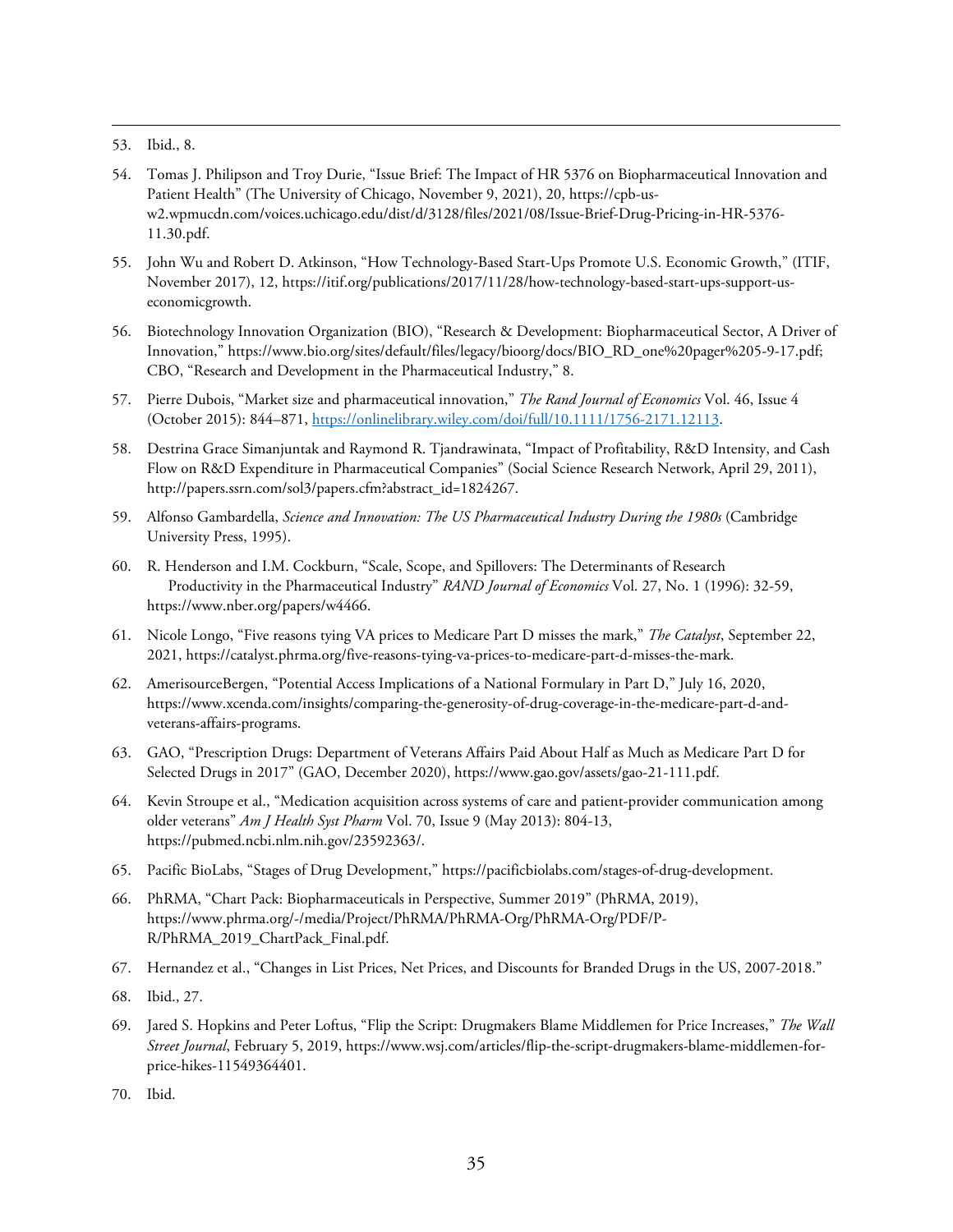- <span id="page-35-0"></span>71. Aaron Vandervelde and Eleanor Blalock, "The Pharmaceutical Supply Chain: Goss Drug Expenditures Realized by Stakeholders" (Berkeley Research Group, 2017), https://www.thinkbrg.com/media/publication/863\_Vandervelde\_PhRMA-January-2017\_WEB-FINAL.pdf.
- <span id="page-35-1"></span>72. Robert Zirkelbach, "The PBM story you haven't heard: Hidden fees quadrupled in two years," *The Catalyst*, March 20, 2019, https://catalyst.phrma.org/the-pbm-story-you-havent-heard-hidden-fees-quadrupled-in-two-years.
- <span id="page-35-2"></span>73. Ibid.
- <span id="page-35-3"></span>74. Ranjana Chakravarthy et al., "Public- and Private-Sector Contributions to the Research and Development of the Most Transformational Drugs in the Past 25 Years: From Theory to Therapy,*" Therapeutic Innovation and Regulatory Science* Vol. 50, No. 6 (July 2016), https://www.ncbi.nlm.nih.gov/pubmed/30231735.
- <span id="page-35-4"></span>75. Sabarni K. Chatterjee and Mark L. Rohrbaugh, "NIH Inventions Translate Into Drugs and Biologics With High Public Health Impact" *Nature Biotechnology* 32 (2014): 56, https://www.nature.com/articles/nbt.2785?messageglobal=remove.
- <span id="page-35-5"></span>76. Dean Baker, "Malpractice" (Center for Economic Policy Research (CEPR), May/June 2009), http://cepr.net/publications/op-eds-columns/malpractice.
- <span id="page-35-6"></span>77. Mike Masnick, "Senator Sanders Introduces Medical Innovation Prize Bills," *TechDirt*, June 1, 2011, https://www.techdirt.com/2011/06/01/senator-sanders-introduces-medical-innovation-prize-bills/.
- <span id="page-35-7"></span>78. Philip Stevens and Stephen Ezell, "Delinkage Debunked: Why Replacing Patents With Prizes for Drug Development Won't Work" (ITIF, February 2020), https://itif.org/publications/2020/02/03/delinkage-debunkedwhy-replacing-patents-prizes-drug-development-wont-work.
- <span id="page-35-8"></span>79. Matej Mikulic, "Total global spending on pharmaceutical research and development from 2010 to 2024," Statista, January 23, 2020, https://www.statista.com/statistics/309466/global-r-and-d-expenditure-for-pharmaceuticals/.
- <span id="page-35-9"></span>80. Catherine Saez, "Health R&D Still Underfunded–WHO Members Concerned, NGOs Call For More Ambition," *IP Watch*, May 29, 2017, https://www.ip-watch.org/2017/05/29/health-rd-still-underfunded-members-concernedngos-call-ambition/
- <span id="page-35-10"></span>81. Ibid.
- <span id="page-35-11"></span>82. World Health Organization, "Identification of Health R&D Demonstration Projects," http://www.whogis.com/phi/implementation/phi\_gtc\_meeting/en/.
- <span id="page-35-12"></span>83. Daniel Spulber, "Public Prizes Versus Market Prices: Should Contests Replace Patents?" *Journal of the Patent and Trademark Office Society* Vol. 97, Issue 4 (2015): 690–735, https://www.scholars.northwestern.edu/en/publications/public-prizes-versus-market-prices-should-contests-replacepatent.
- <span id="page-35-13"></span>84. Stephen Ezell, "The Bayh-Dole Act's Vital Importance to the U.S. Life-Sciences Innovation System" (ITIF, March 2019), https://itif.org/sites/default/files/2019-bayh-dole-act.pdf.
- <span id="page-35-14"></span>85. Lou Berneman, "There are unintended costs of federal efforts to control drug prices," *PennLive*, March 26, 2022, https://www.pennlive.com/opinion/2022/03/there-are-unintended-costs-of-federal-efforts-to-control-drug-pricesopinion.html.
- <span id="page-35-15"></span>86. Ibid.; Association of University Technology Managers (AUTM), "Driving the Innovation Economy: Academic Technology Transfer in Numbers," https://autm.net/AUTM/media/Surveys-Tools/Documents/FY20- Infographic.pdf.
- <span id="page-35-16"></span>87. John R. Thomas, "March-In Rights Under the Bayh-Dole Act" (Congressional Research Service, August 2016), 7, https://fas.org/sgp/crs/misc/R44597.pdf.
- <span id="page-35-17"></span>88. Ibid., 10.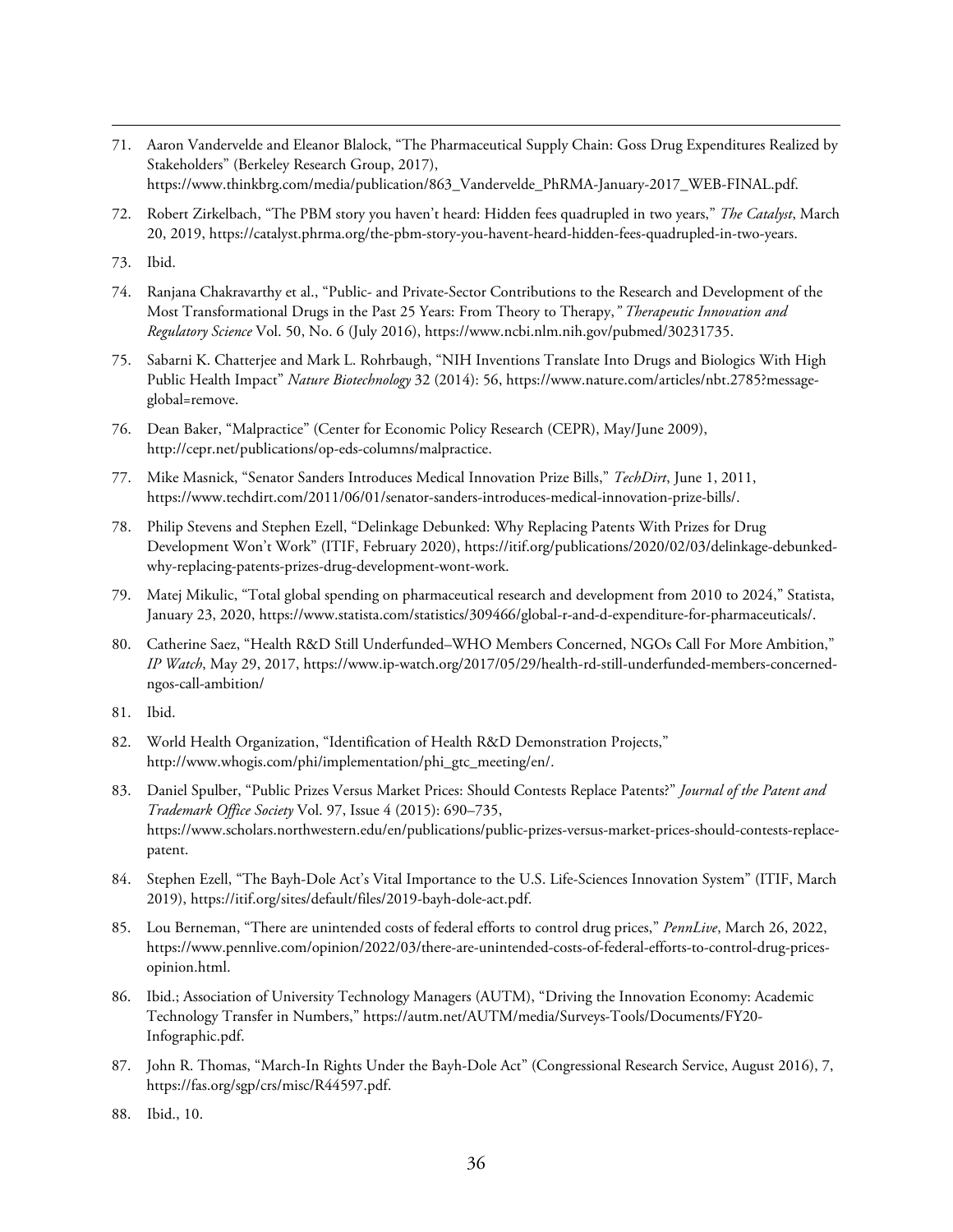- <span id="page-36-0"></span>89. Birch Bayh, "Statement of Birch Bayh to the National Institutes of Health," May 25, 2014, [http://www.essentialinventions.org/drug/nih05252004/birchbayh.pdf.](http://www.essentialinventions.org/drug/nih05252004/birchbayh.pdf)
- <span id="page-36-1"></span>90. Birch Bayh and Bob Dole, "Our Law Helps Patients Get New Drugs Sooner," *The Washington Post*, April 11, 2002, https://www.washingtonpost.com/archive/opinions/2002/04/11/our-law-helps-patients-get-new-drugssooner/d814d22a-6e63-4f06-8da3-d9698552fa24/?utm\_term=.ddbf6876a380.

<span id="page-36-2"></span>91. Ibid.

- <span id="page-36-3"></span>92. National Institute of Standards and Technology (NIST), "Return on Investment Initiative: Draft Green Paper" (NIST, December 2018), 30, https://nvlpubs.nist.gov/nistpubs/SpecialPublications/NIST.SP.1234.pdf.
- <span id="page-36-4"></span>93. Ibid, 30.
- <span id="page-36-5"></span>94. Thomas, "March-In Rights Under the Bayh-Dole Act," 9.
- <span id="page-36-6"></span>95. Peter Arno and Michael Davis, "Why Don't We Enforce Existing Drug Price Controls? The Unrecognized and Unenforced Reasonable Pricing Requirements Imposed upon Patents Deriving in Whole or in Part from Federally Funded Research," *Tulane Law Review* Vol. 75, 631 (2001), https://engagedscholarship.csuohio.edu/cgi/viewcontent.cgi?article=1754&context=fac\_articles.
- <span id="page-36-7"></span>96. Ibid.
- <span id="page-36-8"></span>97. John H. Rabitschek and Norman J. Latker, "Reasonable Pricing—A New Twist for March-in Rights Under the Bayh-Dole Act" *Santa Clara High Technology Law Journal* Vol. 22, Issue 1 (2005), 162-163, https://digitalcommons.law.scu.edu/cgi/viewcontent.cgi?article=1399&context=chtlj.
- <span id="page-36-9"></span>98. Ibid, 163.
- <span id="page-36-10"></span>99. Ibid. Here, the Presidential Memoranda refers to memoranda produced by the Kennedy and Nixon administrations that pertained to government policy related to contractor ownership of inventions.
- <span id="page-36-11"></span>100. Ibid.
- <span id="page-36-12"></span>101. Dr. Dipanjan "DJ" Nag, Antra Gupta, and Alex Turo, "The Evolution of University Technology Transfer: By the Numbers," *IPWatchdog*, April 7, 2020, http://www.ipwatchdog.com/2020/04/07/evolution-university-technologytransfer/id=120451/.
- <span id="page-36-13"></span>102. David M. Hart, "The Impact of China's Production Surge on Innovation in the Global Solar Photovoltaics Industry" (ITIF, October 2020), https://itif.org/publications/2020/10/05/impact-chinas-production-surgeinnovation-global-solar-photovoltaics.
- <span id="page-36-14"></span>103. Sherisse Pham and Matt Rivers, "China is Crushing the U.S. in Renewable Energy," *CNN Tech*, July 18, 2017, http://money.cnn.com/2017/07/18/technology/china-us-clean-energy-solar-farm/index.html; Hart, "The Impact of China's Production Surge on Innovation in the Global Solar Photovoltaics Industry."
- <span id="page-36-15"></span>104. Stephen Ezell, "Ensuring U.S. Biopharmaceutical Competitiveness" (ITIF, July 2020), https://itif.org/publications/2020/07/16/ensuring-us-biopharmaceutical-competitiveness.
- <span id="page-36-16"></span>105. National Science Foundation, "Science and Engineering Indicators: 2020," "Publications Output: U.S. Trends and International Comparisons," https://ncses.nsf.gov/pubs/nsb20214/data.
- <span id="page-36-17"></span>106. National Science Foundation, "Science and Engineering Indicators: 2020," Appendix table S6-6 (accessed June 11, 2020), https://ncses.nsf.gov/pubs/nsb20205/data.
- <span id="page-36-18"></span>107. Anna Nishino, "The great medicines migration," *Nikkei Asia*, April 5, 2022, https://asia.nikkei.com/static/vdata/infographics/chinavaccine-3/.
- <span id="page-36-19"></span>108. "Safeguarding Pharmaceutical Supply Chains in a Global Economy," Before the U.S. House Committee on Energy and Commerce, Subcommittee on Health, 116th Cong. (October 30, 2019) (statement of Janet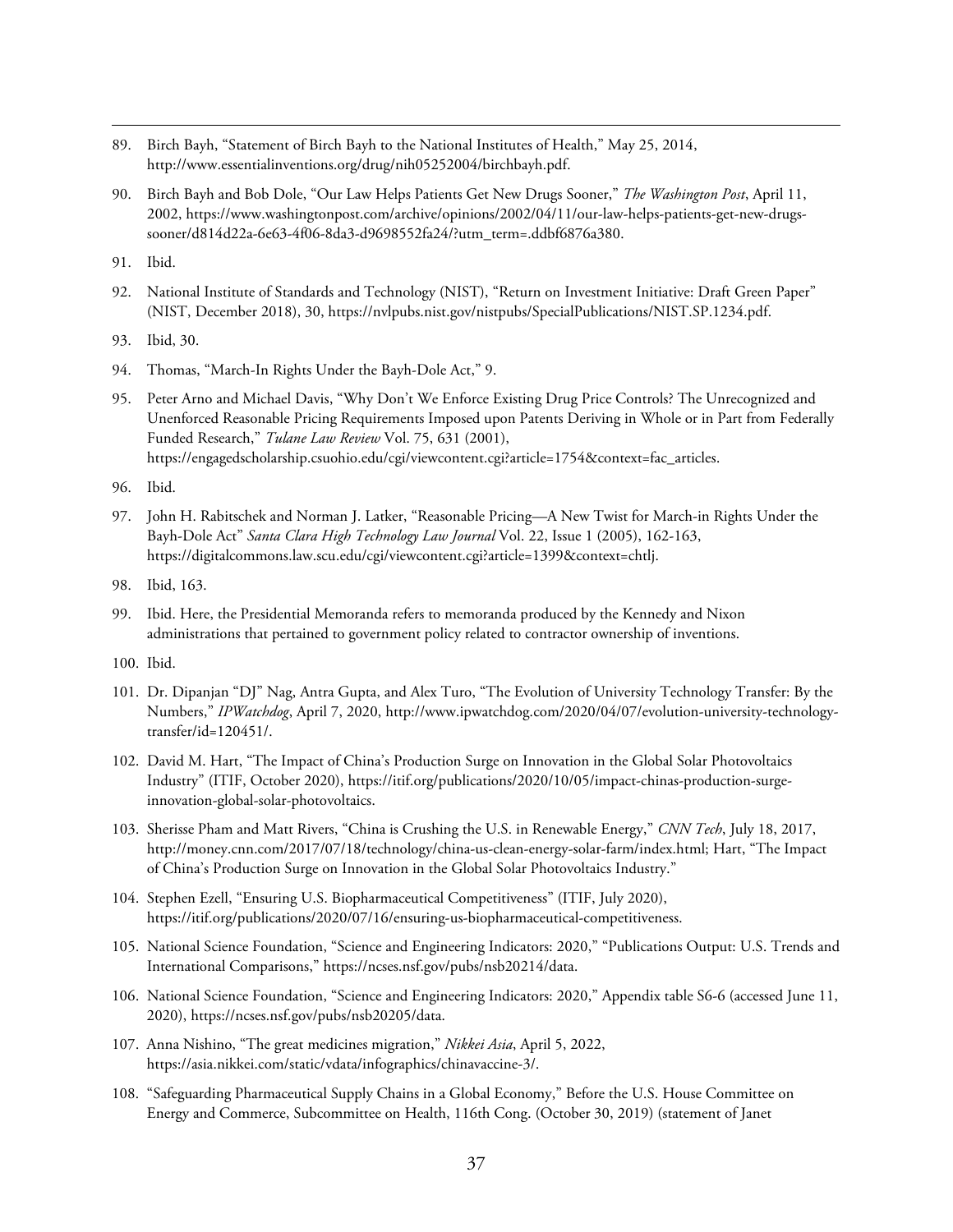Woodcock, Director of FDA Center for Drug Evaluation and Research), https://www.fda.gov/newsevents/congressional-testimony/safeguarding-pharmaceutical-supply-chains-global-economy-10302019.

- <span id="page-37-0"></span>109. .Jin Zhang, "The PD-1/PD-L1 Race in China," *PharmExec.com*, June 1,2018, http://www.pharmexec.com/pd-1pd-l1-race-china.
- <span id="page-37-1"></span>110. Fangning Zhang and Josie Zhou, "What's next for pharmainnovation in China?" McKinsey & Company Pharmaceuticals & Medical Products, September 2017, 2, https://www.mckinsey.com/industries/pharmaceuticalsand-medical-products/our-insights/whats-next-for-pharma-innovation-in-china.With CAR-T treatment, cellkilling T-cells are removed from the body and engineered to recognize the relevant cancer target. After the edited T-cells (CAR-Ts) are reintroduced to the patient, they multiply and attack the target cancer cells.
- <span id="page-37-2"></span>111. Eric Ng, "Why China is going all out to invent new, stronger, cheaper drugs … it's not all about challenging the West," *South China Morning Post*, October 2018, https://www.scmp.com/news/china/society/article/2166462/why-china-going-all-out-invent-new-stronger-cheaperdrugs-its-not.
- <span id="page-37-3"></span>112. Zack Whittaker, "Justice Department Accuses Chinese Spies of Hacking Into Dozens of US Tech and Industry Giants," *TechCrunch,* January 2019, [https://techcrunch.com/2018/12/20/us-indictment-tech-hacks-chinese/;](https://techcrunch.com/2018/12/20/us-indictment-tech-hacks-chinese/) Derek Lowe, "Chinese Pharma Espionage?" *Science Translational Medicine,* December 15, 2011, [https://blogs.sciencemag.org/pipeline/archives/2011/12/15/chinese\\_pharma\\_espionage.](https://blogs.sciencemag.org/pipeline/archives/2011/12/15/chinese_pharma_espionage)
- <span id="page-37-4"></span>113. Gryphon Scientific and Rhodium Group, "China's Biotechnology Development: The Role of US and Other Foreign Engagement" (report prepared for the U.S.-China Economic and Security Review Commission, February 2019), 104[, https://www.uscc.gov/Research/china%E2%80%99s-biotechnology-development-role-us-and-other](https://www.uscc.gov/Research/china%E2%80%99s-biotechnology-development-role-us-and-other-foreign-engagement)[foreign-engagement.](https://www.uscc.gov/Research/china%E2%80%99s-biotechnology-development-role-us-and-other-foreign-engagement)
- <span id="page-37-5"></span>114. Daniel C.K. Chow, "Three Major Problems Threatening Multi-National Pharmaceutical Companies Doing Business in China" (working paper, Ohio State Public Law and Legal Theory, 2017), https://papers.ssrn.com/sol3/papers.cfm?abstract\_id=3029347.
- <span id="page-37-6"></span>115. Robert D. Atkinson, "China's Biopharmaceutical Strategy: Challenge or Complement to U.S. Industry Competitiveness?" (ITIF, August 2019), https://itif.org/publications/2019/08/12/chinas-biopharmaceuticalstrategy-challenge-or-complement-us-industry.
- <span id="page-37-7"></span>116. Joe Kennedy, "The Link Between Drug Prices and Research on the Next Generation of Cures" (ITIF, September 2019), https://itif.org/publications/2019/09/09/link-between-drug-prices-and-research-next-generation-cures.
- <span id="page-37-8"></span>117. Philipson and Durie, "Issue Brief: The Impact of HR 5376 on Biopharmaceutical Innovation and Patient Health." 3.
- <span id="page-37-9"></span>118. Ibid.
- <span id="page-37-10"></span>119. Holtz-Eakin, "Testimony on: The Build Back Better Act's Prescription Drug Policies and Their Potential Impacts," 8.
- <span id="page-37-11"></span>120. Ray Esquivel and Rich Croghan, "How Pharmaceutical Companies Can Claim the Orphan Drug Tax Credit," Moss Adams, October 18, 2019, https://www.mossadams.com/articles/2019/october/orphan-drug-pharmaceuticalcredit.
- <span id="page-37-12"></span>121. National Organization for Rare Disorders, "Rare Disease Day: Frequently Asked Questions," https://rarediseases.org/wp-content/uploads/2019/01/RDD-FAQ-2019.pdf.
- <span id="page-37-13"></span>122. Jennifer Huron, "Impact of the Orphan Drug Tax Credit on Treatments for Rare Diseases" (National Organization for Rare Disorders, June 17, 2015), https://rarediseases.org/odtcwhitepaper/.

<span id="page-37-14"></span>123. Ibid.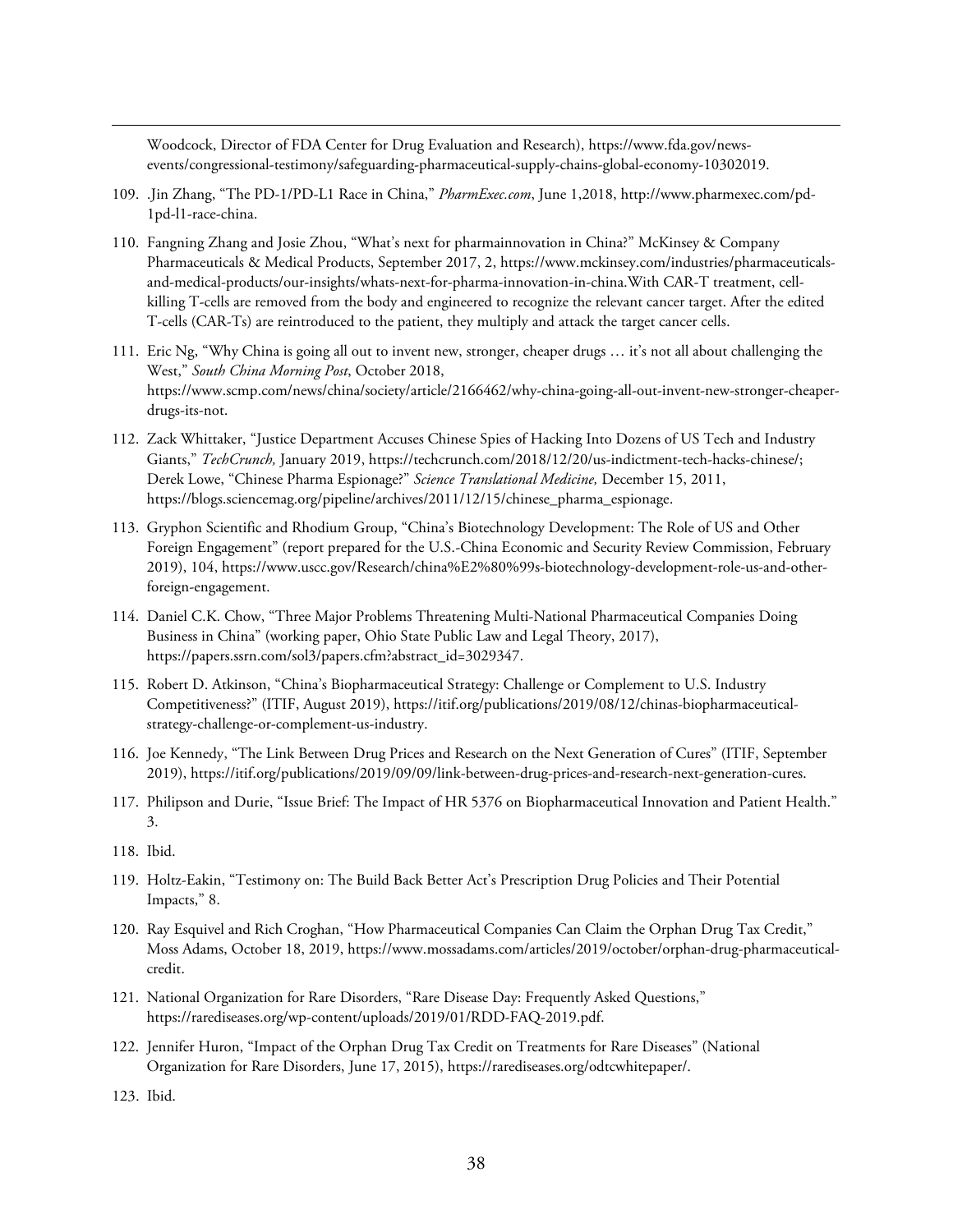- <span id="page-38-0"></span>124. U.S. FDA. "Developing Products for Rare Diseases & Conditions," http://www.fda.gov/ForIndustry/DevelopingProductsforRareDiseasesConditions/default.htm.
- <span id="page-38-1"></span>125. Rohan Narayanan, "NORD Response to New Draft of the Build Back Better Act," press release, National Organization for Rare Disorders, October 29, 2021, https://rarediseases.org/nord-response-to-new-draft-of-thebuild-back-better-act/.
- <span id="page-38-2"></span>126. Andrew Brownlee and Joran Watson, "The Pharmaceutical Supply Chain, 2013-2020" (Berkeley Research Group, 2022), 3, https://www.thinkbrg.com/insights/publications/pharmaceutical-supply-chain-2013-2020/.
- <span id="page-38-3"></span>127. Alia Paavola, "Top PBMs by market share," *Becker Hospital Review*, May 30, 2019, https://www.beckershospitalreview.com/pharmacy/top-pbms-by-market-share.html.
- <span id="page-38-4"></span>128. Office of Congresswoman Katie Porter, "Killer Profits"; "High Drug Prices & Monopoly," *Open Markets Institute*, accessed May 10, 2021, https://www.openmarketsinstitute.org/learn/drug-prices-monopoly.
- <span id="page-38-5"></span>129. Robert D. Atkinson and Stephen Ezell, "Five Fatal Flaws in Rep. Katie Porter's Indictment of the U.S. Drug Industry," (ITIF, May 20, 2021), https://itif.org/publications/2021/05/20/five-fatal-flaws-rep-katie-portersindictment-us-drug-industry. Source: United States Census Bureau, 2002 Economic Census Tables (accessed May 11, 2021), https://www.census.gov/data/tables/2002/econ/census/manufacturing-reports.html; United States Census Bureau, 2017 Economic Census Tables (accessed May 11, 2021), https://www.census.gov/data/tables/2017/econ/economic-census/naics-sector-31-33.html.
- <span id="page-38-6"></span>130. Antonio Ciaccia, "New drug pricing report showcases highs, lows, distorted incentives, and brokenness of Medicare Part D," 46Brooklyn, December 1, 2021, https://www.46brooklyn.com/news/2021/12/1/wreckfideranow-streaming.
- <span id="page-38-7"></span>131. Ibid.
- <span id="page-38-8"></span>132. Ibid.
- <span id="page-38-9"></span>133. Ibid.
- <span id="page-38-10"></span>134. Sood, et al., "Do companies in the pharmaceutical supply chain earn excess returns?" 111.
- <span id="page-38-11"></span>135. Stephen Ezell, "Testimony Before the House Oversight Committee on Drug Prices, Intellectual Property, and Biomedical Innovation," (ITIF, May 2019), 14, https://itif.org/publications/2019/05/16/testimony-houseoversight-committee-drug-prices-intellectual-property-and.
- <span id="page-38-12"></span>136. Massachusetts Institute of Technology (MIT) Center for Biomedical Innovation, "Welcome to MIT NEWDIGS," https://newdigs.mit.edu/.
- <span id="page-38-13"></span>137. W. Nicholson Price II, "Making Do in Making Drugs: Innovation Policy and Pharmaceutical Manufacturing," Boston College Law Review Vol. 55, Issue 2 (2014): 492, [https://lawdigitalcommons.bc.edu/bclr/vol55/iss2/5/.](https://lawdigitalcommons.bc.edu/bclr/vol55/iss2/5/)
- <span id="page-38-14"></span>138. Rick Mullin, "Off the drawing board," *Chemical and Engineering News*, April 28, 2019, https://cen.acs.org/pharmaceuticals/Off-drawing-board/97/i17.
- <span id="page-38-15"></span>139. National Science Foundation, "Programs: Directorate for Engineering (ENG)," https://www.nsf.gov/funding/programs.jsp?org=ENG.
- <span id="page-38-16"></span>140. Mullin, "Off the drawing board."
- <span id="page-38-17"></span>141. PhRMA, "Prescription Medicines: Insulin Costs in Context," (PhRMA, January 21, 2021), 10, https://phrma.org/resource-center/Topics/Cost-and-Value/Prescription-Medicines-Insulin-Costs-in-Context. Citing: IQVIA, "Medicine Spending and Affordability in the United States" (IQVIA, August 2020), https://www.iqvia.com/insights/the-iqvia-institute/reports/medicine-spending-and-affordability-in-the-us.
- <span id="page-38-18"></span>142. Novo Nordisk, "My\$99Insulin," https://www.novocare.com/insulin/my99insulin.html.
- <span id="page-38-19"></span>143. PhRMA, "Prescription Medicines: Insulin Costs in Context," 10.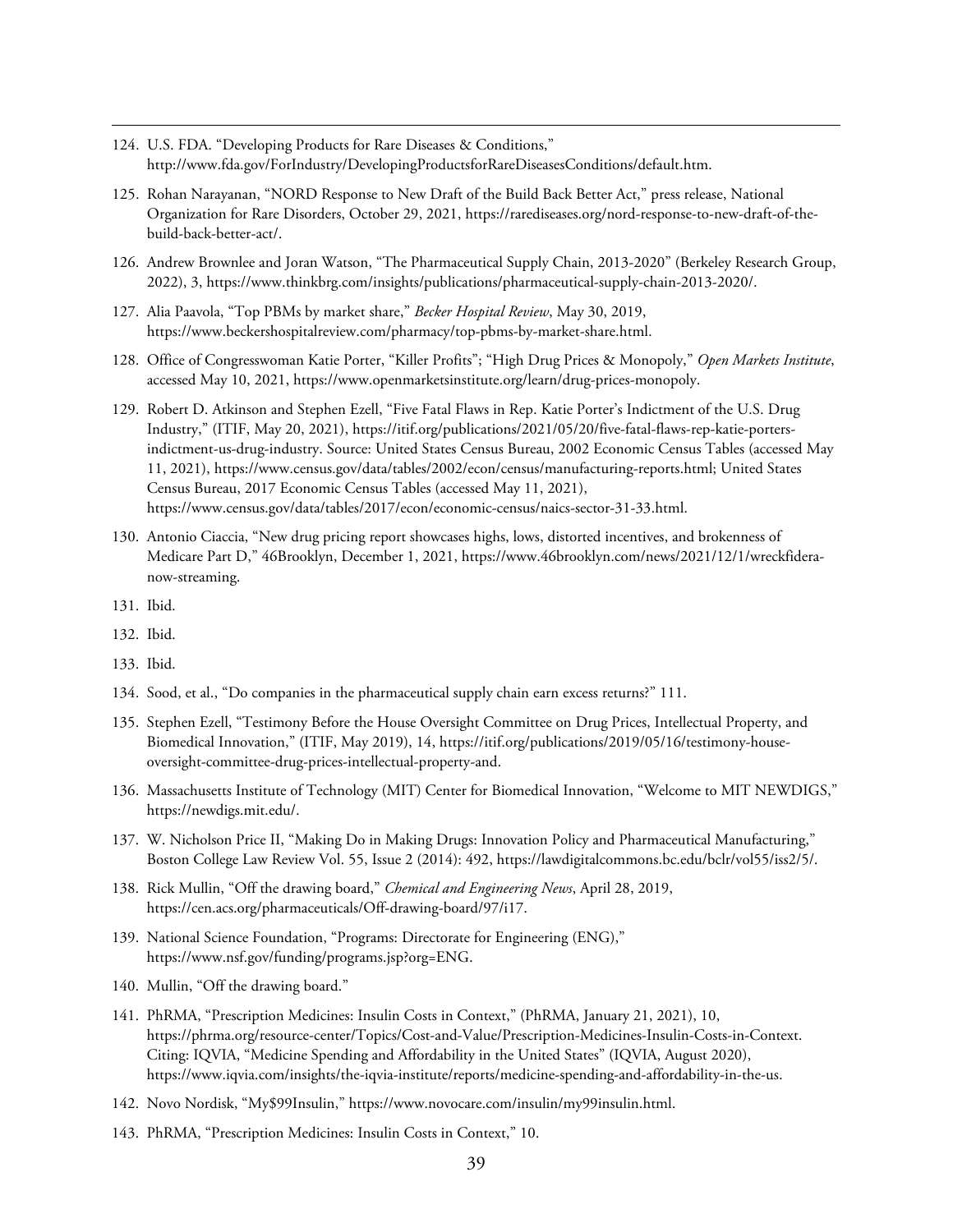- <span id="page-39-0"></span>144. Stephen Ezell, "Testimony to the Senate Finance Committee on "Prescription Drug Price Inflation" (ITIF, March 2022), https://itif.org/publications/2022/03/16/testimony-senate-finance-committee-prescription-drug-priceinflation.
- <span id="page-39-1"></span>145. Blake Pelzer and Paul Spitalnic, "Proposed Safe Harbor Regulation," Center for Medicare and Medicaid Services: Office of the Actuary, (August 2018), https://aspe.hhs.gov/sites/default/files/private/pdf/260591/OACTProposedSafeHarborRegulationImpacts.pdf.
- <span id="page-39-2"></span>146. Charles E. Grassley and Ron Wyden, "Insulin: Examining the Factors Driving the Rising Cost of a Century Old Drug," (United States Senate Finance Committee, January 2021), https://www.finance.senate.gov/imo/media/doc/Grassley-Wyden%20Insulin%20Report%20(FINAL%201).pdf.
- <span id="page-39-3"></span>147. Adam J. Fein, "Five Top Drugmakers Reveal List vs. Net Price Gaps (Plus: The Trouble With Insulin Prices)," *Drug Channels*, August 11, 2020, https://www.drugchannels.net/2020/08/five-top-drugmakers-reveal-list-vsnet.html.
- <span id="page-39-4"></span>148. Ibid.
- <span id="page-39-5"></span>149. Ibid.
- <span id="page-39-6"></span>150. Ibid.
- <span id="page-39-7"></span>151. Adam J. Fein, "Drug Channels News Roundup, July 2020: Diabetes Costs, Regeneron's Copay Support, MA Rethinks Coupons, My Favorite Chart Updated, and ABC's Steve Collis," *Drug Channels*, July 29, 2020, https://www.drugchannels.net/2020/07/drug-channels-news-roundup-july-2020.html.
- <span id="page-39-8"></span>152. Ibid.
- <span id="page-39-9"></span>153. BIO, "Response to Federal Trade Commission: Request for Information on Merger Enforcement," 14.
- <span id="page-39-10"></span>154. Ibid.
- <span id="page-39-11"></span>155. Karen Van Nuys et al. "Estimation of the Share of Net Expenditures on Insulin Captured by US Manufacturers, Wholesalers, Pharmacy Benefit Managers, Pharmacies, and Health Plans From 2014 to 2018" *Journal of the American Medical Association Health* Vol. 2, Issue 11 (November 2021), https://jamanetwork.com/journals/jamahealth-forum/fullarticle/2785932.
- <span id="page-39-12"></span>156. PhRMA, "Prescription Medicines: Insulin Costs in Context," 12.
- <span id="page-39-13"></span>157. Ibid., 15.
- <span id="page-39-14"></span>158. Association of University Technology Managers (AUTM), "AUTM 2018 Licensing Survey" (AUTM, 2018), 3, https://autm.net/AUTM/media/SurveyReportsPDF/AUTM\_FY2018\_US\_Licensing\_Survey.pdf; AUTM and the Biotechnology Innovation Organization: "The Economic Contribution of University/Nonprofit Inventions in the United States: 1996-2017," (AUTM and BIO, June 2019), https://autm.net/AUTM/media/About-Tech-Transfer/Documents/Economic\_Contribution\_Report\_BIO\_AUTM\_JUN2019\_web.pdf.
- <span id="page-39-15"></span>159. Justin Chakma et al., "Asia's Ascent—Global Trends in Biomedical R&D Expenditures" *New England Journal of Medicine* 370 No. 1 (January 2014); ER Dorsey et al., "Funding of US Biomedical Research, 2003-2008" *New England Journal of Medicine* 303 (2010): 137-43, http://www.ncbi.nlm.nih.gov/pubmed/20068207.
- <span id="page-39-16"></span>160. Neil Turner, "What's gone wrong with the European pharmaceutical industry," *Thepharmaletter*, April 29, 1999, https://www.thepharmaletter.com/article/what-s-gone-wrong-with-the-european-pharmaceutical-industry-by-neilturner; David Michels and Aimison Jonnard, "Review of Global Competitiveness in the Pharmaceutical Industry" (U.S. International Trade Commission, 1999), 2-3, https://www.usitc.gov/publications/332/pub3172.pdf.
- <span id="page-39-17"></span>161. John K. Jenkins, M.D., "CDER New Drug Review: 2015 Update" (PowerPoint presentation, U.S. Food and Drug Administration/CMS Summit, Washington, D.C., December 14, 2015),